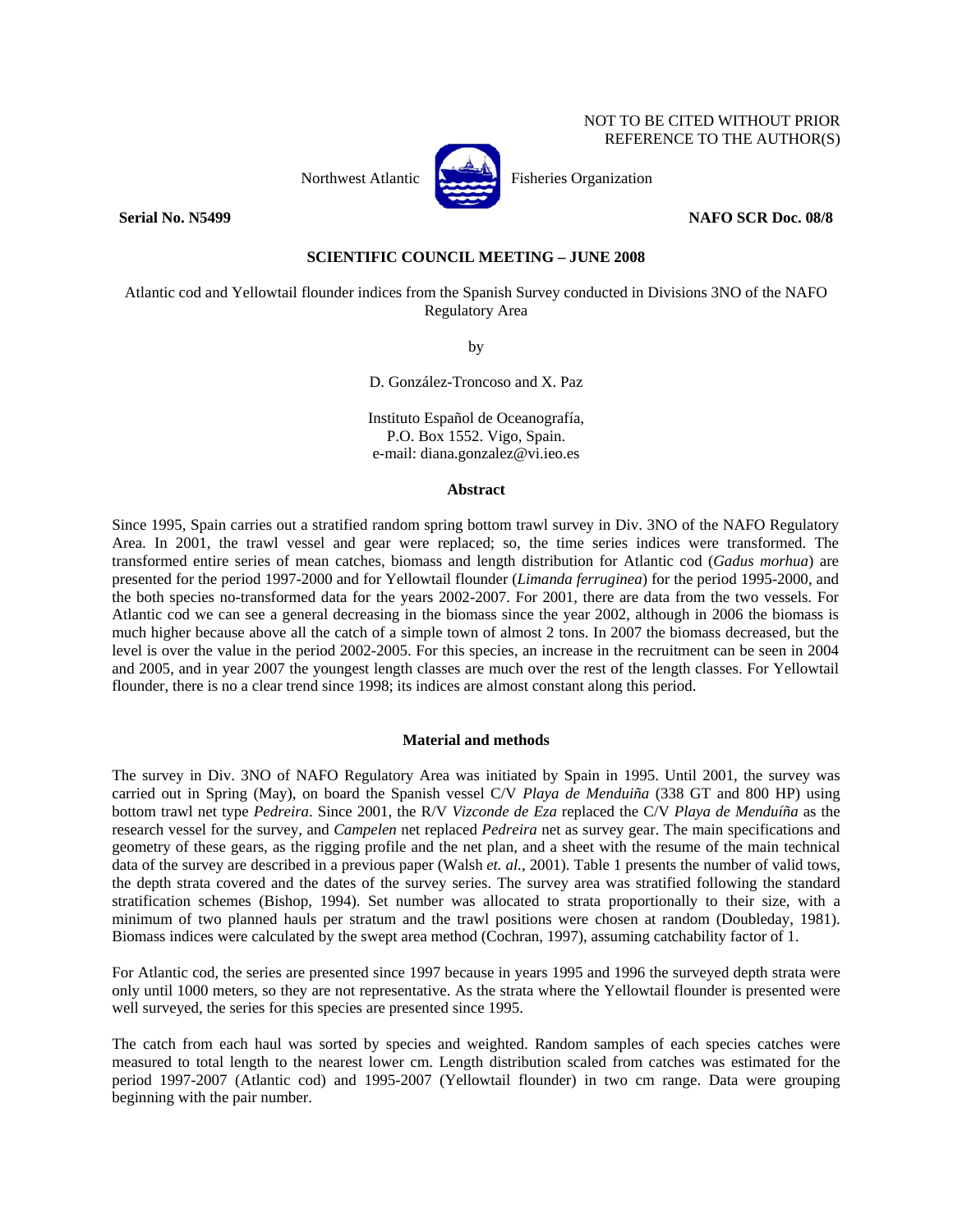For each species, the haul mean catch, with its variance, and the stratified mean catches by stratum and year, with the annual variance, are presented, transformed until 2000 and no-transformed in the period 2002-2007. In the year 2001, there are data transformed from the former vessel with original data from the new vessel. Besides this, the biomass per stratum and year, with the annual variance, are presented, as the stratified mean catches per haul length distribution. To more information about the calculation of these indices, see González Troncoso *et al.*, 2004 and Paz *et al.*, 2004.

## **Results**

## **Atlantic cod**

Atlantic cod in Divisions 3NO has been under moratorium to directed fishing since 1994. According to the NAFO Scientific Council, the stock of Atlantic cod in Divisions 3NO declined dramatically during the mid-1980s, and the total biomass and the spawning biomass are currently at an extremely low level. Moreover, all recent year-classes have been weak (NAFO, 2007).

### **Mean Catches and Biomass**

The Atlantic cod haul mean catches by stratum are presented in Table 2, included swept area, number of hauls and SD. Atlantic cod stratified mean catches per tow by stratum and year and their SD are presented in Table 3.

The entire time series (1997-2007) of biomass and their SD estimates for Atlantic cod are presented in Table 4. Estimated parameters *a* and *b* values of length-weight relationship are presented in Table 5.

We can see a great variation in the cod indices since 1997, but this is due to a few hauls in which the presence of cod was very high. For example, in 1998 and 2001, the C/V *Playa de Menduíña* made a more than seven tons cod catch in a single haul. Besides this, in 2001, the R/V *Vizconde de Eza* made two hauls with more than a ton of cod catches. But before year 2006, and apart from those hauls, the catches of cod were very poor. Since 2002, a decreasing in the biomass can be seen. In 2006, we can see a great increase in the biomass of this species. Although this increase is above all for a single catch of almost 2 tons, in general the catches of Atlantic cod in the survey of 2006 were over the mean. In 2007 we can see a decrease in the biomass over the 2006 biomass, but still remains greater than in the 2002-2005 period. The great value of the variance in some years is due to the tows with a large catch (Fig. 1 and 2).

## **Length Distribution**

Table 6 and Figures 3 and 4 show the stratified mean catches per haul length distribution by year, besides the sampled size and its catch, for the period 1997-2007. The data have been grouped two by two**,** so we present the data every two cm. Except in 2001, 2006 and 2007, the modal values are very low. All lengths presence is very low, even it is very difficult to follow the modal values. In 2001 we have a good presence of individuals between 36 and 58 cm, probably due to the three hauls with great catches of this year, and in 2006 there is two modes in the length distribution, one around 30 cm and another one around 40 cm. There is no good recruitment until 2004, in which the individuals between 12 and 16 cm correspond to the greatest presence in the series, and in 2005 between 24 and 32, with a new mode between 12 and 16 cm, as in last year. In 2007 the youngest lengths dominate the length range with values of the lengths 12-16 that are between 2 and 4 times the abundance of the 48 cm length class, the following mode.

## **Yellowtail flounder**

After a moratorium between 1994 and 1997, the Yellowtail flounder fishery is under TAC. According to the Report of NAFO Scientific Council Meeting, the stock size had a minimum in the mid 1990´s, but since 1994 has steadily increased and now it is estimated to be at a level well above that of the mid-1980s (NAFO, 2006).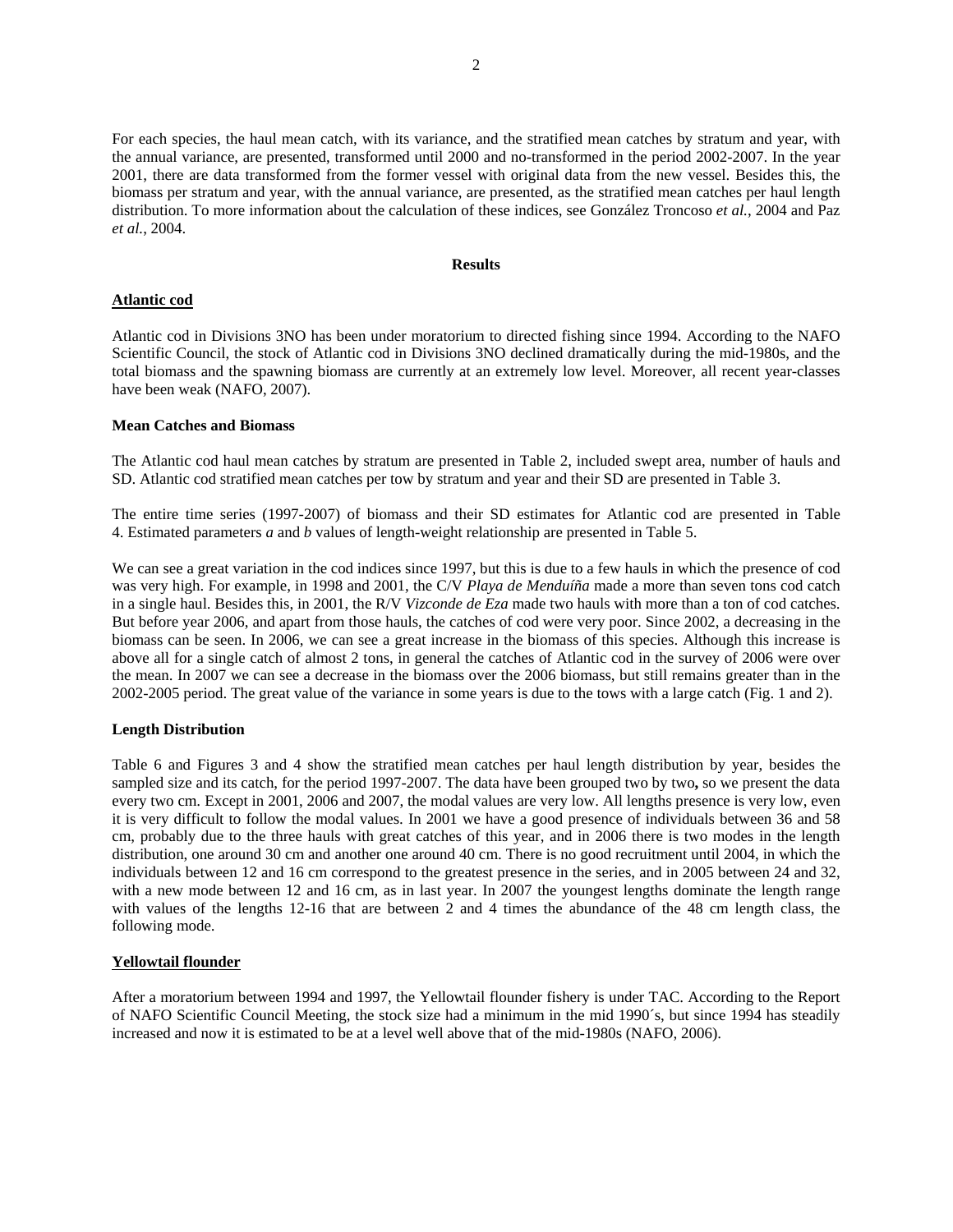## **Mean Catches and Biomass**

In Table 7 we present the haul mean catches by stratum for Yellowtail flounder, included swept area, number of hauls and SD. The stratified mean catches per tow by stratum and year and their SD are presented in Table 8 for this species.

The entire time series (1995-2007) of biomass by the swept area method and their SD estimates of Yellowtail flounder are presented in Table 9. The parameters *a* and *b* for the calculation of the length-weight relationship are presented in Table 10.

The Yellowtail flounder indices show no clear trend along the time (in the entire series). There was an increasing between 1995 and 1999 and since 2001 the indices are stabilised at a high level (Figures 5 and 6).

### **Length Distribution**

The stratified mean catches per haul length distribution by sex and year, besides the sampled size and its catch, are presented in Table 11 and Figure 7 the period 1995-2007. The data have been grouped two by two**,** so we present the data every two cm. There is no presence of good recruitment last years. In Figure 8, we can see the evolution of a modal value since the beginning of the series, but, although there is a presence of juveniles in the lengths, this presence is very low.

## **References**

- Bishop, C A.. 1994. Revisions and additions to stratification schemes used during research vessel surveys in NAFO subareas 2 and 3*.* NAFO SCR Doc. 94/43, Serial nº N2413, 23 pp.
- Cochran, W. G.. 1997. Sampling techniques. J. Wiley and Sons, N.Y., 428 pp.
- Doubleday, W. G.. 1981. Manual on groundfish surveys in the Northwest Atlantic. NAFO Sci. Coun. Studies, 2, 55.
- González Troncoso, D., X. Paz and C. González. 2004. Atlantic cod population indices obtained from the Spring surveys conducted by Spain in the NAFO Regulatory Area of Divisions 3NO, 1995-2003. NAFO SCR Doc. 04/12, Serial Number N4957, 21 pp.
- NAFO, 2006. Report of Scientific Council Meeting, 1-15 June 2006
- NAFO, 2007. Report of Scientific Council Meeting, 7-21 June 2007
- Paz, X., D. González Troncoso and E. Román. 2004. New time series for Yellowtail flounder from the comparative experience between the C/V *Playa de Menduíña* and the R/V *Vizconde de Eza* in the NAFO Regulatory Area of Divisions 3NO, 1995-2003. NAFO SCR Doc. 04/10, Serial Number N4955, 19 pp.
- Walsh, J.S., X. Paz and P. Durán. 2001. A preliminary investigation of the efficiency of Canadian and Spanish Survey bottom trawls on the Southern Bank. NAFO SCR Doc., 01/74, Serial nº N4453, 18 pp.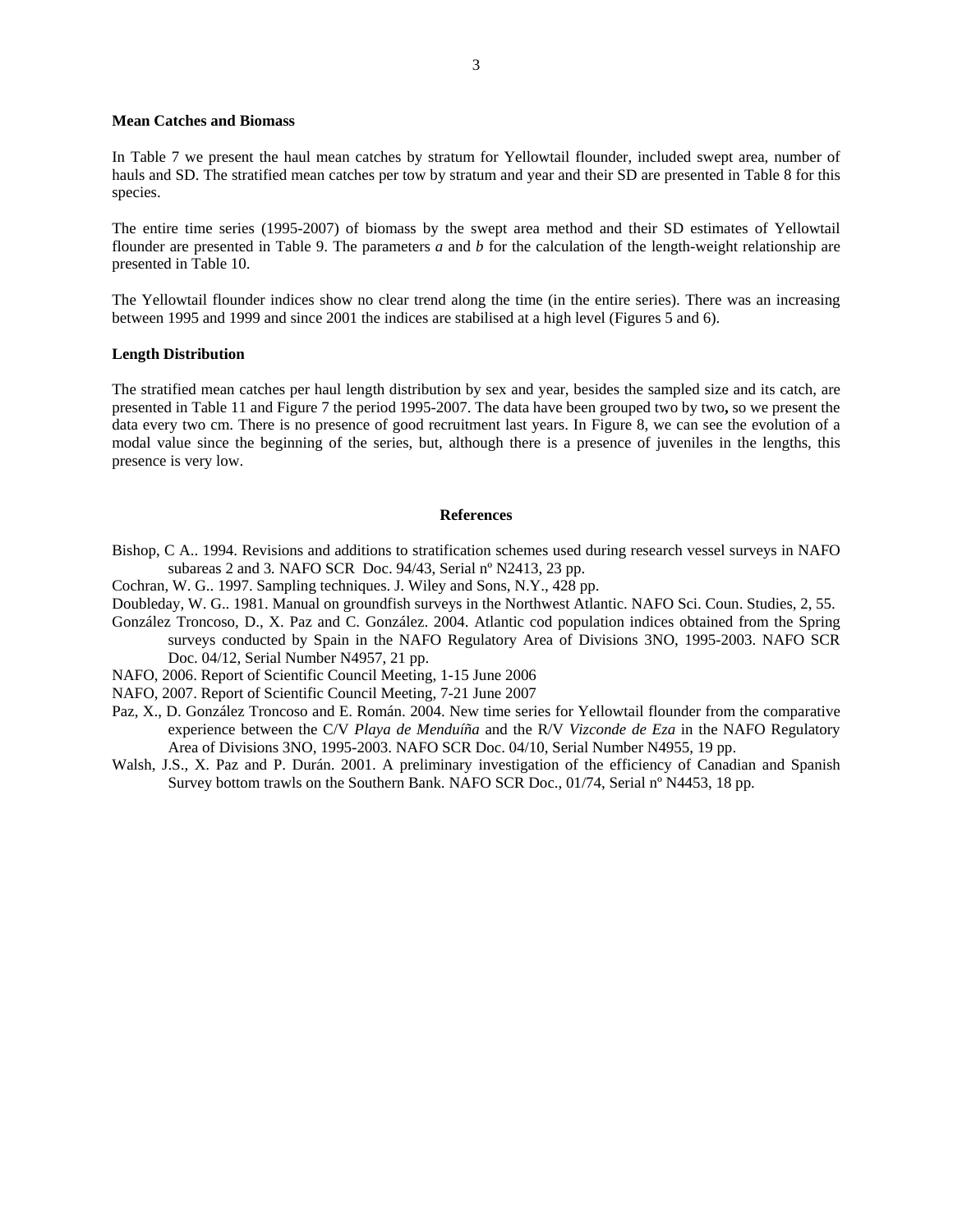|              |                       |            | Depth strata covered |                      |
|--------------|-----------------------|------------|----------------------|----------------------|
| Year         | Vessel                | Valid tows | (m)                  | Dates                |
| 1995         | C/V Playa de Menduíña | 77         | 42-684               | May 18-May 29        |
| 1996         | C/V Playa de Menduíña | 112        | 41-1135              | May 07-May 24        |
| 1997         | C/V Playa de Menduíña | 128        | 42-1263              | April 26-May 18      |
| 1998         | C/V Playa de Menduíña | 124        | 42-1390              | May 06-May 26        |
| 1999         | C/V Playa de Menduíña | 114        | 41-1381              | May 07-May 26        |
| 2000         | C/V Playa de Menduíña | 118        | 42-1401              | May 07-May 28        |
| $2001^{(*)}$ | R/V Vizconde de Eza   | 83         | 36-1156              | May 03-May 24        |
|              | C/V Playa de Menduíña | 121        | 40-1500              | May 05-May 23        |
| 2002         | R/V Vizconde de Eza   | 125        | 38-1540              | April 29-May 19      |
| 2003         | R/V Vizconde de Eza   | 118        | 38-1666              | May 11-June $02$     |
| 2004         | R/V Vizconde de Eza   | 120        | 43-1539              | June $06$ –June $24$ |
| 2005         | R/V Vizconde de Eza   | 119        | 47-1485              | June $10$ -June $29$ |
| 2006         | R/V Vizconde de Eza   | 120        | 45-1480              | June 7–June 27       |
| 2007         | R/V Vizconde de Eza   | 110        | 45-1374              | May $29$ -June 19    |

**TABLE 1.-** Spanish spring bottom trawl surveys on NAFO Div. 3NO: 1995-2007

(\*) We took, for the calculation of the series, 83 hauls from the R/V *Vizconde de Eza* and 40 hauls from the C/V *Playa de Menduíña* (123 hauls in total)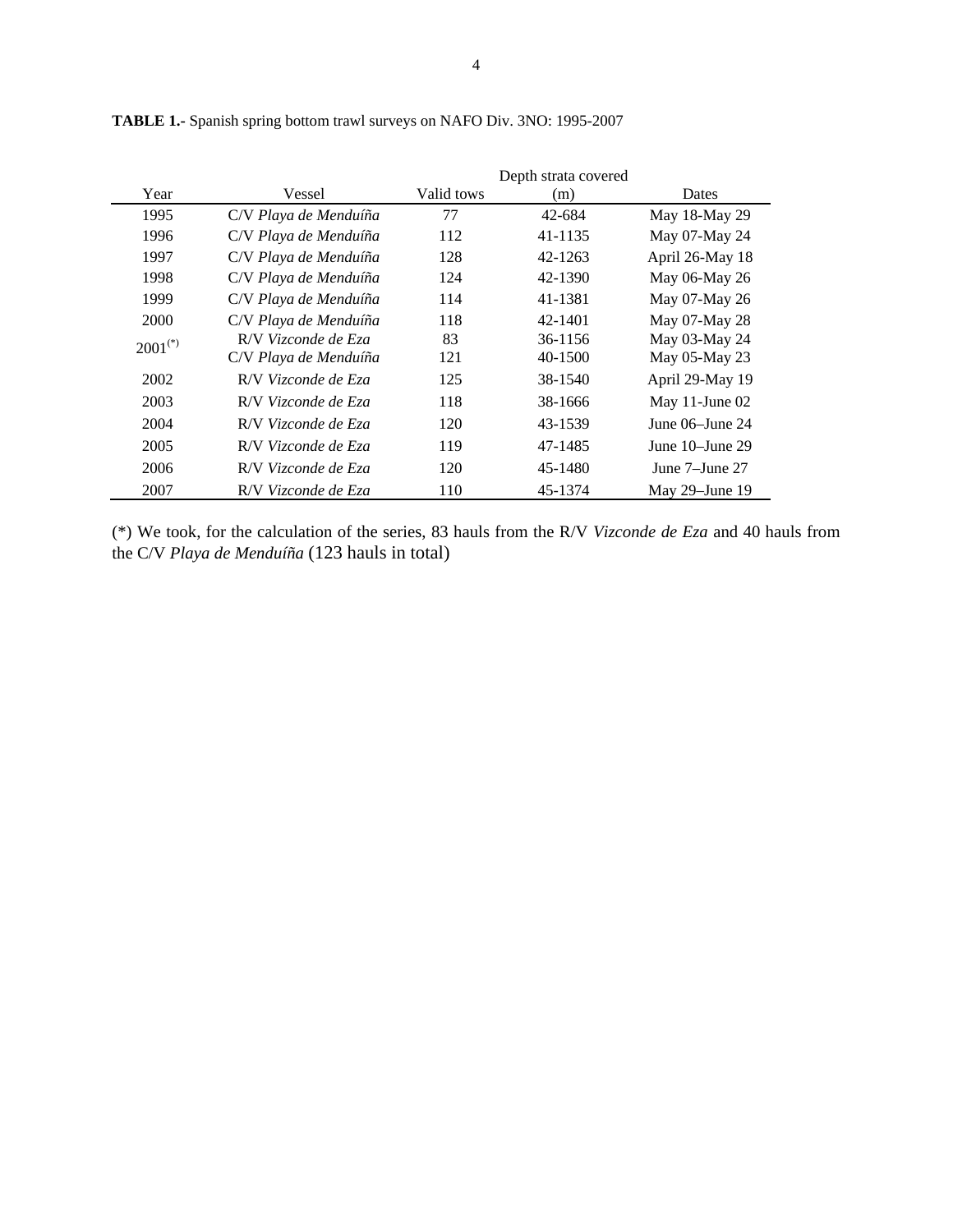**TABLE 2.-** Swept area, number of hauls and Atlantic cod mean catch (kg) and SD by stratum. Spanish Spring Surveys on NAFO Div. 3NO: 1997-2007. Swept area in square miles. n.s. means stratum not surveyed. 1997-2000 data are transformed C/V *Playa de Menduíña* data, and 2002-2007 data are original from R/V *Vizconde de Eza*. In 2001, there are data from the two vessels.

|         |        |                | 1997       |                          |        |                | 1998       |          |        |                | 1999                   |         |        | 2000   |                         |         |
|---------|--------|----------------|------------|--------------------------|--------|----------------|------------|----------|--------|----------------|------------------------|---------|--------|--------|-------------------------|---------|
|         | Swept  | Tow            | A. cod     | A. cod                   | Swept  | Tow            | A. cod     | A. cod   | Swept  | Tow            | A. cod                 | A. cod  | Swept  | Tow    | A. cod                  | A. cod  |
| Stratum | area   | number         | Mean catch | SD.                      | area   | number         | Mean catch | SD       | area   | number         | Mean catch             | SD      | area   | number | Mean catch              | SD      |
| 353     | 0.0480 | $\overline{4}$ | 0.00       | 0.000                    | 0.0465 | $\overline{4}$ | 0.00       | 0.004    | 0.0360 |                | 3<br>6.26              | 8.593   | 0.0356 |        | 3<br>8.59               | 9.984   |
| 354     | 0.0233 | 2              | 0.00       | 0.000                    | 0.0356 | 3              | 17.67      | 29.046   | 0.0218 |                | 2<br>4.92              | 3.192   | 0.0356 |        | 18.44<br>3              | 27.099  |
| 355     | 0.0233 | $\overline{2}$ | 4.29       | 5.711                    | 0.0221 | 2              | 27.05      | 3.662    | 0.0229 |                | $\overline{2}$<br>6.39 | 2.549   | 0.0233 |        | 2<br>94.83              | 76.209  |
| 356     | 0.0225 | 2              | 7.80       | 0.495                    | 0.0221 | $\overline{c}$ | 6.23       | 0.247    | 0.0229 | $\overline{2}$ | 41.19                  | 0.346   | 0.0225 |        | 2<br>16.34              | 17.172  |
| 357     | 0.0443 | $\overline{4}$ | 91.55      | 174.202                  | 0.0240 |                | 2<br>7.45  | 0.742    | 0.0236 | $\overline{2}$ | 10.12                  | 11.461  | 0.0124 |        | 9.15                    |         |
| 358     | 0.0563 | 5              | 1.77       | 1.655                    | 0.0236 | 3              | 4.46       | 4.030    | 0.0349 | 3              | 9.98                   | 4.006   | 0.0341 |        | 3<br>184.88             | 194.829 |
| 359     | 0.0690 | 6              | 1.13       | 2.385                    | 0.0698 | 6              | 0.39       | 0.858    | 0.0364 | 3              | 7.25                   | 11.394  | 0.0469 |        | 18.26<br>$\overline{4}$ | 17.367  |
| 360     | 0.3754 | 32             | 0.11       | 0.226                    | 0.2561 | 25             | 0.22       | 0.700    | 0.2325 | 19             | 2.33                   | 3.801   | 0.2396 | 20     | 2.16                    | 3.561   |
| 374     | 0.0353 | 3              | 0.06       | 0.099                    | 0.0353 | 3              | 0.00       | 0.000    | 0.0244 | $\overline{c}$ | 0.58                   | 0.594   | 0.0240 |        | $\overline{c}$<br>0.00  | 0.000   |
| 375     | 0.0116 |                | 0.00       |                          | 0.0345 | 3              | 0.78       | 0.403    | 0.0236 | 2              | 0.97                   | 0.579   | 0.0244 |        | $\overline{2}$<br>0.00  | 0.000   |
| 376     | 0.1583 | 14             | 0.00       | 0.000                    | 0.0930 | 10             | 0.20       | 0.187    | 0.1219 | 10             | 0.62                   | 0.545   | 0.1200 | 10     | 0.90                    | 1.852   |
| 377     | 0.0116 |                | 0.27       | $\overline{\phantom{a}}$ | 0.0229 | $\overline{c}$ | 1.89       | 2.375    | 0.0240 | $\overline{c}$ | 0.21                   | 0.302   | 0.0229 |        | $\overline{c}$<br>0.02  | 0.027   |
| 378     | 0.0210 | $\overline{c}$ | 2.34       | 3.316                    | 0.0120 | $\overline{c}$ | 3.46       | 0.940    | 0.0229 | $\overline{2}$ | 7.76                   | 5.951   | 0.0233 |        | $\overline{c}$<br>10.65 | 11.169  |
| 379     | 0.0206 | $\overline{c}$ | 3.68       | 0.307                    | 0.0356 | 3              | 8.30       | 5.847    | 0.0236 |                | 5.22<br>2              | 4.147   | 0.0225 |        | 2<br>41.12              | 54.683  |
| 380     | 0.0210 | $\overline{2}$ | 0.36       | 0.515                    | 0.0113 | $\overline{2}$ | 2.33       | 1.361    | 0.0236 | $\overline{2}$ | 38.58                  | 48.720  | 0.0236 |        | $\overline{c}$<br>8.21  | 3.236   |
| 381     | 0.0221 | $\overline{c}$ | 0.07       | 0.099                    | 0.0229 | $\overline{c}$ | 0.21       | 0.187    | 0.0229 | $\overline{c}$ | 0.87                   | 0.388   | 0.0236 |        | 2<br>1.74               | 0.730   |
| 382     | 0.0461 | $\overline{4}$ | 0.00       | 0.000                    | 0.0229 | 3              | 0.32       | 0.336    | 0.0484 | $\overline{4}$ | 0.05                   | 0.036   | 0.0499 |        | 0.71<br>$\overline{4}$  | 0.561   |
| 721     | 0.0221 | $\overline{2}$ | 20.98      | 7.052                    | 0.0203 | $\overline{2}$ | 0.61       | 0.866    | 0.0244 | $\overline{2}$ | 88.29                  | 106.743 | 0.0236 |        | $\overline{c}$<br>28.34 | 17.122  |
| 722     | 0.0214 | $\overline{c}$ | 0.31       | 0.139                    | 0.0101 | $\overline{c}$ | 0.00       | 0.000    | 0.0229 | $\overline{2}$ | 0.00                   | 0.000   | 0.0218 |        | 2<br>0.90               | 1.277   |
| 723     | 0.0210 | $\overline{c}$ | 9.90       | 2.425                    | 0.0233 | $\overline{c}$ | 4.39       | 3.736    | 0.0229 | $\overline{c}$ | 16.87                  | 20.735  | 0.0248 |        | 2<br>22.02              | 12.010  |
| 724     | 0.0225 | $\sqrt{2}$     | 1.30       | 1.269                    | 0.0206 | $\sqrt{2}$     | 1488.84    | 2101.820 | 0.0225 | $\overline{c}$ | 0.02                   | 0.032   | 0.0233 |        | $\overline{c}$<br>0.70  | 0.341   |
| 725     | 0.0206 | $\overline{2}$ | 23.50      | 17.734                   | 0.0086 | 1              | 30.86      | $\sim$   | 0.0229 | $\overline{2}$ | 13.65                  | 19.102  | 0.0210 |        | $\overline{c}$<br>4.34  | 3.857   |
| 726     | n.s.   | n.s.           | n.s.       | n.s.                     | 0.0094 | $\overline{2}$ | 4.74       | 5.617    | 0.0225 | $\overline{2}$ | 0.81                   | 0.492   | 0.0221 |        | $\overline{2}$<br>8.85  | 12.221  |
| 727     | 0.0094 |                | 0.12       |                          | 0.0233 | $\overline{2}$ | 2.66       | 2.821    | 0.0236 | $\mathbf{2}$   | 9.20                   | 4.701   | 0.0210 |        | $\mathbf{2}$<br>9.16    | 10.803  |
| 728     | 0.0214 | 2              | 1.17       | 0.569                    | 0.0206 | $\overline{c}$ | 1.54       | 2.177    | 0.0233 |                | 2<br>0.00              | 0.000   | 0.0210 |        | $\overline{2}$<br>0.90  | 1.267   |
| 752     | 0.0218 | $\overline{2}$ | 0.00       | 0.000                    | 0.0229 | $\overline{2}$ | 0.00       | 0.000    | 0.0233 | $\overline{c}$ | 0.00                   | 0.000   | 0.0206 |        | $\overline{c}$<br>0.00  | 0.000   |
| 753     | 0.0214 | $\overline{2}$ | 0.00       | 0.000                    | 0.0218 | $\overline{2}$ | 0.00       | 0.000    | 0.0229 | $\overline{2}$ | 0.00                   | 0.000   | 0.0218 |        | 0.00<br>$\overline{2}$  | 0.000   |
| 754     | 0.0330 | 3              | 0.00       | 0.000                    | 0.0210 | $\overline{2}$ | 0.00       | 0.000    | 0.0206 |                | $\overline{2}$<br>0.00 | 0.000   | 0.0195 |        | $\overline{2}$<br>0.00  | 0.000   |
| 755     | n.s.   | n.s.           | n.s.       | n.s.                     | 0.0206 | $\overline{2}$ | 0.00       | 0.000    | 0.0311 | 3              | 0.00                   | 0.000   | 0.0431 |        | 0.00                    | 0.000   |
| 756     | 0.0109 | $\mathbf{1}$   | 0.00       |                          | 0.0225 | $\overline{2}$ | 0.32       | 0.449    | 0.0225 | $\overline{2}$ | 0.24                   | 0.334   | 0.0203 |        | 0.36<br>$\overline{2}$  | 0.257   |
| 757     | 0.0304 | 3              | 0.00       | 0.000                    | 0.0206 | $\overline{c}$ | 0.00       | 0.000    | 0.0233 |                | 2<br>0.00              | 0.000   | 0.0214 |        | 2<br>0.00               | 0.000   |
| 758     | 0.0214 | $\overline{2}$ | 0.00       | 0.000                    | 0.0105 | $\overline{2}$ | 0.00       | 0.000    | 0.0214 | $\overline{2}$ | 0.00                   | 0.000   | 0.0210 |        | $\overline{2}$<br>0.00  | 0.000   |
| 759     | n.s.   | n.s.           | n.s.       | n.s.                     | 0.0214 | $\overline{2}$ | 0.00       | 0.000    | 0.0218 | $\overline{2}$ | 0.00                   | 0.000   | 0.0210 |        | $\overline{2}$<br>0.00  | 0.000   |
| 760     | 0.0105 |                | 0.00       |                          | 0.0214 | $\overline{2}$ | 0.00       | 0.000    | 0.0225 | $\overline{c}$ | 0.00                   | 0.000   | 0.0210 |        | $\overline{c}$<br>0.00  | 0.000   |
| 761     | 0.0315 | 3              | 0.00       | 0.000                    | 0.0206 | $\overline{2}$ | 0.00       | 0.000    | 0.0210 | $\overline{2}$ | 0.00                   | 0.000   | 0.0221 |        | $\overline{2}$<br>0.00  | 0.000   |
| 762     | 0.0308 | 3              | 0.00       | 0.000                    | 0.0094 | $\overline{2}$ | 0.00       | 0.000    | 0.0210 |                | 0.00<br>2              | 0.000   | 0.0203 |        | 0.00<br>$\overline{2}$  | 0.000   |
| 763     | n.s.   | n.s.           | n.s.       | n.s.                     | 0.0218 | $\overline{2}$ | 0.00       | 0.000    | 0.0311 | 3              | 0.00                   | 0.000   | 0.0416 |        | $\overline{4}$<br>1.08  | 2.170   |
| 764     | 0.0206 | $\sqrt{2}$     | 0.00       | 0.000                    | 0.0218 | $\overline{c}$ | 0.00       | 0.000    | 0.0225 | $\overline{2}$ | 0.00                   | 0.000   | 0.0218 |        | 2<br>0.00               | 0.000   |
| 765     | 0.0206 | 2              | 0.00       | 0.000                    | 0.0098 | 2              | 0.00       | 0.000    | 0.0221 | $\overline{c}$ | 0.00                   | 0.000   | 0.0203 |        | 2<br>0.00               | 0.000   |
| 766     | 0.0308 | 3              | 0.00       | 0.000                    | 0.0191 | $\overline{2}$ | 0.00       | 0.000    | 0.0218 | $\overline{2}$ | 0.00                   | 0.000   | 0.0214 |        | $\mathfrak{2}$<br>0.00  | 0.000   |
| 767     | n.s.   | n.s.           | n.s.       | n.s.                     | 0.0109 |                | 0.00<br>2  | 0.000    | 0.0214 |                | $\overline{2}$<br>0.00 | 0.000   | 0.0210 |        | $\overline{2}$<br>0.00  | 0.000   |

$$
SD = \frac{\sum (x_i - \overline{x})^2}{n - 1}
$$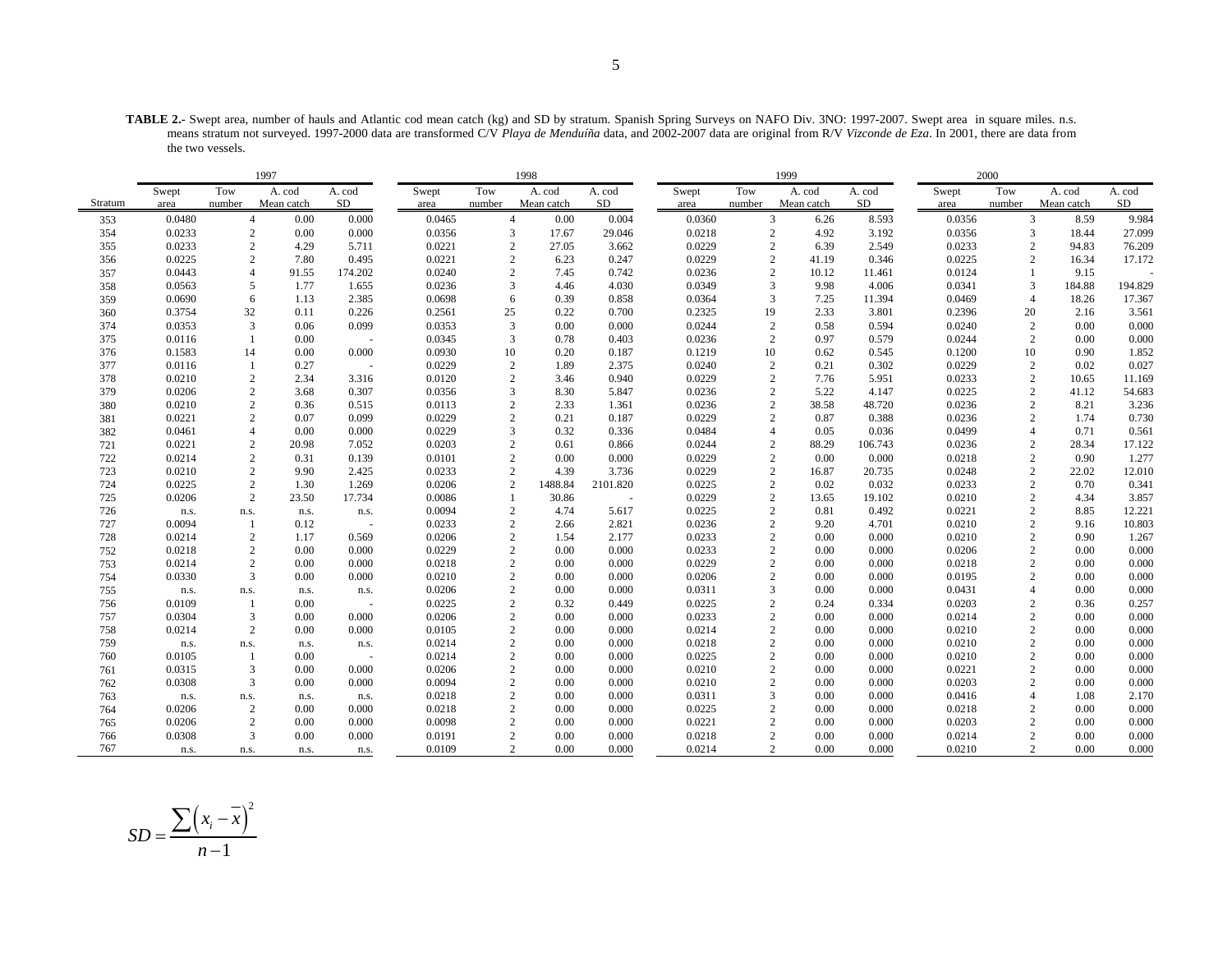**TABLE 2 (cont.).-** Swept area, number of hauls and Atlantic cod mean catch (kg) and SD by stratum. Spanish Spring Surveys on NAFO Div. 3NO: 1997-2007. Swept area in square miles. n.s. means stratum not surveyed. 1997-2000 data are transformed C/V *Playa de Menduíña* data, and 2002-2007 data are original from R/V *Vizconde de Eza*. In 2001, there are data from the two vessels.

|         | 2001   |                |            |          |        | 2002           |            | 2003     |        |                        |            | 2004     |        |                        |            |        |
|---------|--------|----------------|------------|----------|--------|----------------|------------|----------|--------|------------------------|------------|----------|--------|------------------------|------------|--------|
|         | Swept  | Tow            | A. cod     | A. cod   | Swept  | Tow            | A. cod     | A. cod   | Swept  | Tow                    | A. cod     | A. cod   | Swept  | Tow                    | A. cod     | A. cod |
| Stratum | area   | number         | Mean catch | SD       | area   | number         | Mean catch | $\rm SD$ | area   | number                 | Mean catch | $\rm SD$ | area   | number                 | Mean catch | SD     |
| 353     | 0.0341 | 3              | 7.33       | 8.145    | 0.0476 | $\overline{4}$ | 0.00       | 0.003    | 0.0334 | 3                      | 0.00       | 0.000    | 0.0338 | 3                      | 10.21      | 8.691  |
| 354     | 0.0338 | 3              | 16.07      | 3.315    | 0.0356 | 3              | 0.01       | 0.012    | 0.0338 | 3                      | 7.63       | 13.221   | 0.0345 | 3                      | 4.76       | 3.335  |
| 355     | 0.0240 | $\mathbf{2}$   | 56.11      | 64.898   | 0.0236 | 2              | 0.96       | 0.370    | 0.0229 | $\overline{2}$         | 3.02       | 2.390    | 0.0229 | $\overline{2}$         | 5.09       | 3.267  |
| 356     | 0.0240 | 2              | 149.60     | 76.650   | 0.0233 | 2              | 15.20      | 10.889   | 0.0225 | 2                      | 15.61      | 1.605    | 0.0221 | $\overline{2}$         | 2.97       | 0.714  |
| 357     | 0.0244 | 2              | 27.20      | 36.062   | 0.0240 | 2              | 6.65       | 1.909    | 0.0229 | $\overline{2}$         | 5.28       | 7.460    | 0.0229 | $\overline{2}$         | 13.30      | 17.727 |
| 358     | 0.0345 | 3              | 3.42       | 2.592    | 0.0345 | 3              | 2.63       | 1.429    | 0.0338 | 3                      | 207.22     | 260.186  | 0.0330 | 3                      | 14.41      | 12.455 |
| 359     | 0.0803 | $\tau$         | 176.35     | 433.935  | 0.0686 | 6              | 2.72       | 3.436    | 0.0791 | $\overline{7}$         | 1.03       | 1.522    | 0.0791 | $7\phantom{.0}$        | 29.83      | 54.712 |
| 360     | 0.2423 | 20             | 11.36      | 27.470   | 0.2865 | 25             | 0.82       | 2.887    | 0.2254 | 20                     | 1.14       | 2.952    | 0.2310 | 20                     | 3.55       | 4.484  |
| 374     | 0.0240 | 2              | 0.00       | 0.000    | 0.0345 | 3              | 0.00       | 0.000    | 0.0225 | $\overline{2}$         | 0.00       | 0.000    | 0.0232 | $\overline{2}$         | 0.00       | 0.000  |
| 375     | 0.0338 | 3              | 0.00       | 0.000    | 0.0353 | 3              | 0.47       | 0.503    | 0.0330 | 3                      | 0.48       | 0.826    | 0.0338 | 3                      | 0.05       | 0.081  |
| 376     | 0.1155 | 10             | 0.04       | 0.119    | 0.1140 | 10             | 0.00       | 0.000    | 0.1125 | 10                     | 0.65       | 1.987    | 0.1166 | 10                     | 0.60       | 0.733  |
| 377     | 0.0229 | $\mathbf{2}$   | 0.00       | 0.000    | 0.0229 | 2              | 0.00       | 0.000    | 0.0225 | $\overline{c}$         | 1.25       | 1.768    | 0.0218 | $\overline{c}$         | 19.60      | 24.020 |
| 378     | 0.0236 | $\overline{2}$ | 11.98      | 15.726   | 0.0233 | $\overline{c}$ | 1.45       | 2.051    | 0.0225 | $\overline{c}$         | 19.18      | 19.141   | 0.0225 | $\overline{c}$         | 17.75      | 3.989  |
| 379     | 0.0229 | 2              | 9.54       | 9.001    | 0.0229 | 2              | 24.83      | 32.492   | 0.0229 | 2                      | 4.35       | 0.481    | 0.0124 | -1                     | 23.95      |        |
| 380     | 0.0206 | $\mathbf{2}$   | 6.00       | 2.895    | 0.0225 | $\mathbf{2}$   | 0.31       | 0.035    | 0.0229 | $\overline{2}$         | 1.09       | 0.976    | 0.0221 | $\overline{c}$         | 7.77       | 2.305  |
| 381     | 0.0236 |                | 0.66       | 0.891    | 0.0229 |                | 0.04       | 0.057    | 0.0229 |                        | 0.00       | 0.000    | 0.0225 | $\overline{c}$         | 5.47       | 4.150  |
| 382     | 0.0469 |                | 0.12       | 0.145    | 0.0341 | 3              | 0.04       | 0.076    | 0.0454 |                        | 0.00       | 0.000    | 0.0461 | 4                      | 0.47       | 0.888  |
| 721     | 0.0248 | 2              | 4.85       | 6.859    | 0.0233 | 2              | 1.01       | 1.430    | 0.0225 | $\overline{c}$         | 9.40       | 13.287   | 0.0221 | $\overline{2}$         | 2.20       | 3.111  |
| 722     | 0.0233 | $\overline{2}$ | 0.00       | 0.000    | 0.0236 | $\overline{2}$ | 0.00       | 0.000    | 0.0221 | $\overline{2}$         | 1.73       | 2.447    | 0.0218 | $\overline{2}$         | 0.00       | 0.000  |
| 723     | 0.0240 | $\mathbf{2}$   | 676.15     | 932.179  | 0.0233 | 2              | 55.60      | 69.155   | 0.0229 | 2                      | 0.65       | 0.919    | 0.0229 | $\overline{2}$         | 1.94       | 2.744  |
| 724     | 0.0353 | 3              | 6.16       | 10.254   | 0.0225 | $\overline{c}$ | 49.80      | 70.428   | 0.0225 | $\overline{c}$         | 10.46      | 14.786   | 0.0214 | $\overline{c}$         | 0.00       | 0.000  |
| 725     | 0.0116 | $\overline{2}$ | 1367.61    | 1856.733 | 0.0225 | $\overline{2}$ | 9.25       | 7.849    | 0.0229 | $\overline{c}$         | 2.17       | 3.062    | 0.0225 | $\overline{2}$         | 0.29       | 0.403  |
| 726     | 0.0116 | $\overline{c}$ | 1.83       | 2.593    | 0.0214 | 2              | 1122.95    | 1569.289 | 0.0225 | $\overline{c}$         | 0.00       | 0.000    | 0.0225 | $\overline{c}$         | 0.00       | 0.000  |
| 727     | 0.0225 | $\mathbf{2}$   | 10.40      | 4.810    | 0.0233 | $\mathbf{2}$   | 2.80       | 3.960    | 0.0218 | $\overline{2}$         | 7.45       | 9.405    | 0.0232 | $\overline{2}$         | 0.00       | 0.000  |
| 728     | 0.0229 | $\mathbf{2}$   | 0.00       | 0.000    | 0.0229 | 2              | 21.40      | 30.264   | 0.0225 | $\overline{2}$         | 0.00       | 0.000    | 0.0180 | $\overline{2}$         | 0.00       | 0.000  |
| 752     | 0.0210 | 2              | 0.00       | 0.000    | 0.0116 |                | 0.00       | 0.000    | 0.0229 | 2                      | 0.00       | 0.000    | 0.0214 | 2                      | 0.00       | 0.000  |
| 753     | 0.0214 | 2              | 0.00       | 0.000    | 0.0229 | 2              | 0.00       | 0.000    | 0.0229 | $\overline{2}$         | 0.00       | 0.000    | 0.0218 | $\overline{2}$         | 0.00       | 0.000  |
| 754     | 0.0195 | 2              | 0.00       | 0.000    | 0.0341 | 3              | 0.00       | 0.000    | 0.0218 | 2                      | 0.00       | 0.000    | 0.0214 | $\mathcal{D}_{\alpha}$ | 0.00       | 0.000  |
| 755     | 0.0416 | $\overline{4}$ | 0.00       | 0.000    | 0.0338 | 3              | 0.00       | 0.000    | 0.0221 | 2                      | 0.00       | 0.000    | 0.0319 | 3                      | 0.00       | 0.000  |
| 756     | 0.0113 | $\overline{c}$ | 0.04       | 0.057    | 0.0229 | 2              | 0.00       | 0.000    | 0.0221 |                        | 0.00       | 0.000    | 0.0218 |                        | 0.00       | 0.000  |
| 757     | 0.0233 | 2              | 0.00       | 0.000    | 0.0225 | 2              | 64.40      | 91.075   | 0.0221 | $\mathcal{D}_{\alpha}$ | 0.00       | 0.000    | 0.0218 | $\mathcal{D}_{\alpha}$ | 0.00       | 0.000  |
| 758     | 0.0218 | $\sqrt{2}$     | 0.00       | 0.000    | 0.0225 | $\overline{c}$ | 2.80       | 3.960    | 0.0221 | $\overline{2}$         | 0.00       | 0.000    | 0.0214 | $\overline{2}$         | 0.00       | 0.000  |
| 759     | 0.0221 | 2              | 0.00       | 0.000    | 0.0225 | 2              | 0.00       | 0.000    | 0.0113 |                        | 0.00       |          | 0.0214 | $\overline{2}$         | 0.00       | 0.000  |
| 760     | 0.0229 | 2              | 0.00       | 0.000    | 0.0229 | 2              | 0.00       | 0.000    | 0.0218 | $\overline{c}$         | 0.00       | 0.000    | 0.0221 | $\overline{c}$         | 0.00       | 0.000  |
| 761     | 0.0225 | $\overline{2}$ | 0.00       | 0.000    | 0.0225 | $\overline{c}$ | 0.17       | 0.236    | 0.0225 | $\overline{c}$         | 0.00       | 0.000    | 0.0221 | $\overline{c}$         | 0.00       | 0.000  |
| 762     | 0.0116 | 2              | 0.00       | 0.000    | 0.0225 | 2              | 0.15       | 0.212    | 0.0225 | $\overline{c}$         | 0.00       | 0.000    | 0.0233 | $\overline{2}$         | 0.00       | 0.000  |
| 763     | 0.0330 | 3              | 0.00       | 0.000    | 0.0225 | 2              | 0.00       | 0.000    | 0.0311 | 3                      | 0.00       | 0.000    | 0.0326 | 3                      | 0.00       | 0.000  |
| 764     | 0.0240 | $\overline{c}$ | 0.00       | 0.000    | 0.0236 | $\overline{2}$ | 0.00       | 0.000    | 0.0221 | $\overline{c}$         | 0.00       | 0.000    | 0.0229 | $\overline{2}$         | 0.00       | 0.000  |
| 765     | 0.0113 | 2              | 0.00       | 0.000    | 0.0236 | 2              | 0.00       | 0.000    | 0.0113 |                        | 0.00       | $\sim$   | 0.0225 | $\overline{c}$         | 0.00       | 0.000  |
| 766     | 0.0203 | $\overline{c}$ | 0.00       | 0.000    | 0.0233 | $\overline{c}$ | 0.00       | 0.000    | 0.0225 | $\overline{2}$         | 0.00       | 0.000    | 0.0225 | $\overline{c}$         | 0.00       | 0.000  |
| 767     | 0.0225 | 2              | 0.00       | 0.000    | 0.0229 | 2              | 0.00       | 0.000    | 0.0229 | $\overline{2}$         | 0.00       | 0.000    | 0.0218 | $\overline{2}$         | 0.00       | 0.000  |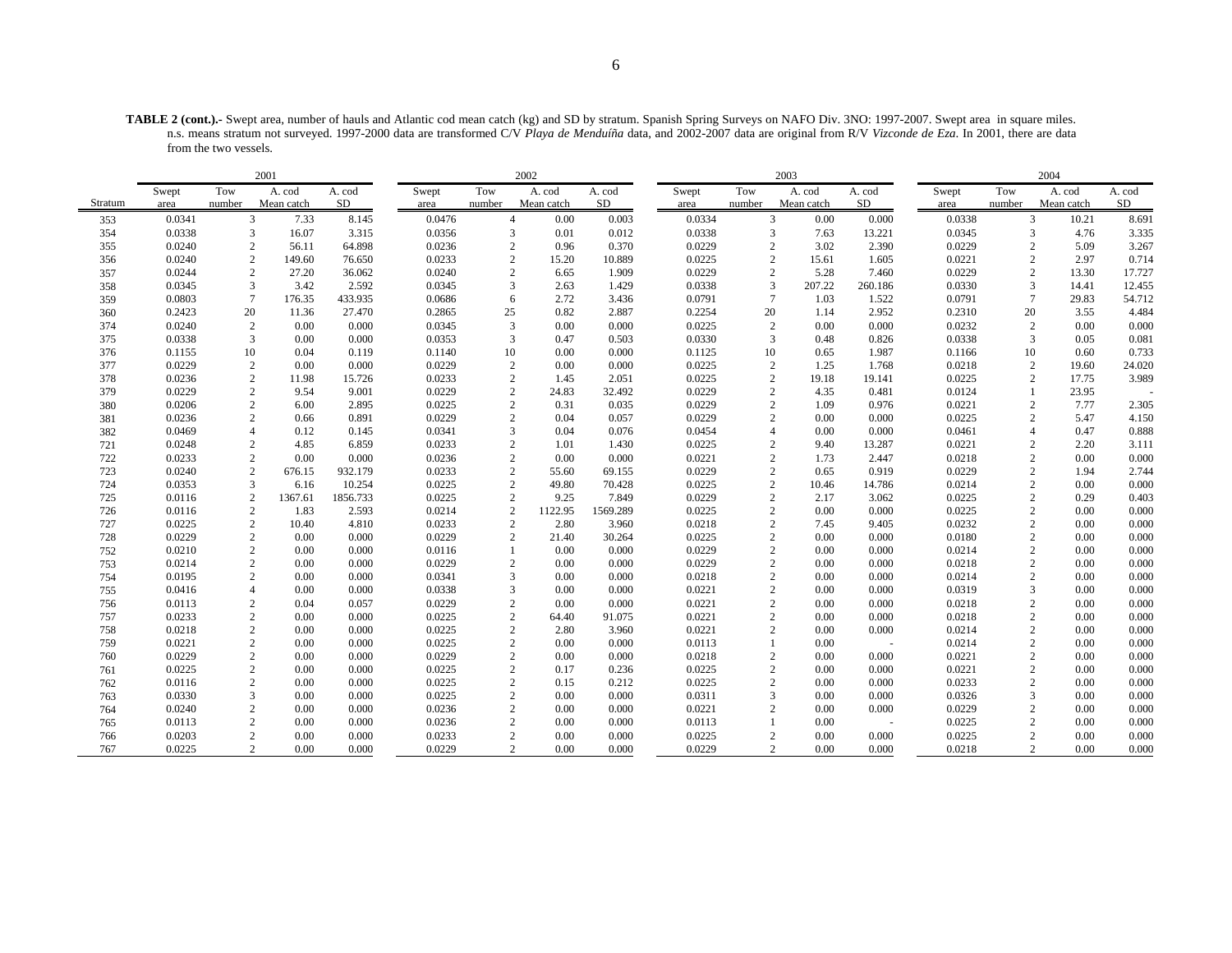**TABLE 2 (cont.).-** Swept area, number of hauls and Atlantic cod mean catch (kg) and SD by stratum. Spanish Spring Surveys on NAFO Div. 3NO: 1997-2007. Swept area in square miles. n.s. means stratum not surveyed. 1997-2000 data are transformed C/V *Playa de Menduíña* data, and 2002-2007 data are original from R/V *Vizconde de Eza*. In 2001, there are data from the two vessels.

|         | 2005   |                |                |                     |        |                | 2006           |              |        |                | 2007           |                     |  |
|---------|--------|----------------|----------------|---------------------|--------|----------------|----------------|--------------|--------|----------------|----------------|---------------------|--|
|         | Swept  | Tow            | Mean<br>A. cod |                     | Swept  | Tow            | Mean<br>A. cod |              | Swept  | Tow            | Mean<br>A. cod |                     |  |
| Stratum | area   | number         | catch          | <b>SD</b><br>A. cod | area   | number         | catch          | SD<br>A. cod | area   | number         | catch          | <b>SD</b><br>A. cod |  |
| 353     | 0.0353 | 3              | 4.20           | 3.962               | 0.0371 | 3              | 11.53          | 7.341        | 0.0364 | 3              | 0.14           | 0.138               |  |
| 354     | 0.0353 | 3              | 6.76           | 8.311               | 0.0364 | $\mathfrak{Z}$ | 10.98          | 14.032       | 0.0364 | 3              | 16.81          | 14.624              |  |
| 355     | 0.0225 | $\overline{c}$ | 1.97           | 0.255               | 0.0248 | $\mathbf{2}$   | 3.04           | 0.078        | 0.0240 | 2              | 41.34          | 12.820              |  |
| 356     | 0.0233 | $\overline{c}$ | 1.43           | 1.478               | 0.0240 | $\sqrt{2}$     | 3.88           | 3.247        | 0.0240 | $\overline{c}$ | 0.96           | 1.351               |  |
| 357     | 0.0233 | $\overline{2}$ | 3.98           | 4.603               | 0.0244 | $\overline{2}$ | 12.75          | 8.400        | 0.0360 | 3              | 1.42           | 1.323               |  |
| 358     | 0.0349 | 3              | 22.75          | 17.967              | 0.0349 | 3              | 82.54          | 80.442       | 0.0368 | 3              | 113.84         | 43.776              |  |
| 359     | 0.0814 | $\overline{7}$ | 57.31          | 134.609             | 0.0975 | $\,8\,$        | 372.36         | 643.214      | 0.0855 | $\overline{7}$ | 3.17           | 4.658               |  |
| 360     | 0.2325 | $20\,$         | 2.47           | 4.698               | 0.2340 | 19             | 7.35           | 8.119        | 0.2378 | 20             | 2.42           | 4.606               |  |
| 374     | 0.0229 | $\overline{2}$ | 0.11           | 0.148               | 0.0236 | $\sqrt{2}$     | 0.00           | 0.000        | 0.0240 | $\overline{2}$ | 0.00           | 0.000               |  |
| 375     | 0.0349 | 3              | 0.00           | 0.000               | 0.0364 | 3              | 13.53          | 15.862       | 0.0364 | 3              | 1.71           | 1.646               |  |
| 376     | 0.1174 | 10             | 0.76           | 0.963               | 0.1219 | 10             | 6.84           | 11.380       | 0.1185 | 10             | 0.68           | 1.167               |  |
| 377     | 0.0233 | $\sqrt{2}$     | 61.19          | 64.955              | 0.0236 | $\sqrt{2}$     | 90.62          | 69.919       | 0.0240 | $\overline{2}$ | 698.56         | 987.885             |  |
| 378     | 0.0225 | $\sqrt{2}$     | 8.59           | 10.087              | 0.0240 | $\mathbf{2}$   | 90.32          | 85.680       | 0.0233 | $\overline{c}$ | 85.98          | 23.723              |  |
| 379     | 0.0236 | $\overline{2}$ | 5.70           | 7.078               | 0.0236 | $\mathbf{2}$   | 6.30           | 8.627        | 0.0240 | $\overline{c}$ | 3.13           | 0.394               |  |
| 380     | 0.0229 | $\overline{2}$ | 27.53          | 24.784              | 0.0229 | $\sqrt{2}$     | 8.70           | 1.697        | 0.0240 | $\overline{c}$ | 4.20           | 5.945               |  |
| 381     | 0.0233 | $\overline{2}$ | 3.63           | 3.765               | 0.0229 | $\mathbf{2}$   | 8.43           | 1.167        | 0.0240 | $\overline{2}$ | 2.19           | 0.354               |  |
| 382     | 0.0458 | $\overline{4}$ | 0.97           | 0.639               | 0.0469 | $\overline{4}$ | 0.75           | 1.033        | 0.0484 |                | 0.00           | 0.000               |  |
| 721     | 0.0229 | $\overline{2}$ | 0.00           | 0.000               | 0.0236 | $\overline{c}$ | 0.00           | 0.000        | 0.0116 |                | 0.00           |                     |  |
| 722     | 0.0233 | $\overline{c}$ | 0.00           | 0.000               | 0.0240 | $\sqrt{2}$     | 0.00           | 0.000        | 0.0225 | $\overline{2}$ | 0.00           | 0.000               |  |
| 723     | 0.0233 | $\overline{c}$ | 0.00           | 0.000               | 0.0236 | $\sqrt{2}$     | 0.00           | 0.000        | 0.0240 | $\overline{2}$ | 3.15           | 4.455               |  |
| 724     | 0.0225 | $\overline{2}$ | 0.00           | 0.000               | 0.0233 | $\overline{c}$ | 0.00           | 0.000        | 0.0233 | $\overline{c}$ | 0.00           | 0.000               |  |
| 725     | 0.0236 | $\overline{c}$ | 1.47           | 2.073               | 0.0233 | $\overline{c}$ | 0.00           | 0.000        | 0.0225 | $\overline{2}$ | 11.89          | 11.823              |  |
| 726     | 0.0113 | $\mathbf{1}$   | 0.00           |                     | 0.0225 | $\overline{c}$ | 0.00           | 0.000        | 0.0229 | $\overline{2}$ | 0.00           | 0.000               |  |
| 727     | 0.0229 | $\overline{2}$ | 0.00           | 0.000               | 0.0225 | $\overline{c}$ | 0.00           | 0.000        | 0.0240 | 2              | 0.00           | 0.000               |  |
| 728     | 0.0109 | $\mathbf{1}$   | 0.00           |                     | 0.0225 | $\overline{c}$ | 0.00           | 0.000        | 0.0225 | $\overline{2}$ | 0.00           | 0.000               |  |
| 752     | 0.0236 | $\overline{2}$ | 0.00           | 0.000               | 0.0225 | $\overline{c}$ | 0.00           | 0.000        | 0.0225 | $\overline{c}$ | 0.00           | 0.000               |  |
| 753     | 0.0225 | $\overline{2}$ | 0.00           | 0.000               | 0.0225 | $\sqrt{2}$     | 0.00           | 0.000        | 0.0225 | $\overline{2}$ | 0.00           | 0.000               |  |
| 754     | 0.0225 | $\overline{c}$ | 0.00           | 0.000               | 0.0225 | $\sqrt{2}$     | 0.00           | 0.000        | 0.0225 | $\overline{2}$ | 0.00           | 0.000               |  |
| 755     | 0.0450 | $\overline{4}$ | 0.00           | 0.000               | 0.0338 | 3              | 0.00           | 0.000        | 0.0338 | 3              | 0.00           | 0.000               |  |
| 756     | 0.0233 | $\overline{c}$ | 0.00           | 0.000               | 0.0229 | $\overline{c}$ | 0.00           | 0.000        | 0.0225 | $\overline{c}$ | 0.00           | 0.000               |  |
| 757     | 0.0225 | $\overline{c}$ | 0.00           | 0.000               | 0.0225 | $\overline{2}$ | 0.00           | 0.000        | 0.0229 | $\overline{2}$ | 0.00           | 0.000               |  |
| 758     | 0.0225 | $\overline{2}$ | 0.00           | 0.000               | 0.0225 | $\sqrt{2}$     | 0.00           | 0.000        | 0.0225 | $\overline{2}$ | 0.00           | 0.000               |  |
| 759     | 0.0229 | $\overline{c}$ | 0.00           | 0.000               | 0.0225 | $\overline{2}$ | 0.00           | 0.000        | n.s.   | n.s.           | n.s.           | n.s.                |  |
| 760     | 0.0229 | $\sqrt{2}$     | 0.00           | 0.000               | 0.0225 | $\overline{c}$ | 0.00           | 0.000        | 0.0233 | $\overline{c}$ | 0.00           | 0.000               |  |
| 761     | 0.0221 | $\sqrt{2}$     | 0.00           | 0.000               | 0.0233 | $\overline{2}$ | 0.00           | 0.000        | 0.0225 | $\overline{c}$ | 0.00           | 0.000               |  |
| 762     | 0.0225 | $\overline{2}$ | 0.00           | 0.000               | 0.0233 | $\overline{c}$ | 0.00           | 0.000        | n.s.   | n.s.           | n.s.           | n.s.                |  |
| 763     | 0.0334 | 3              | 0.00           | 0.000               | 0.0225 | $\overline{c}$ | 0.00           | 0.000        | n.s.   | n.s.           | n.s.           | n.s.                |  |
| 764     | 0.0233 | $\overline{2}$ | 0.00           | 0.000               | 0.0233 | $\overline{2}$ | 0.00           | 0.000        | 0.0225 | $\overline{c}$ | 0.00           | 0.000               |  |
| 765     | 0.0229 | $\overline{2}$ | 0.00           | 0.000               | 0.0236 | $\overline{c}$ | 0.00           | 0.000        | 0.0225 | $\overline{2}$ | 0.00           | 0.000               |  |
| 766     | 0.0229 | $\overline{2}$ | 0.00           | 0.000               | 0.0229 | $\overline{2}$ | 0.00           | 0.000        | n.s.   | n.s.           | n.s.           | n.s.                |  |
| 767     | 0.0113 |                | 0.00           | $\sim$              | 0.0233 | $\overline{c}$ | 0.00           | 0.000        | n.s.   | n.s.           | n.s.           | n.s.                |  |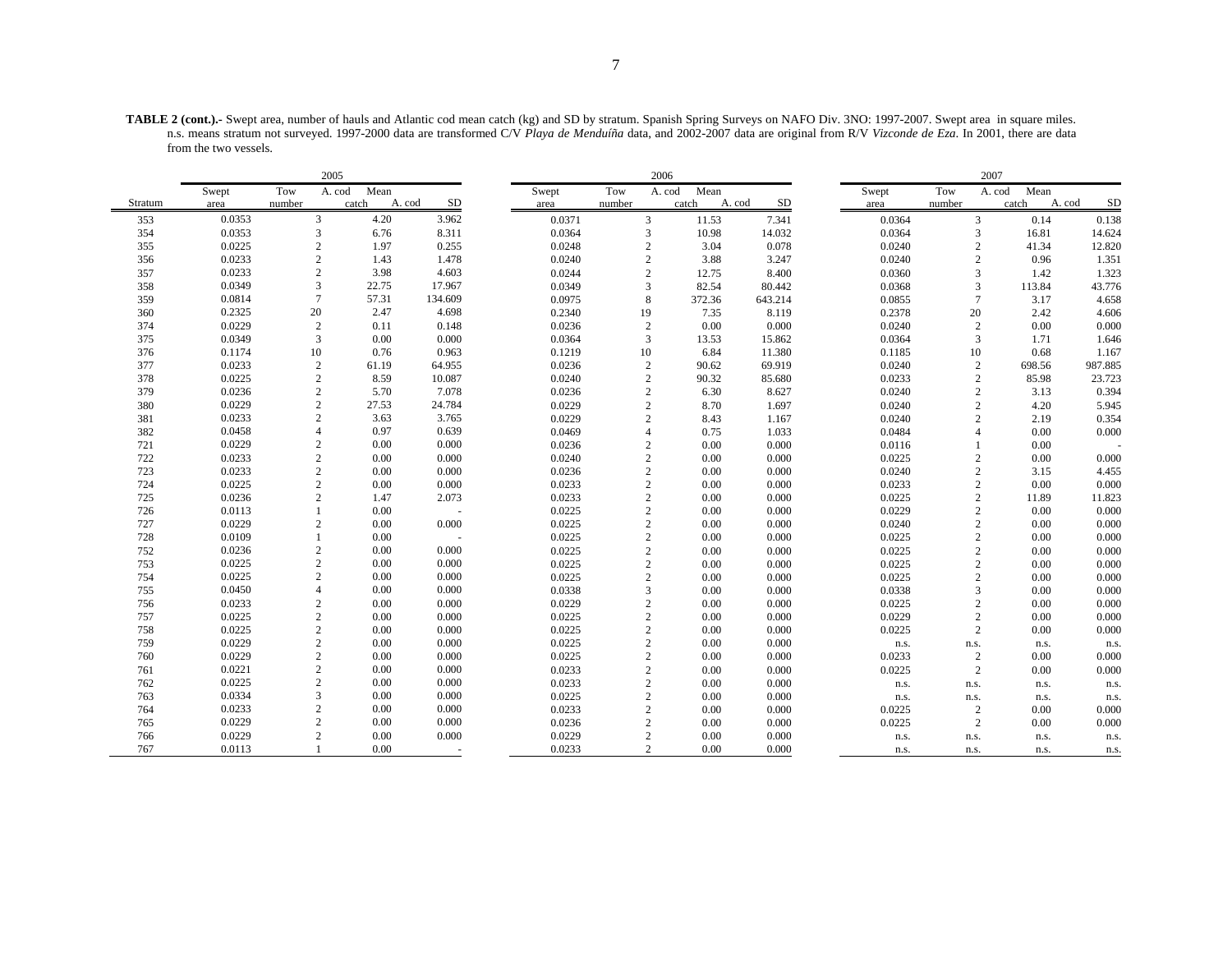**TABLE 3.-** Stratified mean catches (Kg) by stratum and year and SD by year of Atlantic cod (1997-2007). n.s. means stratum not surveyed. 1997-2000 data are transformed C/V *Playa de Menduíña* data. 2002-2007 data are original from R/V *Vizconde de Eza*. In 2001, there are data from the two vessels.

| Stratum      | 1997                    | 1998      | 1999     | 2000     | 2001      | 2002      | 2003     | 2004     | 2005     | 2006      | 2007      |
|--------------|-------------------------|-----------|----------|----------|-----------|-----------|----------|----------|----------|-----------|-----------|
| 353          | $0.00\,$                | 0.59      | 1684.29  | 2310.56  | 1972.67   | 0.40      | 0.00     | 2746.49  | 1129.80  | 3100.67   | 36.76     |
| 354          | 0.00                    | 4347.10   | 1209.44  | 4536.47  | 3954.04   | 1.64      | 1877.80  | 1172.11  | 1662.39  | 2700.42   | 4134.28   |
| 355          | 317.46                  | 2001.63   | 472.57   | 7017.36  | 4152.14   | 71.15     | 223.48   | 376.66   | 145.78   | 224.59    | 3058.79   |
| 356          | 366.75                  | 292.75    | 1935.74  | 768.05   | 7031.20   | 714.40    | 733.44   | 139.36   | 66.98    | 182.17    | 44.89     |
| 357          | 15014.55                | 1222.35   | 1659.07  | 1500.68  | 4460.80   | 1090.60   | 865.10   | 2180.38  | 651.90   | 2091.00   | 232.33    |
| 358          | 397.76                  | 1002.53   | 2246.51  | 41597.12 | 768.75    | 592.50    | 46625.25 | 3241.50  | 5119.50  | 18570.75  | 25614.00  |
| 359          | 473.87                  | 164.50    | 3052.91  | 7687.04  | 74245.15  | 1146.52   | 435.31   | 12557.95 | 24128.71 | 156764.14 | 1334.99   |
| 360          | 301.58                  | 616.24    | 6478.57  | 6017.33  | 31605.14  | 2283.17   | 3169.28  | 9886.61  | 6869.14  | 20449.63  | 6724.01   |
| 374          | 12.23                   | $0.00\,$  | 124.31   | $0.00\,$ | 0.00      | $0.00\,$  | $0.00\,$ | $0.00\,$ | 22.47    | $0.00\,$  | 0.00      |
| 375          | 0.00                    | 211.79    | 261.73   | $0.00\,$ | 0.00      | 126.47    | 129.18   | 12.65    | 0.00     | 3665.73   | 464.22    |
| 376          | 0.00                    | 263.27    | 822.50   | 1202.94  | 50.03     | 0.00      | 864.70   | 801.87   | 1010.91  | 9129.90   | 911.39    |
| 377          | 26.59                   | 188.96    | 21.35    | 1.92     | 0.00      | 0.00      | 125.00   | 1959.50  | 6119.00  | 9062.00   | 69855.95  |
| 378          | 325.88                  | 481.53    | 1078.58  | 1480.09  | 1665.22   | 201.55    | 2665.33  | 2466.56  | 1194.36  | 12553.79  | 11950.53  |
| 379          | 390.21                  | 880.31    | 553.41   | 4358.29  | 1010.71   | 2631.45   | 461.10   | 2538.70  | 603.67   | 667.80    | 331.94    |
| 380          | 34.94                   | 223.39    | 3703.59  | 788.08   | 576.11    | 30.19     | 104.64   | 745.92   | 2642.40  | 835.20    | 403.58    |
| 381          | 10.08                   | 30.36     | 125.22   | 250.68   | 95.74     | 5.76      | $0.00\,$ | 787.90   | 523.08   | 1213.20   | 315.36    |
| 382          | $0.00\,$                | 108.42    | 18.00    | 243.65   | 41.41     | 14.98     | $0.00\,$ | 160.78   | 332.28   | 255.54    | 0.00      |
| 721          | 1363.56                 | 39.80     | 5738.57  | 1842.35  | 315.25    | 65.75     | 610.68   | 143.00   | $0.00\,$ | 0.00      | 0.00      |
| 722          | 26.16                   | 0.00      | $0.00\,$ | 75.84    | $0.00\,$  | 0.00      | 145.32   | $0.00\,$ | 0.00     | 0.00      | 0.00      |
| 723          | 1534.94                 | 680.69    | 2614.28  | 3413.20  | 104803.25 | 8618.00   | 100.75   | 300.70   | 0.00     | 0.00      | 488.25    |
| 724          | 161.20                  | 184615.64 | 2.82     | 87.21    | 764.25    | 6175.20   | 1296.42  | $0.00\,$ | $0.00\,$ | 0.00      | 0.00      |
| 725          | 2467.77                 | 3240.64   | 1432.94  | 455.78   | 143598.88 | 971.25    | 227.33   | 29.93    | 153.93   | 0.00      | 1248.45   |
| 726          | $\mathbf{n}.\mathbf{s}$ | 341.39    | 58.07    | 637.55   | 132.02    | 80852.04  | $0.00\,$ | $0.00\,$ | $0.00\,$ | 0.00      | 0.00      |
| 727          | 11.42                   | 255.30    | 883.49   | 879.12   | 998.37    | 268.80    | 715.20   | $0.00\,$ | $0.00\,$ | 0.00      | 0.00      |
| 728          | 91.43                   | 120.09    | $0.00\,$ | 69.87    | 0.00      | 1669.20   | $0.00\,$ | $0.00\,$ | $0.00\,$ | $0.00\,$  | 0.00      |
| 752          | 0.00                    | $0.00\,$  | $0.00\,$ | $0.00\,$ | 0.00      | 0.00      | $0.00\,$ | $0.00\,$ | 0.00     | 0.00      | 0.00      |
| 753          | 0.00                    | $0.00\,$  | 0.00     | $0.00\,$ | 0.00      | 0.00      | $0.00\,$ | $0.00\,$ | 0.00     | 0.00      | 0.00      |
| 754          | $0.00\,$                | $0.00\,$  | 0.00     | 0.00     | 0.00      | 0.00      | $0.00\,$ | 0.00     | 0.00     | 0.00      | 0.00      |
| 755          | $\rm n.s$               | 0.00      | $0.00\,$ | $0.00\,$ | $0.00\,$  | 0.00      | $0.00\,$ | 0.00     | 0.00     | 0.00      | 0.00      |
| 756          | $0.00\,$                | 32.07     | 23.86    | 36.40    | 4.04      | 0.00      | $0.00\,$ | $0.00\,$ | 0.00     | 0.00      | 0.00      |
| 757          | $0.00\,$                | 0.00      | $0.00\,$ | 0.00     | 0.00      | 6568.80   | $0.00\,$ | $0.00\,$ | $0.00\,$ | 0.00      | 0.00      |
| 758          | $0.00\,$                | $0.00\,$  | $0.00\,$ | $0.00\,$ | 0.00      | 277.20    | $0.00\,$ | 0.00     | 0.00     | 0.00      | 0.00      |
| 759          | $\mathbf{n}.\mathbf{s}$ | $0.00\,$  | $0.00\,$ | $0.00\,$ | $0.00\,$  | $0.00\,$  | $0.00\,$ | $0.00\,$ | $0.00\,$ | $0.00\,$  | n.s       |
| 760          | 0.00                    | $0.00\,$  | $0.00\,$ | $0.00\,$ | 0.00      | 0.00      | $0.00\,$ | $0.00\,$ | 0.00     | $0.00\,$  | 0.00      |
| 761          | $0.00\,$                | $0.00\,$  | 0.00     | $0.00\,$ | 0.00      | 28.56     | $0.00\,$ | $0.00\,$ | $0.00\,$ | $0.00\,$  | 0.00      |
| 762          | 0.00                    | $0.00\,$  | 0.00     | 0.00     | $0.00\,$  | 31.80     | $0.00\,$ | 0.00     | 0.00     | 0.00      | n.s       |
| 763          | ${\bf n}.{\bf s}$       | 0.00      | 0.00     | 283.12   | $0.00\,$  | 0.00      | $0.00\,$ | 0.00     | 0.00     | 0.00      | n.s       |
| 764          | 0.00                    | $0.00\,$  | 0.00     | 0.00     | $0.00\,$  | 0.00      | $0.00\,$ | $0.00\,$ | 0.00     | 0.00      | 0.00      |
| 765          | 0.00                    | $0.00\,$  | 0.00     | 0.00     | 0.00      | 0.00      | $0.00\,$ | 0.00     | 0.00     | 0.00      | 0.00      |
| 766          | 0.00                    | 0.00      | 0.00     | 0.00     | $0.00\,$  | 0.00      | $0.00\,$ | $0.00\,$ | 0.00     | 0.00      | n.s       |
| 767          | $\rm n.s$               | $0.00\,$  | $0.00\,$ | $0.00\,$ | 0.00      | 0.00      | $0.00\,$ | 0.00     | 0.00     | 0.00      | n.s       |
| <b>TOTAL</b> |                         |           |          |          |           |           |          |          |          |           |           |
| $\bar{Y}$    | 23328.40                | 201361.35 | 36201.79 | 87540.73 | 382245.17 | 114437.38 | 61375.29 | 42248.54 | 52376.29 | 241466.52 | 127149.71 |
|              | 2.50                    | 19.47     | 3.50     | 8.46     | 36.96     | 11.07     | 5.93     | 4.09     | 5.06     | 23.35     | 13.47     |
| S.D.         | 1.54                    | 17.82     | 0.75     | 2.58     | 17.97     | 7.82      | 3.29     | 0.95     | 2.16     | 9.39      | 7.44      |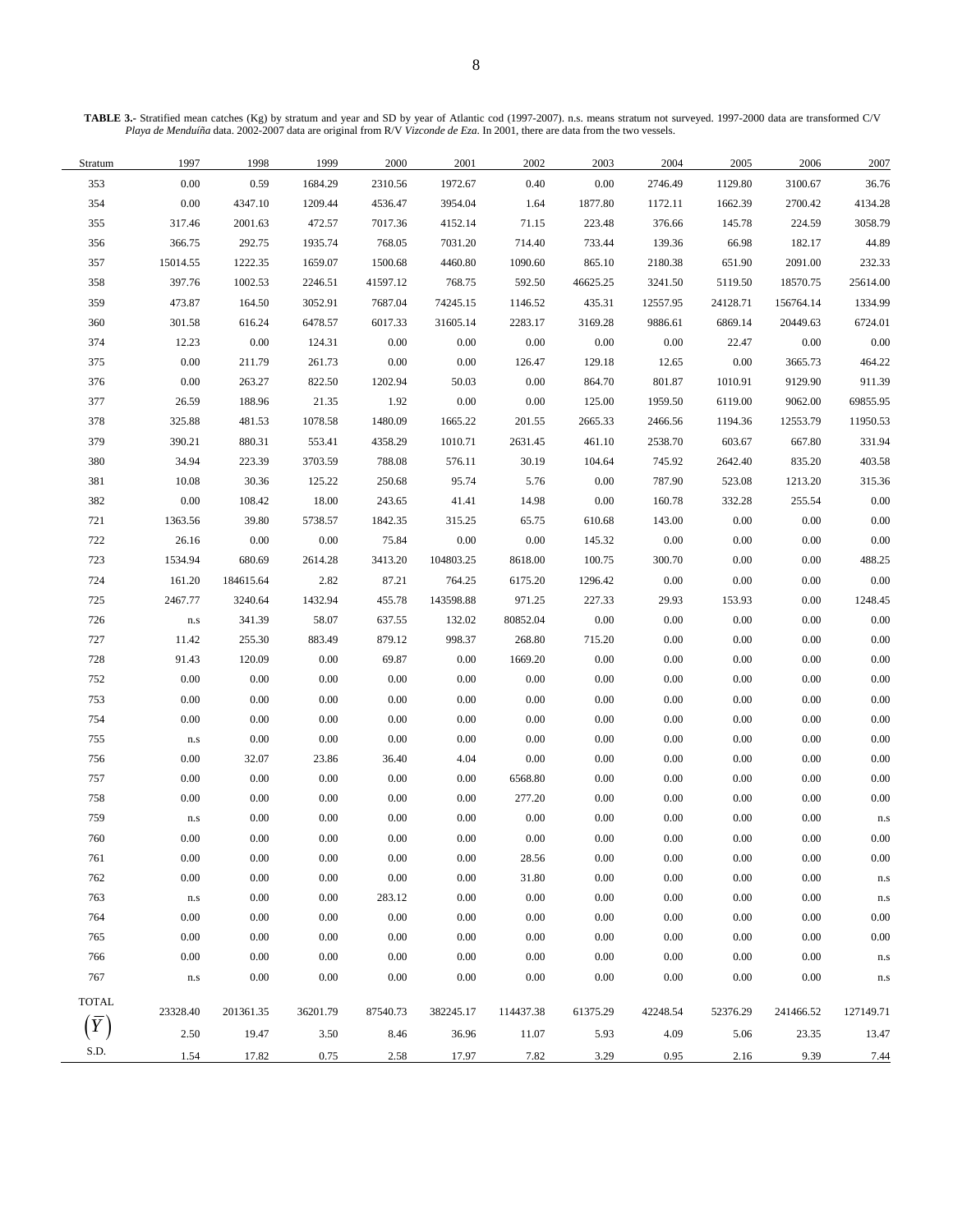| TABLE 4.- Survey estimates (by the swept area method) of Atlantic cod biomass (t) and SD by stratum and year on NAFO Div. 3NO. n.s. means stratum not surveyed. 1997- |
|-----------------------------------------------------------------------------------------------------------------------------------------------------------------------|
| 2000 data are transformed C/V Playa de Menduíña data, 2002-2007 data are original from R/V Vizconde de Eza. In 2001, there are data from the two vessels.             |

| Stratum                       | 1997             | 1998             | 1999             | $2000\,$         | 2001             | 2002             | 2003             | 2004                        | 2005             | 2006             | 2007                    |
|-------------------------------|------------------|------------------|------------------|------------------|------------------|------------------|------------------|-----------------------------|------------------|------------------|-------------------------|
| 353                           | $\boldsymbol{0}$ | $\overline{0}$   | 140              | 195              | 173              | $\boldsymbol{0}$ | $\boldsymbol{0}$ | 244                         | 96               | 251              | $\overline{\mathbf{3}}$ |
| 354                           | $\boldsymbol{0}$ | 366              | $111\,$          | 382              | 351              | $\boldsymbol{0}$ | 167              | $102\,$                     | 141              | 223              | 341                     |
| 355                           | $27\,$           | 181              | $41\,$           | 604              | 346              | $\sqrt{6}$       | $20\,$           | 33                          | 13               | $18\,$           | 255                     |
| 356                           | 33               | $26\,$           | 169              | 68               | 586              | 61               | 65               | $13\,$                      | $\sqrt{6}$       | 15               | $\sqrt{4}$              |
| 357                           | 1357             | 102              | 140              | 121              | 366              | 91               | 76               | 191                         | 56               | 172              | 19                      |
| 358                           | 35               | 86               | 194              | 3657             | 67               | 52               | 4144             | 295                         | 440              | 1597             | 2091                    |
| 359                           | 41               | 14               | $252\,$          | 656              | 6476             | 100              | 39               | $1111\,$                    | 2076             | 12863            | 109                     |
| 360                           | $26\,$           | 53               | 529              | 502              | 2609             | 199              | 281              | 856                         | 591              | 1660             | 566                     |
| 374                           | $\,1\,$          | $\boldsymbol{0}$ | $10\,$           | $\boldsymbol{0}$ | $\boldsymbol{0}$ | $\boldsymbol{0}$ | $\boldsymbol{0}$ | $\boldsymbol{0}$            | $\sqrt{2}$       | $\boldsymbol{0}$ | $\boldsymbol{0}$        |
| 375                           | $\boldsymbol{0}$ | 18               | $22\,$           | $\boldsymbol{0}$ | $\boldsymbol{0}$ | 11               | 12               | $\,1\,$                     | $\boldsymbol{0}$ | 302              | 38                      |
| 376                           | $\boldsymbol{0}$ | 23               | 67               | 100              | $\overline{4}$   | $\boldsymbol{0}$ | $77\,$           | 69                          | 86               | 749              | 77                      |
| 377                           | $\sqrt{2}$       | $17\,$           | $\sqrt{2}$       | $\boldsymbol{0}$ | $\boldsymbol{0}$ | $\boldsymbol{0}$ | 11               | 180                         | 526              | 767              | 5821                    |
| 378                           | 31               | $41\,$           | 95               | 127              | 141              | 17               | 237              | 219                         | 106              | 1046             | 1028                    |
| 379                           | $38\,$           | 74               | $47\,$           | 387              | 88               | 230              | $40\,$           | $205\,$                     | 51               | 57               | 28                      |
| 380                           | $\sqrt{3}$       | 20               | 314              | 67               | 56               | $\mathfrak{Z}$   | $\overline{9}$   | 67                          | 231              | 73               | 34                      |
| 381                           | $\mathbf{1}$     | $\sqrt{3}$       | $11\,$           | $21\,$           | $\,$ 8 $\,$      | $\,1\,$          | $\boldsymbol{0}$ | $70\,$                      | $45\,$           | 106              | $26\,$                  |
| 382                           | $\boldsymbol{0}$ | 10               | $\mathbf{1}$     | $20\,$           | $\overline{4}$   | $\,1\,$          | $\boldsymbol{0}$ | 14                          | 29               | 22               | $\boldsymbol{0}$        |
| 721                           | 123              | $\overline{4}$   | 471              | 156              | 25               | 6                | 54               | 13                          | $\boldsymbol{0}$ | $\boldsymbol{0}$ | $\boldsymbol{0}$        |
| 722                           | $\overline{c}$   | $\boldsymbol{0}$ | $\boldsymbol{0}$ | $\boldsymbol{7}$ | $\boldsymbol{0}$ | $\boldsymbol{0}$ | 13               | $\boldsymbol{0}$            | $\boldsymbol{0}$ | $\boldsymbol{0}$ | $\boldsymbol{0}$        |
| 723                           | 146              | 59               | 229              | 276              | 8734             | 741              | $\overline{9}$   | 26                          | $\boldsymbol{0}$ | $\boldsymbol{0}$ | 41                      |
| 724                           | 14               | 17902            | $\boldsymbol{0}$ | $\,$ 8 $\,$      | 65               | 549              | 115              | $\boldsymbol{0}$            | $\boldsymbol{0}$ | $\boldsymbol{0}$ | $\boldsymbol{0}$        |
| 725                           | 239              | 376              | 125              | 43               | 12347            | 86               | $20\,$           | $\ensuremath{\mathfrak{Z}}$ | 13               | $\boldsymbol{0}$ | 111                     |
| 726                           | n.s.             | 33               | $\sqrt{5}$       | 58               | $1\,1$           | 7565             | $\boldsymbol{0}$ | $\boldsymbol{0}$            | $\boldsymbol{0}$ | $\boldsymbol{0}$ | $\boldsymbol{0}$        |
| 727                           | $\,1\,$          | $22\,$           | 75               | 84               | 89               | 23               | 66               | $\boldsymbol{0}$            | $\boldsymbol{0}$ | $\boldsymbol{0}$ | $\mathbf{0}$            |
| 728                           | 9                | $12\,$           | $\boldsymbol{0}$ | $\boldsymbol{7}$ | $\boldsymbol{0}$ | 146              | $\boldsymbol{0}$ | $\boldsymbol{0}$            | $\boldsymbol{0}$ | $\boldsymbol{0}$ | $\overline{0}$          |
| 752                           | $\boldsymbol{0}$ | $\boldsymbol{0}$ | $\boldsymbol{0}$ | $\boldsymbol{0}$ | $\boldsymbol{0}$ | $\boldsymbol{0}$ | $\boldsymbol{0}$ | $\boldsymbol{0}$            | $\boldsymbol{0}$ | $\boldsymbol{0}$ | $\mathbf{0}$            |
| 753                           | $\boldsymbol{0}$ | $\boldsymbol{0}$ | $\boldsymbol{0}$ | $\boldsymbol{0}$ | $\boldsymbol{0}$ | $\boldsymbol{0}$ | $\mathbf 0$      | $\boldsymbol{0}$            | $\boldsymbol{0}$ | $\boldsymbol{0}$ | $\overline{0}$          |
| 754                           | $\boldsymbol{0}$ | $\boldsymbol{0}$ | $\boldsymbol{0}$ | $\boldsymbol{0}$ | $\boldsymbol{0}$ | $\boldsymbol{0}$ | $\boldsymbol{0}$ | $\boldsymbol{0}$            | $\boldsymbol{0}$ | $\boldsymbol{0}$ | $\mathbf{0}$            |
| 755                           | n.s.             | $\boldsymbol{0}$ | $\boldsymbol{0}$ | $\boldsymbol{0}$ | $\boldsymbol{0}$ | $\boldsymbol{0}$ | $\boldsymbol{0}$ | $\boldsymbol{0}$            | $\boldsymbol{0}$ | $\boldsymbol{0}$ | $\mathbf{0}$            |
| 756                           | $\boldsymbol{0}$ | 3                | $\overline{2}$   | $\overline{4}$   | $\boldsymbol{0}$ | $\boldsymbol{0}$ | $\boldsymbol{0}$ | $\boldsymbol{0}$            | $\boldsymbol{0}$ | $\boldsymbol{0}$ | $\mathbf{0}$            |
| 757                           | $\boldsymbol{0}$ | $\boldsymbol{0}$ | $\mathbf{0}$     | $\boldsymbol{0}$ | $\boldsymbol{0}$ | 584              | $\boldsymbol{0}$ | $\boldsymbol{0}$            | $\boldsymbol{0}$ | $\boldsymbol{0}$ | $\mathbf{0}$            |
| 758                           | $\boldsymbol{0}$ | $\boldsymbol{0}$ | $\mathbf{0}$     | $\boldsymbol{0}$ | $\boldsymbol{0}$ | $25\,$           | $\boldsymbol{0}$ | $\boldsymbol{0}$            | $\boldsymbol{0}$ | $\boldsymbol{0}$ | $\boldsymbol{0}$        |
| 759                           | n.s.             | $\boldsymbol{0}$ | $\boldsymbol{0}$ | $\boldsymbol{0}$ | $\boldsymbol{0}$ | $\boldsymbol{0}$ | $\boldsymbol{0}$ | $\boldsymbol{0}$            | $\boldsymbol{0}$ | $\boldsymbol{0}$ | n.s.                    |
| 760                           | $\boldsymbol{0}$ | $\boldsymbol{0}$ | $\overline{0}$   | $\boldsymbol{0}$ | $\boldsymbol{0}$ | $\boldsymbol{0}$ | $\boldsymbol{0}$ | $\boldsymbol{0}$            | $\boldsymbol{0}$ | $\boldsymbol{0}$ | $\boldsymbol{0}$        |
| 761                           | $\boldsymbol{0}$ | $\boldsymbol{0}$ | $\boldsymbol{0}$ | $\boldsymbol{0}$ | $\boldsymbol{0}$ | $\mathfrak z$    | $\boldsymbol{0}$ | $\boldsymbol{0}$            | $\boldsymbol{0}$ | $\boldsymbol{0}$ | $\boldsymbol{0}$        |
| 762                           | $\boldsymbol{0}$ | $\boldsymbol{0}$ | $\boldsymbol{0}$ | $\boldsymbol{0}$ | $\boldsymbol{0}$ | $\sqrt{3}$       | $\boldsymbol{0}$ | $\boldsymbol{0}$            | $\boldsymbol{0}$ | $\boldsymbol{0}$ | n.s.                    |
| 763                           | n.s.             | $\boldsymbol{0}$ | $\boldsymbol{0}$ | 27               | $\boldsymbol{0}$ | $\boldsymbol{0}$ | $\boldsymbol{0}$ | $\boldsymbol{0}$            | $\boldsymbol{0}$ | $\boldsymbol{0}$ | n.s.                    |
| 764                           | $\boldsymbol{0}$ | $\boldsymbol{0}$ | $\boldsymbol{0}$ | $\boldsymbol{0}$ | $\boldsymbol{0}$ | $\boldsymbol{0}$ | $\boldsymbol{0}$ | $\boldsymbol{0}$            | $\boldsymbol{0}$ | $\boldsymbol{0}$ | $\boldsymbol{0}$        |
| 765                           | $\boldsymbol{0}$ | $\boldsymbol{0}$ | $\boldsymbol{0}$ | $\boldsymbol{0}$ | $\boldsymbol{0}$ | $\boldsymbol{0}$ | $\boldsymbol{0}$ | $\boldsymbol{0}$            | $\boldsymbol{0}$ | $\boldsymbol{0}$ | $\boldsymbol{0}$        |
| 766                           | $\boldsymbol{0}$ | $\boldsymbol{0}$ | $\boldsymbol{0}$ | $\boldsymbol{0}$ | $\boldsymbol{0}$ | $\boldsymbol{0}$ | $\boldsymbol{0}$ | $\boldsymbol{0}$            | $\boldsymbol{0}$ | $\boldsymbol{0}$ | n.s.                    |
| 767                           | n.s.             | $\overline{0}$   | $\overline{0}$   | $\boldsymbol{0}$ | $\boldsymbol{0}$ | $\boldsymbol{0}$ | $\mathbf 0$      | $\boldsymbol{0}$            | $\boldsymbol{0}$ | $\boldsymbol{0}$ | n.s.                    |
| $\ensuremath{\mathsf{TOTAL}}$ | 2131             | 19444            | 3054             | 7576             | 32548            | 10502            | 5455             | 3712                        | 4509             | 19921            | 10592                   |
| S.D.                          | 1322             | 18206            | 655              | 2566             | 15903            | 7971             | 3016             | 848                         | 1984             | 8109             | 5853                    |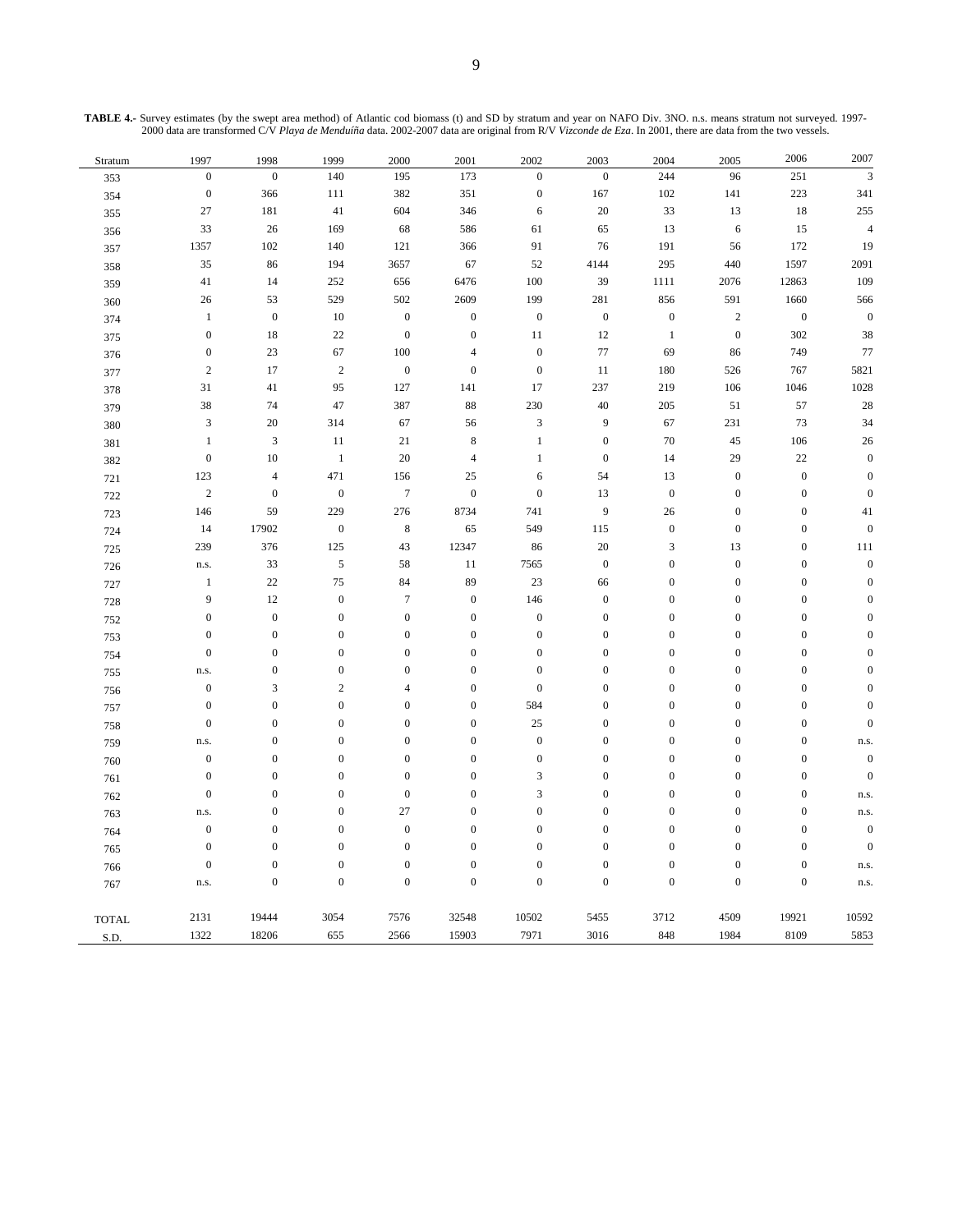| <b>TABLE 5.-</b> Length weight relationships in the calculation of Atlantic cod biomass. The equation is $Weight = a(1+0.5)^{b}$ |  |
|----------------------------------------------------------------------------------------------------------------------------------|--|
| Spanish Spring Surveys on NAFO Div. 3NO: 1997-2007.                                                                              |  |

|   | 1997                                                                                                                                                                                                                                                                                                                                                                                    | 1998         | 1999          | 2000          | 2001          | 2002          | 2003          | 2004          | 2005          | 2006          | 2007         |
|---|-----------------------------------------------------------------------------------------------------------------------------------------------------------------------------------------------------------------------------------------------------------------------------------------------------------------------------------------------------------------------------------------|--------------|---------------|---------------|---------------|---------------|---------------|---------------|---------------|---------------|--------------|
| a | 0.0102                                                                                                                                                                                                                                                                                                                                                                                  | 0.0061       | 0.0048        | 0.0060        | 0.0048        | 0.0057        | 0.0046        | 0.0052        | 0.0052        | 0.0058        | 0.0059       |
|   | $\text{Error} = 0.2480 \text{Error} = 0.0748 \text{Error} = 0.0788 \text{Error} = 0.0706 \text{Error} = 0.0893 \text{Error} = 0.1025 \text{Error} = 0.0581 \text{Error} = 0.0698 \text{Error} = 0.0715 \text{Error} = 0.0678 \text{Error} = 0.0678 \text{Error} = 0.0678 \text{Error} = 0.0678 \text{Error} = 0.0678 \text{Error} = 0.0678 \text{Error} = 0.0678 \text{Error} = 0.067$  |              |               |               |               |               |               |               |               |               |              |
|   | 2.9387                                                                                                                                                                                                                                                                                                                                                                                  | 3.0671       | 3.1313        | 3.0822        | 3.1198        | 3.0783        | 3.1370        | 3.1107        | 3.1238        | 3.0965        | 3.0762       |
|   | $ \text{Error} = 0.0629 \text{Error} = 0.0197 \text{Error} = 0.0203 \text{Error} = 0.0179 \text{Error} = 0.0228 \text{Error} = 0.0274 \text{Error} = 0.0153 \text{Error} = 0.0185 \text{Error} = 0.0189 \text{Error} = 0.0174 \text{Error} = 0.0153 \text{Error} = 0.0174 \text{Error} = 0.0174 \text{Error} = 0.0174 \text{Error} = 0.0174 \text{Error} = 0.0174 \text{Error} = 0.017$ |              |               |               |               |               |               |               |               |               |              |
|   | $R^2 = 0.975$                                                                                                                                                                                                                                                                                                                                                                           | $R2 = 0.997$ | $R^2 = 0.997$ | $R^2 = 0.997$ | $R^2 = 0.996$ | $R^2 = 0.995$ | $R^2 = 0.998$ | $R^2 = 0.997$ | $R^2 = 0.997$ | $R^2 = 0.999$ | $R2 = 0.998$ |
|   | $N = 431$                                                                                                                                                                                                                                                                                                                                                                               | $N = 687$    | $N = 430$     | $N = 877$     | $N = 488$     | $N = 678$     | $N = 516$     | $N = 656$     | $N = 612$     | $N = 1129$    | $N = 1011$   |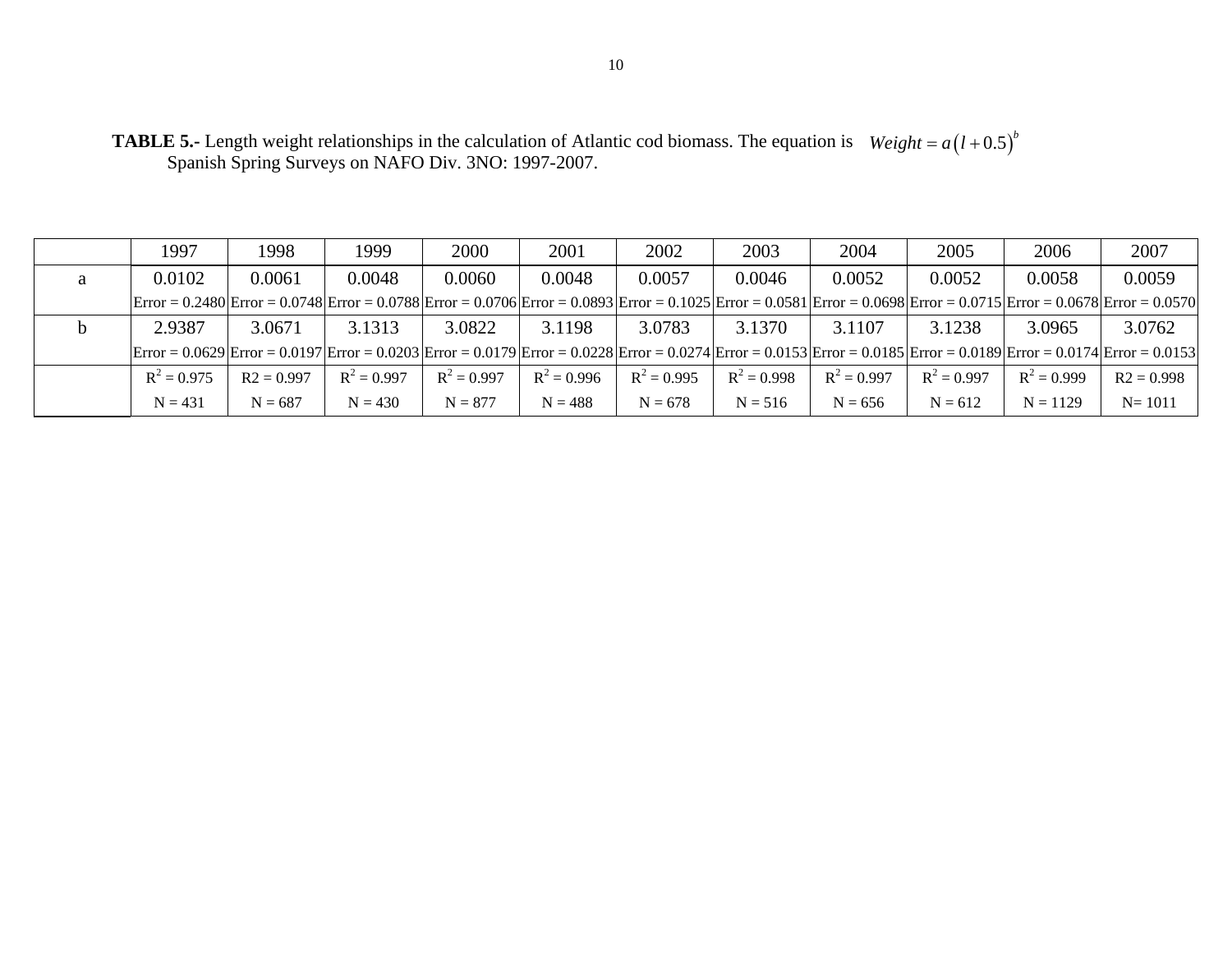**TABLE 6.-** Atlantic cod length distribution per haul mean catches by sex and year. Number per stratified mean catches. Spanish Spring Survey on NAFO 3NO: 1997-2007. Indet. means indeterminate. 1997-2000 data are transformed C/V *Playa de Menduíña* data. 2002-2007 data are original R/V *Vizconde de Eza* data. (\*) indicates untransformed data.

| Length (cm.)                | 1997                   | 1998               | 1999               | 2000           | 2001           | 2002           | 2003                   | 2004                   | 2005                                          | 2006                                          | 2007                                          |
|-----------------------------|------------------------|--------------------|--------------------|----------------|----------------|----------------|------------------------|------------------------|-----------------------------------------------|-----------------------------------------------|-----------------------------------------------|
| $\,$ 8 $\,$                 | 0.000                  | 0.000              | 0.013              | 0.000          | 0.009          | 0.011          | 0.000                  | 0.000                  | 0.000                                         | 0.014                                         | 0.000                                         |
| $10\,$                      | 0.000                  | 0.000              | 0.011              | 0.000          | 0.000          | 0.039          | $0.000\,$              | 0.408                  | 0.088                                         | $0.000\,$                                     | 0.015                                         |
| 12                          | 0.000                  | $0.010\,$          | 0.010              | $0.006\,$      | 0.000          | 0.030          | 0.054                  | 2.141                  | 0.722                                         | 0.014                                         | 0.416                                         |
| 14<br>16                    | 0.000<br>$0.000\,$     | 0.025<br>0.011     | 0.205<br>0.741     | 0.020<br>0.124 | 0.000<br>0.021 | 0.000<br>0.040 | 0.065<br>0.028         | 1.542<br>0.828         | 1.129<br>0.644                                | 0.008<br>0.014                                | $4.160$<br>$8.177$                            |
| 18                          | 0.000                  | 0.007              | 0.774              | 0.115          | 0.019          | 0.007          | 0.037                  | 0.186                  | 0.245                                         | 0.013                                         |                                               |
| $20\,$                      | $0.000\,$              | 0.004              | 0.287              | 0.211          | 0.103          | $0.000\,$      | 0.061                  | 0.063                  | 0.036                                         | 0.007                                         | $4.890$<br>$1.020$<br>$0.070$                 |
| $22\,$                      | $0.000\,$              | 0.002              | 0.478              | 0.285          | 0.184          | 0.083          | 0.062                  | 0.076                  | 0.094                                         | 0.041                                         |                                               |
| 24                          | 0.002                  | 0.005              | 1.173              | 0.241          | 0.175          | 0.096          | 0.075                  | $0.119$<br>$0.219$     | $0.224$<br>$0.515$                            | $0.367$<br>$0.948$                            | 0.024                                         |
| $26\,$                      | 0.002                  | 0.009              | 1.740              | 0.319          | 0.194          | 0.139          | 0.150                  |                        |                                               |                                               | 0.008                                         |
| 28                          | 0.013                  | 0.028              | 1.251              | 0.385          | 0.216          | 0.153          | 0.189                  | 0.141                  | 1.044                                         | $3.595$<br>$5.313$                            | 0.000                                         |
| 30                          | 0.013                  | 0.037              | 0.525              | 0.417          | 0.132          | 0.284          | 0.243                  | 0.162                  | $1.151\,$                                     |                                               | 0.041                                         |
| 32<br>34                    | 0.051<br>0.087         | 0.028<br>0.030     | 0.172<br>0.096     | 0.327<br>0.438 | 0.162<br>0.380 | 0.312<br>0.524 | 0.087<br>0.067         | 0.149<br>0.330         | 0.551<br>0.393                                | $3.854$<br>$1.710$                            | $0.086$<br>$0.317$                            |
| 36                          | 0.142                  | 0.022              | 0.070              | 0.559          | 0.923          | 0.596          | 0.071                  | 0.421                  | 0.189                                         | 1.102                                         | 0.442                                         |
| 38                          | 0.184                  | 0.026              | 0.090              | 1.038          | 1.787          | 0.572          | 0.121                  | 0.420                  | 0.129                                         | 2.258                                         | 0.729                                         |
| 40                          | 0.108                  | 0.105              | 0.086              | 1.030          | 3.363          | 0.689          | 0.081                  | 0.217                  | 0.135                                         | 5.496<br>5.305                                | $0.925$<br>$0.881$                            |
| 42                          | 0.066                  | 0.075              | 0.031              | 0.897          | 3.463          | 1.005          | 0.078                  | 0.248                  | 0.113                                         |                                               |                                               |
| 44                          | 0.106                  | 0.365              | 0.047              | 0.473          | 4.234          | 1.141          | 0.117                  | $0.101\,$              | 0.097                                         | 4.004<br>2.317                                | $\frac{0.885}{0.788}$                         |
| $46\,$                      | 0.073                  | 0.603              | 0.025              | 0.307          | 5.028          | 1.483          | 0.111                  | 0.110                  | 0.136                                         |                                               |                                               |
| 48<br>50                    | 0.091<br>0.043         | 0.931<br>0.963     | 0.045<br>0.044     | 0.183<br>0.137 | 5.686<br>4.959 | 1.090<br>1.058 | 0.175<br>0.225         | 0.077<br>0.060         | 0.173<br>0.101                                | 1.054                                         | 1.632                                         |
| 52                          | 0.074                  | 0.924              | 0.063              | 0.099          | 4.098          | 1.111          | 0.298                  | $\,0.088\,$            | 0.128                                         | $0.487$<br>$0.279$                            |                                               |
| 54                          | 0.087                  | 1.499              | 0.106              | 0.109          | 3.195          | 0.895          | 0.390                  | 0.072                  | 0.026                                         | 0.276                                         | 2.035<br>1.748<br>1.412                       |
| 56                          | 0.142                  | 1.537              | 0.081              | 0.069          | 1.224          | 0.691          | 0.428                  | 0.065                  | $\begin{array}{c} 0.028 \\ 0.012 \end{array}$ | $\begin{array}{c} 0.227 \\ 0.231 \end{array}$ | $0.651$<br>$0.401$                            |
| 58                          | 0.124                  | 1.764              | 0.113              | 0.136          | 0.693          | 0.223          | 0.322                  | 0.110                  |                                               |                                               |                                               |
| 60                          | 0.195                  | 1.026              | 0.130              | 0.101          | 0.532          | 0.370          | 0.306                  | 0.074                  | 0.055                                         | 0.256                                         | 0.262                                         |
| 62                          | 0.114                  | 0.540              | 0.098              | 0.065          | 0.181          | 0.126          | 0.183                  | 0.093                  | 0.078                                         | $0.229$<br>$0.204$                            | 0.094                                         |
| 64<br>66                    | 0.088                  | 0.505<br>0.163     | 0.072<br>0.049     | 0.152<br>0.134 | 0.032<br>0.047 | 0.005<br>0.057 | 0.227<br>0.098         | 0.104<br>0.063         | 0.092<br>0.089                                | 0.114                                         | 0.054<br>0.079                                |
| 68                          | 0.111<br>0.014         | 0.271              | 0.067              | 0.101          | 0.014          | 0.000          | 0.093                  | 0.071                  | 0.077                                         | 0.098                                         | 0.056                                         |
| $70\,$                      | 0.029                  | 0.157              | 0.019              | 0.137          | 0.015          | 0.061          | 0.085                  | 0.042                  | 0.093                                         | 0.092                                         | 0.096                                         |
| 72                          | $0.004\,$              | 0.193              | 0.013              | 0.104          | 0.028          | 0.007          | 0.027                  | 0.031                  | 0.083                                         | 0.074                                         | 0.037                                         |
| 74                          | 0.013                  | 0.136              | 0.018              | 0.142          | 0.012          | 0.000          | 0.011                  | 0.033                  | 0.078                                         | 0.096                                         | 0.029                                         |
| 76                          | $0.002\,$              | 0.086              | 0.011              | 0.066          | 0.017          | 0.002          | 0.015                  | 0.030                  | 0.079                                         | $0.071\,$                                     | 0.012                                         |
| $78\,$                      | 0.003                  | $0.080\,$          | $0.008\,$          | 0.034          | 0.022<br>0.039 | $0.000\,$      | $0.010\,$              | 0.017                  | 0.056<br>0.047                                | 0.121                                         | $0.042$<br>$0.029$                            |
| $80\,$<br>82                | 0.006<br>0.001         | 0.079<br>0.038     | 0.015<br>0.005     | 0.073<br>0.032 | 0.013          | 0.000<br>0.000 | 0.027<br>$0.000\,$     | 0.036<br>0.009         | 0.018                                         | $0.051\,$<br>0.103                            | 0.008                                         |
| 84                          | 0.003                  | 0.000              | 0.004              | 0.044          | 0.000          | 0.011          | 0.025                  | 0.003                  |                                               |                                               |                                               |
| 86                          | 0.001                  | 0.048              | 0.012              | $0.026\,$      | 0.021          | 0.000          | $0.008\,$              | $0.000\,$              | $0.006$<br>$0.022$                            | $0.057$<br>$0.041$                            | $0.036$<br>$0.000$                            |
| $88\,$                      | $0.000\,$              | 0.042              | 0.010              | 0.021          | 0.003          | 0.007          | 0.002                  | 0.022                  | 0.014                                         | 0.041                                         | 0.000                                         |
| $90\,$                      | 0.001                  | $0.000\,$          | $0.000\,$          | 0.016          | 0.011          | $0.000\,$      | $0.000\,$              | $0.008\,$              | 0.014                                         | 0.013                                         | 0.000                                         |
| 92                          | 0.000                  | 0.003              | 0.019              | 0.020          | 0.000          | 0.000          | $0.000\,$              | 0.009                  | 0.000                                         | 0.039                                         | 0.015                                         |
| 94                          | $0.000\,$<br>0.000     | $0.000\,$<br>0.000 | $0.000\,$<br>0.005 | 0.005<br>0.003 | 0.003<br>0.012 | 0.000<br>0.000 | $0.000\,$<br>$0.008\,$ | 0.013<br>$0.000\,$     | 0.000<br>0.000                                | 0.005<br>0.000                                | 0.000                                         |
| 96<br>98                    | 0.000                  | 0.000              | 0.005              | 0.003          | 0.008          | 0.000          | $0.000\,$              | $0.000\,$              | 0.000                                         | 0.026                                         | $\begin{array}{c} 0.000 \\ 0.000 \end{array}$ |
| 100                         | $0.000\,$              | 0.000              | 0.005              | 0.000          | 0.000          | 0.000          | $0.000\,$              | $0.000\,$              | 0.000                                         | 0.025                                         | 0.000                                         |
| $102\,$                     | $0.000\,$              | 0.000              | 0.000              | 0.010          | 0.000          | 0.000          | $0.008\,$              | 0.000                  | 0.000                                         | 0.000                                         | $0.000\,$                                     |
| 104                         | $0.000\,$              | 0.001              | 0.000              | 0.000          | 0.000          | 0.011          | $0.000\,$              | 0.027                  | 0.000                                         | 0.014                                         | 0.000                                         |
| 106                         | $0.000\,$              | 0.000              | $0.000\,$          | 0.005          | 0.000          | 0.000          | 0.014                  | 0.000                  | 0.000                                         | 0.014                                         | 0.000                                         |
| $108\,$                     | $0.000\,$              | $0.000\,$          | $0.000\,$          | 0.000          | 0.011          | 0.000          | $0.000\,$              | $0.000\,$              | 0.000                                         | 0.000                                         | 0.000<br>0.000                                |
| 110<br>112                  | $0.000\,$<br>$0.000\,$ | 0.000<br>0.000     | 0.000<br>$0.000\,$ | 0.000<br>0.000 | 0.000<br>0.009 | 0.000<br>0.000 | $0.000\,$<br>$0.000\,$ | $0.000\,$<br>$0.000\,$ | $0.000\,$<br>0.000                            | 0.000<br>0.000                                | 0.000                                         |
| 114                         | 0.001                  | $0.000\,$          | $0.000\,$          | 0.000          | 0.000          | 0.000          | 0.000                  | 0.000                  | 0.000                                         | 0.000                                         | 0.000                                         |
| 116                         | 0.000                  | 0.000              | 0.000              | 0.000          | 0.000          | 0.000          | 0.000                  | 0.000                  | 0.000                                         | 0.000                                         | 0.004                                         |
| 118                         | 0.002                  | 0.000              | 0.000              | 0.003          | 0.000          | 0.000          | 0.000                  | 0.000                  | 0.000                                         | 0.000                                         | 0.000                                         |
| 120                         | $0.000\,$              | 0.000              | 0.006              | 0.000          | 0.000          | 0.000          | 0.000                  | 0.000                  | 0.000                                         | 0.000                                         | 0.000                                         |
| 122                         | 0.000                  | 0.000              | 0.000              | 0.000          | 0.000          | 0.000          | 0.000                  | 0.000                  | 0.000                                         | 0.000                                         | 0.000                                         |
| 124<br>126                  | 0.000<br>0.000         | 0.000<br>0.000     | 0.000<br>0.000     | 0.000<br>0.000 | 0.000<br>0.000 | 0.000<br>0.000 | 0.000<br>0.000         | 0.000<br>0.000         | 0.000<br>0.000                                | 0.000<br>0.000                                | 0.000<br>0.000                                |
| 128                         | 0.000                  | 0.000              | 0.000              | 0.000          | 0.000          | 0.000          | 0.000                  | 0.000                  | 0.000                                         | 0.000                                         | 0.000                                         |
| 130                         | 0.000                  | 0.000              | 0.000              | 0.000          | 0.000          | 0.000          | 0.000                  | 0.000                  | 0.000                                         | 0.000                                         | 0.000                                         |
| 132                         | 0.000                  | 0.000              | 0.000              | 0.000          | 0.009          | 0.000          | 0.000                  | 0.000                  | 0.000                                         | 0.000                                         | 0.000                                         |
| Total                       | 1.997                  | 12.378             | 8.847              | 9.220          | 41.290         | 12.930         | 4.684                  | 9.035                  | 9.005                                         | 40.718                                        | 32.605                                        |
| $N^{\circ}$ samples $(*)$ : | 40                     | 55                 | 72                 | 70             | 32             | 41             | 42                     | 58                     | 59                                            | 64                                            | 58                                            |
| $N^{\circ}$ Ind. $(*)$ :    | 742                    | 967                | 2770               | 2753           | 1591           | 1030           | 539                    | 939                    | 1126                                          | 2909                                          | 2301                                          |
| Sampled catch:              | 248                    | 410                | 527                | 752            | 1107           | 776            | 654                    | 554                    | 778                                           | 2026                                          | 1115                                          |
| Range $(*)$ :               | 24-118                 | 12-104             | 9-121              | 13-118         | 8-132          | $9 - 104$      | 12-106                 | $10 - 105$             | 11-91                                         | $7 - 104$                                     | $9 - 114$                                     |
| Total catch:                | 572                    | 3873               | 613                | 1274           | 3487           | 2806           | 846                    | 554                    | 794                                           | 3994                                          | 2182                                          |
| Total hauls (*):            | 128                    | 124                | 114                | 118            | 123            | 125            | 118                    | 120                    | 119                                           | 120                                           | 110                                           |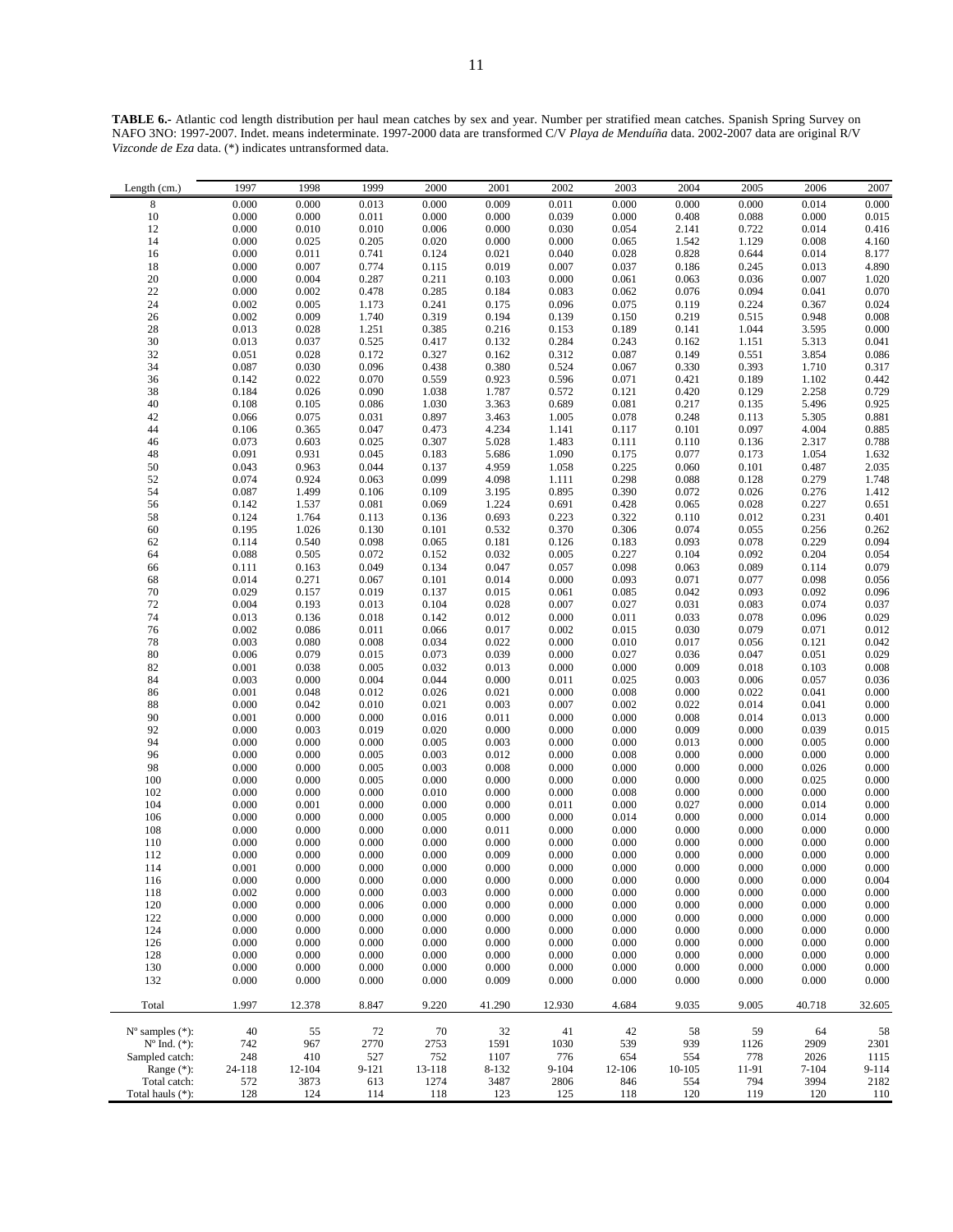**TABLE 7.-** Swept area, number of hauls and Yellowtail flounder mean catch (kg) and SD by stratum. Spanish Spring Surveys on NAFO Div. 3NO: 1995-2007. Swept area in square miles. n.s. means stratum not surveyed. 1995-2000 data are transformed C/V *Playa de Menduíña* data, and 2002-2007 data are original from R/V *Vizconde de Eza*. In 2001, there are data from the two vessels.

|         |        |                | 1995                    |           |        |                | 1996                    |            |        |                  | 1997                    |        |        |                  | 1998                    |           |
|---------|--------|----------------|-------------------------|-----------|--------|----------------|-------------------------|------------|--------|------------------|-------------------------|--------|--------|------------------|-------------------------|-----------|
|         | Swept  | Tow            | Y. flounder Y. flounder |           | Swept  | Tow            | Y. flounder Y. flounder |            | Swept  | Tow              | Y. flounder Y. flounder |        | Swept  | Tow              | Y. flounder Y. flounder |           |
| Stratum | area   |                | number Mean catch       | <b>SD</b> | area   | number         | Mean catch              | SD         | area   | number           | Mean catch              | SD     | area   | number           | Mean catch              | <b>SD</b> |
| 353     | 0.0353 | 3              | 5.82                    | 4.105     | 0.0371 | 3              | 74.88                   | 94.62      | 0.0480 | $\overline{4}$   | 12.55                   | 14.26  | 0.0465 | $\overline{4}$   | 12.22                   | 20.16     |
| 354     | 0.0353 | 3              | 1.78                    | 3.089     | 0.0319 | 3              | 1.11                    | 0.84       | 0.0233 | $\overline{c}$   | 1.41                    | 1.56   | 0.0356 | 3                | 1.22                    | 0.24      |
| 355     | n.s.   | n.s.           | n.s.                    | n.s.      | 0.0221 | $\overline{c}$ | 0.25                    | 0.35       | 0.0233 | $\overline{2}$   | 2.20                    | 0.31   | 0.0221 | $\overline{c}$   | 0.13                    | 0.18      |
| 356     | n.s.   | n.s.           | n.s.                    | n.s.      | 0.0203 | $\overline{2}$ | 0.00                    | 0.00       | 0.0225 | $\overline{2}$   | 0.32                    | 0.46   | 0.0221 | 2                | 0.00                    | 0.00      |
| 357     | 0.0109 | -1             | 0.00                    |           | 0.0218 | $\overline{c}$ | 0.00                    | 0.00       | 0.0443 | $\overline{4}$   | 0.00                    | 0.00   | 0.0240 | 2                | 0.00                    | $0.00\,$  |
| 358     | 0.0319 | 3              | 0.00                    | 0.000     | 0.0319 | 3              | 0.13                    | 0.23       | 0.0563 | 5                | 0.02                    | 0.04   | 0.0236 | 3                | 0.00                    | 0.00      |
| 359     | 0.0345 | 3              | 1.35                    | 2.336     | 0.0548 | 5              | 0.92                    | 0.83       | 0.0690 | 6                | 0.08                    | 0.14   | 0.0698 | 6                | 0.17                    | 0.22      |
| 360     | 0.3563 | 31             | 20.44                   | 40.707    | 0.3761 | 31             | 142.09                  | 128.86     | 0.3754 | 32               | 80.92                   | 155.59 | 0.2561 | 25               | 373.90                  | 629.84    |
| 374     | 0.0225 | $\overline{2}$ | 0.00                    | 0.000     | 0.0233 | $\sqrt{2}$     | 0.00                    | 0.00       | 0.0353 | 3                | 0.00                    | 0.00   | 0.0353 | 3                | 0.04                    | 0.02      |
| 375     | 0.0225 | 2              | 1.48                    | 1.875     | 0.0229 | $\overline{2}$ | 41.40                   | 58.54      | 0.0116 | -1               | 0.20                    | $\sim$ | 0.0345 | 3                | 12.37                   | 21.37     |
| 376     | 0.1729 | 15             | 35.06                   | 58.691    | 0.1650 | 14             | 71.40                   | 86.94      | 0.1583 | 14               | 162.35                  | 179.83 | 0.0930 | 10               | 279.27                  | 181.29    |
| 377     | 0.0221 | 2              | 0.00                    | 0.000     | 0.0229 | $\overline{2}$ | 0.00                    | 0.00       | 0.0116 | -1               | 0.00                    | $\sim$ | 0.0229 | $\overline{c}$   | 0.00                    | 0.00      |
| 378     | 0.0435 | $\overline{4}$ | 0.00                    | 0.000     | 0.0330 | 3              | 0.06                    | 0.10       | 0.0210 | $\boldsymbol{2}$ | 0.00                    | 0.00   | 0.0120 | 2                | 0.00                    | 0.00      |
| 379     | 0.0221 | 2              | 0.00                    | 0.000     | 0.0113 |                | 0.00                    | $\sim$ $-$ | 0.0206 | $\overline{2}$   | 0.00                    | 0.00   | 0.0356 | 3                | 0.00                    | 0.00      |
| 380     | n.s.   | n.s.           | n.s.                    | n.s.      | 0.0221 | $\overline{2}$ | 0.00                    | 0.00       | 0.0210 | $\overline{c}$   | 0.00                    | 0.00   | 0.0113 | 2                | 0.00                    | 0.00      |
| 381     | n.s.   | n.s.           | n.s.                    | n.s.      | 0.0229 | $\mathbf{2}$   | 0.00                    | 0.00       | 0.0221 | $\overline{2}$   | 0.00                    | 0.00   | 0.0229 | $\overline{2}$   | 0.00                    | 0.00      |
| 382     | n.s.   | n.s.           | n.s.                    | n.s.      | 0.0338 | 3              | 0.00                    | 0.00       | 0.0461 | $\overline{4}$   | 0.00                    | 0.00   | 0.0229 | 3                | 0.00                    | 0.00      |
| 721     | n.s.   | n.s.           | n.s.                    | n.s.      | 0.0214 | $\overline{2}$ | 0.03                    | 0.05       | 0.0221 |                  | 0.75                    | 1.06   | 0.0203 | $\overline{c}$   | 0.00                    | 0.00      |
| 722     | n.s.   | n.s.           | n.s.                    | n.s.      | 0.0206 | $\mathbf{2}$   | 0.00                    | 0.00       | 0.0214 | $\overline{2}$   | 0.00                    | 0.00   | 0.0101 | 2                | 0.00                    | 0.00      |
| 723     | n.s.   | n.s.           | n.s.                    | n.s.      | 0.0109 | $\mathbf{1}$   | 0.00                    | $\sim$ $-$ | 0.0210 | $\overline{2}$   | 0.00                    | 0.00   | 0.0233 | 2                | 0.00                    | 0.00      |
| 724     | 0.0105 | -1             | 0.00                    | $\sim$    | 0.0203 | $\overline{2}$ | 0.00                    | 0.00       | 0.0225 | $\overline{2}$   | 0.00                    | 0.00   | 0.0206 | 2                | 0.00                    | 0.00      |
| 725     | 0.0334 | 3              | 0.00                    | 0.000     | 0.0225 | $\mathbf{2}$   | 0.00                    | 0.00       | 0.0206 | $\overline{2}$   | 0.00                    | 0.00   | 0.0086 | 1                | 0.00                    |           |
| 726     | 0.0214 | 2              | 0.00                    | 0.000     | 0.0218 | $\overline{c}$ | 0.00                    | 0.00       | n.s.   | n.s.             | n.s.                    | n.s.   | 0.0094 | $\overline{2}$   | 0.00                    | 0.00      |
| 727     | n.s.   | n.s.           | n.s.                    | n.s.      | 0.0210 | $\mathbf{2}$   | 0.00                    | 0.00       | 0.0094 | -1               | 0.00                    | $\sim$ | 0.0233 | 2                | 0.00                    | 0.00      |
| 728     | n.s.   | n.s.           | n.s.                    | n.s.      | 0.0218 | $\overline{c}$ | 0.00                    | 0.00       | 0.0214 | $\overline{2}$   | 0.00                    | 0.00   | 0.0206 | 2                | 0.00                    | 0.00      |
| 752     | n.s.   | n.s.           | n.s.                    | n.s.      | 0.0109 |                | 0.00                    | $\sim$ $-$ | 0.0218 | $\overline{2}$   | 0.00                    | 0.00   | 0.0229 | $\overline{c}$   | 0.00                    | 0.00      |
| 753     | n.s.   | n.s.           | n.s.                    | n.s.      | 0.0199 | $\mathbf{2}$   | 0.00                    | 0.00       | 0.0214 | $\overline{2}$   | 0.00                    | 0.00   | 0.0218 | 2                | 0.00                    | 0.00      |
| 754     | n.s.   | n.s.           | n.s.                    | n.s.      | n.s.   | n.s.           | n.s.                    | n.s.       | 0.0330 | 3                | 0.00                    | 0.00   | 0.0210 | $\overline{c}$   | 0.00                    | 0.00      |
| 755     | n.s.   | n.s.           | n.s.                    | n.s.      | n.s.   | n.s.           | n.s.                    | n.s.       | n.s.   | n.s.             | n.s.                    | n.s.   | 0.0206 | $\overline{2}$   | 0.00                    | 0.00      |
| 756     | n.s.   | n.s.           | n.s.                    | n.s.      | 0.0210 | $\overline{2}$ | 0.00                    | 0.00       | 0.0109 |                  | 0.00                    |        | 0.0225 | 2                | 0.00                    | 0.00      |
| 757     | n.s.   | n.s.           | n.s.                    | n.s.      | 0.0188 | $\overline{c}$ | 0.00                    | 0.00       | 0.0304 | 3                | 0.00                    | 0.00   | 0.0206 | 2                | 0.00                    | 0.00      |
| 758     | n.s.   | n.s.           | n.s.                    | n.s.      | n.s.   | n.s.           | n.s.                    | n.s.       | 0.0214 | $\overline{c}$   | 0.00                    | 0.00   | 0.0105 | 2                | 0.00                    | 0.00      |
| 759     | n.s.   | n.s.           | n.s.                    | n.s.      | n.s.   | n.s.           | n.s.                    | n.s.       | n.s.   | n.s.             | n.s.                    | n.s.   | 0.0214 | 2                | 0.00                    | 0.00      |
| 760     | n.s.   | n.s.           | n.s.                    | n.s.      | 0.0210 | $\overline{2}$ | 0.00                    | 0.00       | 0.0105 | -1               | 0.00                    | $\sim$ | 0.0214 | $\boldsymbol{2}$ | 0.00                    | 0.00      |
| 761     | n.s.   | n.s.           | n.s.                    | n.s.      | 0.0199 | $\overline{2}$ | 0.00                    | 0.00       | 0.0315 | 3                | 0.00                    | 0.00   | 0.0206 | $\overline{2}$   | 0.00                    | 0.00      |
| 762     | n.s.   | n.s.           | n.s.                    | n.s.      | n.s.   | n.s.           | n.s.                    | n.s.       | 0.0308 | 3                | 0.00                    | 0.00   | 0.0094 | 2                | 0.00                    | 0.00      |
| 763     | n.s.   | n.s.           | n.s.                    | n.s.      | n.s.   | n.s.           | n.s.                    | n.s.       | n.s.   | n.s.             | n.s.                    | n.s.   | 0.0218 | 2                | 0.00                    | 0.00      |
| 764     | n.s.   | n.s.           | n.s.                    | n.s.      | 0.0210 | $\overline{2}$ | 0.00                    | 0.00       | 0.0206 | $\overline{c}$   | 0.00                    | 0.00   | 0.0218 | 2                | 0.00                    | 0.00      |
| 765     | n.s.   | n.s.           | n.s.                    | n.s.      | 0.0199 | 2              | 0.00                    | 0.00       | 0.0206 | $\overline{2}$   | 0.00                    | 0.00   | 0.0098 | 2                | 0.00                    | 0.00      |
| 766     | n.s.   | n.s.           | n.s.                    | n.s.      | n.s.   | n.s.           | n.s.                    | n.s.       | 0.0308 | 3                | 0.00                    | 0.00   | 0.0191 | $\overline{c}$   | 0.00                    | 0.00      |
| 767     | n.s.   | n.s.           | n.s.                    | n.s.      | n.s.   | n.s.           | n.s.                    | n.s.       | n.s.   | n.s.             | n.s.                    | n.s.   | 0.0109 | 2                | 0.00                    | 0.00      |

$$
SD = \frac{\sum (x_i - \overline{x})^2}{n - 1}
$$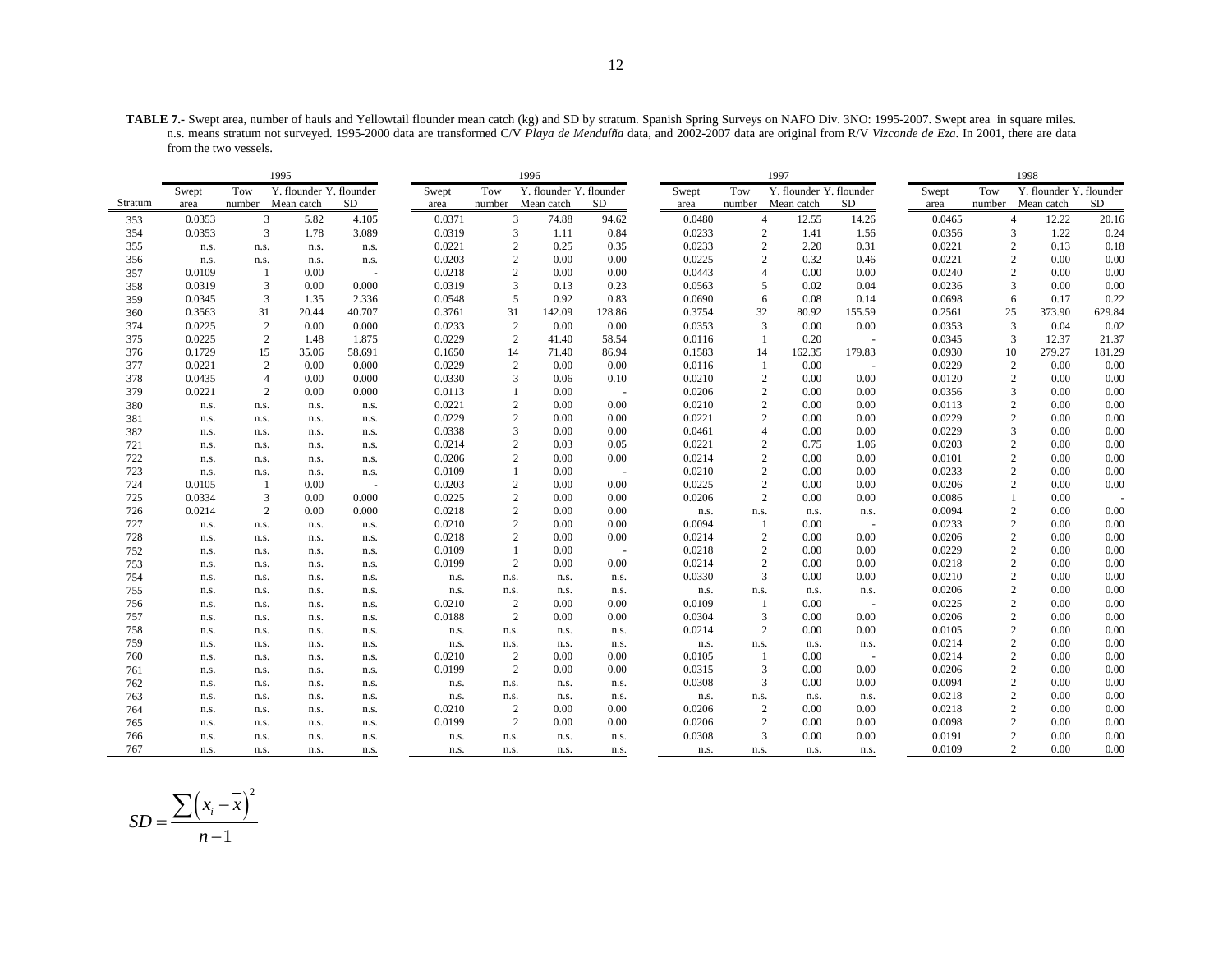**TABLE 7 (cont.).-** Swept area, number of hauls and Yellowtail flounder mean catch (kg) and SD by stratum. Spanish Spring Surveys on NAFO Div. 3NO: 1995-2007. Swept area in square miles. n.s. means stratum not surveyed. 1995-2000 data are transformed C/V *Playa de Menduíña* data, and 2002-2007 data are original from R/V *Vizconde de Eza*. In 2001,there are data from the two vessels.

|         | 1999   |                         |             |             |  |        |                | 2000        |             | 2001   |                |             |             |
|---------|--------|-------------------------|-------------|-------------|--|--------|----------------|-------------|-------------|--------|----------------|-------------|-------------|
|         | Swept  | Tow                     | Y. flounder | Y. flounder |  | Swept  | Tow            | Y. flounder | Y. flounder | Swept  | Tow            | Y. flounder | Y. flounder |
| Stratum | area   | number                  | Mean catch  | <b>SD</b>   |  | area   | number         | Mean catch  | <b>SD</b>   | area   | number         | Mean catch  | <b>SD</b>   |
| 353     | 0.0360 | 3                       | 150.18      | 182.44      |  | 0.0356 | $\overline{3}$ | 67.87       | 91.37       | 0.0341 | $\mathbf{3}$   | 61.42       | 102.797     |
| 354     | 0.0218 | $\overline{2}$          | 0.08        | 0.12        |  | 0.0356 | 3              | 1.79        | 1.93        | 0.0338 | 3              | 0.34        | 0.322       |
| 355     | 0.0229 | $\overline{2}$          | 0.00        | 0.00        |  | 0.0233 | $\overline{c}$ | 0.00        | 0.00        | 0.0240 | $\overline{c}$ | 0.00        | 0.000       |
| 356     | 0.0229 | $\sqrt{2}$              | 0.00        | 0.00        |  | 0.0225 | $\overline{c}$ | 0.00        | 0.00        | 0.0240 | $\sqrt{2}$     | 0.01        | 0.007       |
| 357     | 0.0236 | $\overline{2}$          | 0.00        | 0.00        |  | 0.0124 | $\mathbf{1}$   | 0.00        |             | 0.0244 | $\overline{c}$ | 0.00        | 0.000       |
| 358     | 0.0349 | 3                       | 0.00        | 0.00        |  | 0.0341 | 3              | 0.00        | 0.00        | 0.0345 | 3              | 0.00        | 0.000       |
| 359     | 0.0364 | 3                       | 0.34        | 0.47        |  | 0.0469 | $\overline{4}$ | 2.36        | 2.93        | 0.0803 | $\tau$         | 1.42        | 2.836       |
| 360     | 0.2325 | 19                      | 545.18      | 424.37      |  | 0.2396 | 20             | 391.18      | 331.64      | 0.2423 | 20             | 536.80      | 488.657     |
| 374     | 0.0244 | $\overline{c}$          | 74.16       | 103.18      |  | 0.0240 | 2              | 20.47       | 23.55       | 0.0240 | $\overline{c}$ | 238.75      | 111.369     |
| 375     | 0.0236 | $\overline{2}$          | 347.15      | 168.25      |  | 0.0244 | 2              | 153.36      | 2.06        | 0.0338 | 3              | 100.33      | 68.319      |
| 376     | 0.1219 | 10                      | 551.60      | 165.61      |  | 0.1200 | 10             | 435.27      | 236.60      | 0.1155 | 10             | 443.12      | 196.619     |
| 377     | 0.0240 | $\overline{c}$          | 0.00        | 0.00        |  | 0.0229 | 2              | 0.05        | 0.06        | 0.0229 | $\overline{c}$ | 0.00        | 0.000       |
| 378     | 0.0229 | $\overline{2}$          | 0.00        | 0.00        |  | 0.0233 | $\overline{2}$ | 0.00        | 0.00        | 0.0236 | $\overline{c}$ | 0.00        | 0.000       |
| 379     | 0.0236 | $\overline{2}$          | 0.00        | 0.00        |  | 0.0225 | $\overline{c}$ | 0.00        | 0.00        | 0.0229 | $\overline{c}$ | 0.00        | 0.000       |
| 380     | 0.0236 | $\overline{2}$          | 0.00        | 0.00        |  | 0.0236 | $\overline{c}$ | 0.00        | 0.00        | 0.0206 | $\mathbf{2}$   | 0.00        | 0.000       |
| 381     | 0.0229 | $\overline{2}$          | 0.00        | 0.00        |  | 0.0236 | $\overline{2}$ | 0.00        | 0.00        | 0.0236 | $\overline{c}$ | 0.00        | 0.000       |
| 382     | 0.0484 | $\overline{4}$          | 0.00        | 0.00        |  | 0.0499 | $\overline{4}$ | 0.00        | 0.00        | 0.0469 | $\overline{4}$ | 0.02        | 0.030       |
| 721     | 0.0244 | $\overline{2}$          | 0.00        | 0.00        |  | 0.0236 | $\overline{2}$ | 0.00        | 0.00        | 0.0248 | $\overline{c}$ | 0.00        | 0.000       |
| 722     | 0.0229 | $\overline{c}$          | 0.00        | 0.00        |  | 0.0218 | $\overline{2}$ | 0.00        | 0.00        | 0.0233 | $\overline{c}$ | 0.00        | 0.000       |
| 723     | 0.0229 | $\overline{c}$          | 0.00        | 0.00        |  | 0.0248 | $\overline{c}$ | 0.00        | 0.00        | 0.0240 | $\overline{c}$ | 0.00        | 0.000       |
| 724     | 0.0225 | $\overline{2}$          | 0.00        | 0.00        |  | 0.0233 | $\overline{c}$ | 0.00        | 0.00        | 0.0353 | 3              | 0.00        | 0.000       |
| 725     | 0.0229 | $\sqrt{2}$              | 0.00        | 0.00        |  | 0.0210 | $\overline{2}$ | 0.00        | 0.00        | 0.0116 | $\overline{c}$ | 0.00        | 0.000       |
| 726     | 0.0225 | $\overline{2}$          | 0.00        | 0.00        |  | 0.0221 | $\overline{c}$ | 0.00        | 0.00        | 0.0116 | $\overline{c}$ | 0.00        | 0.000       |
| 727     | 0.0236 | $\overline{2}$          | 0.00        | 0.00        |  | 0.0210 | $\overline{2}$ | 0.00        | 0.00        | 0.0225 | $\sqrt{2}$     | 0.00        | 0.000       |
| 728     | 0.0233 | $\sqrt{2}$              | 0.00        | 0.00        |  | 0.0210 | $\overline{2}$ | 0.00        | 0.00        | 0.0229 | $\sqrt{2}$     | 0.00        | 0.000       |
| 752     | 0.0233 | $\overline{2}$          | 0.00        | 0.00        |  | 0.0206 | 2              | 0.00        | 0.00        | 0.0210 | $\overline{c}$ | 0.06        | 0.083       |
| 753     | 0.0229 | $\overline{2}$          | 0.00        | 0.00        |  | 0.0218 | $\overline{c}$ | 0.00        | 0.00        | 0.0214 | $\sqrt{2}$     | 0.00        | 0.000       |
| 754     | 0.0206 | $\overline{2}$          | 0.00        | 0.00        |  | 0.0195 | $\overline{2}$ | 0.00        | 0.00        | 0.0195 | $\overline{c}$ | 0.00        | 0.000       |
| 755     | 0.0311 | 3                       | 0.00        | 0.00        |  | 0.0431 | $\overline{4}$ | 0.00        | 0.00        | 0.0416 | $\overline{4}$ | 0.00        | 0.000       |
| 756     | 0.0225 | $\overline{2}$          | 0.00        | 0.00        |  | 0.0203 | $\overline{2}$ | 0.00        | 0.00        | 0.0113 | $\overline{c}$ | 0.00        | 0.000       |
| 757     | 0.0233 | $\overline{2}$          | 0.00        | 0.00        |  | 0.0214 | $\overline{2}$ | 0.00        | 0.00        | 0.0233 | $\sqrt{2}$     | 0.00        | 0.000       |
| 758     | 0.0214 | $\overline{2}$          | 0.00        | 0.00        |  | 0.0210 | $\overline{2}$ | 0.00        | 0.00        | 0.0218 | $\overline{c}$ | 0.00        | 0.000       |
| 759     | 0.0218 | $\overline{2}$          | 0.00        | 0.00        |  | 0.0210 | $\overline{c}$ | 0.00        | 0.00        | 0.0221 | $\overline{c}$ | 0.00        | 0.000       |
| 760     | 0.0225 | $\overline{2}$          | 0.00        | 0.00        |  | 0.0210 | $\overline{2}$ | 0.00        | 0.00        | 0.0229 | $\sqrt{2}$     | 0.00        | 0.000       |
| 761     | 0.0210 | $\overline{2}$          | 0.00        | 0.00        |  | 0.0221 | $\overline{c}$ | 0.00        | 0.00        | 0.0225 | $\overline{c}$ | 0.00        | 0.000       |
| 762     | 0.0210 | $\overline{2}$          | 0.00        | 0.00        |  | 0.0203 | $\overline{c}$ | 0.00        | 0.00        | 0.0116 | $\overline{c}$ | 0.00        | 0.000       |
| 763     | 0.0311 | $\overline{\mathbf{3}}$ | 0.00        | 0.00        |  | 0.0416 | $\overline{4}$ | 0.00        | 0.00        | 0.0330 | 3              | 0.00        | 0.000       |
| 764     | 0.0225 | $\overline{2}$          | 0.00        | 0.00        |  | 0.0218 | $\overline{c}$ | 0.00        | 0.00        | 0.0240 | $\overline{c}$ | 0.00        | 0.000       |
| 765     | 0.0221 | $\overline{2}$          | 0.00        | 0.00        |  | 0.0203 | $\overline{c}$ | 0.00        | 0.00        | 0.0113 | $\overline{c}$ | 0.00        | 0.000       |
| 766     | 0.0218 | $\overline{2}$          | 0.00        | 0.00        |  | 0.0214 | $\overline{2}$ | 0.00        | 0.00        | 0.0203 | $\overline{c}$ | 0.00        | 0.000       |
| 767     | 0.0214 | $\overline{c}$          | 0.00        | 0.00        |  | 0.0210 | $\overline{2}$ | 0.00        | 0.00        | 0.0218 | $\overline{2}$ | 0.00        | 0.000       |

$$
SD = \frac{\sum (x_i - \overline{x})^2}{n - 1}
$$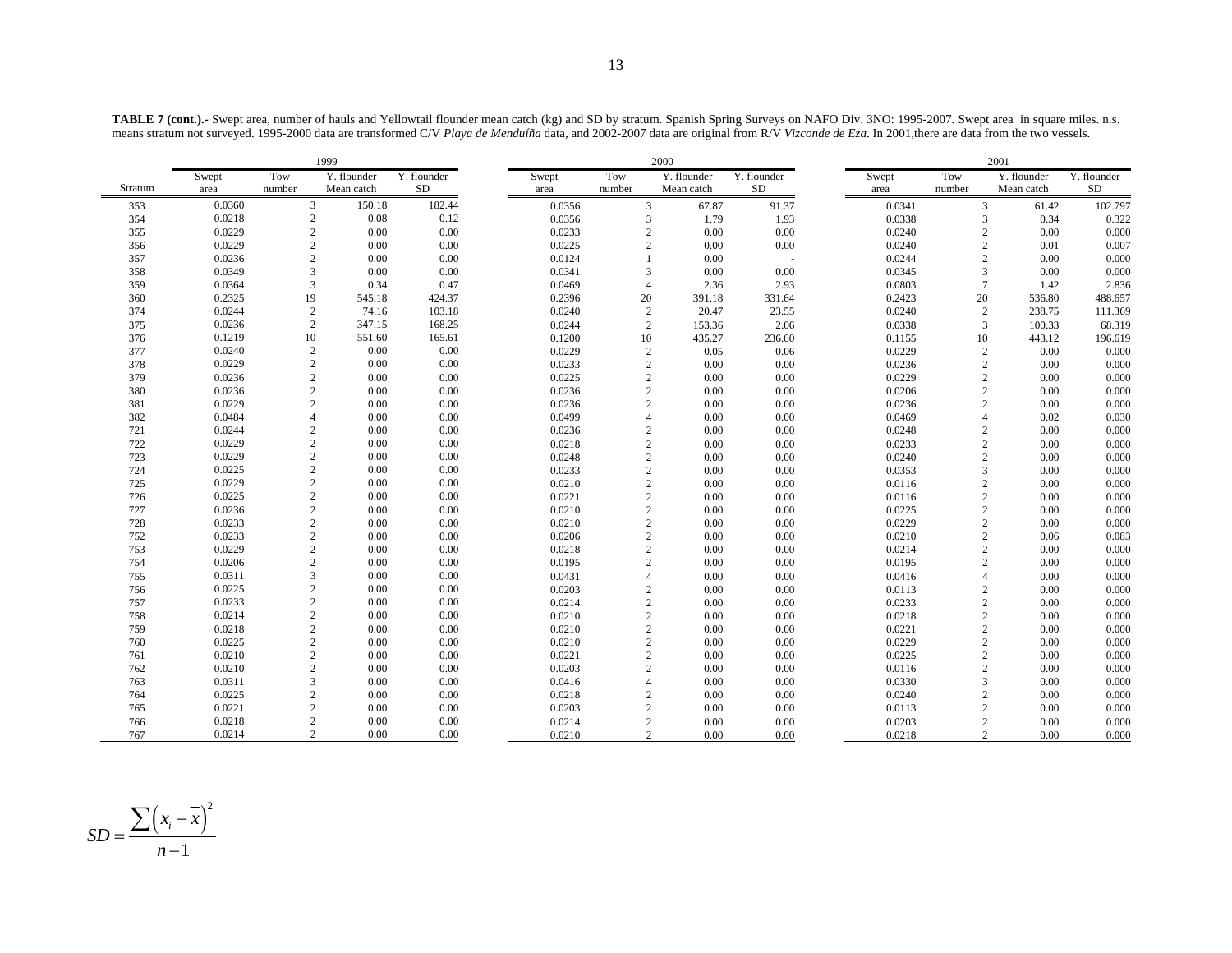**TABLE 7 (cont.).-** Swept area, number of hauls and Yellowtail flounder mean catch (kg) and SD by stratum. Spanish Spring Surveys on NAFO Div. 3NO: 1995-2007. Swept area in square miles. n.s. means stratum not surveyed. 1995-2000 data are transformed C/V *Playa de Menduíña* data, and 2002-2007 data are original from R/V *Vizconde de Eza*. In 2001, there are data from the two vessels.

|         |        |                | 2002        |                           |        |                 | 2003        |             | 2004   |                |             |             |  |
|---------|--------|----------------|-------------|---------------------------|--------|-----------------|-------------|-------------|--------|----------------|-------------|-------------|--|
|         | Swept  | Tow            | Y. flounder | $\overline{Y}$ . flounder | Swept  | Tow             | Y. flounder | Y. flounder | Swept  | Tow            | Y. flounder | Y. flounder |  |
| Stratum | area   | number         | Mean catch  | SD.                       | area   | number          | Mean catch  | <b>SD</b>   | area   | number         | Mean catch  | SD          |  |
| 353     | 0.0476 | $\overline{4}$ | 75.13       | 88.259                    | 0.0334 | 3               | 11.15       | 19.307      | 0.0338 | 3              | 8.79        | 14.005      |  |
| 354     | 0.0356 | 3              | 0.17        | 0.289                     | 0.0338 | 3               | 0.00        | 0.000       | 0.0345 | 3              | 0.62        | 1.065       |  |
| 355     | 0.0236 | $\overline{2}$ | 0.00        | 0.000                     | 0.0229 | $\overline{2}$  | 0.00        | 0.000       | 0.0229 | $\mathbf{2}$   | 0.00        | 0.000       |  |
| 356     | 0.0233 | $\overline{2}$ | 0.00        | 0.000                     | 0.0225 | $\overline{c}$  | 0.00        | 0.000       | 0.0221 | $\overline{2}$ | 0.00        | 0.000       |  |
| 357     | 0.0240 | $\overline{2}$ | 0.00        | 0.000                     | 0.0229 | $\overline{2}$  | 0.00        | 0.000       | 0.0229 | $\overline{2}$ | 0.00        | 0.000       |  |
| 358     | 0.0345 | 3              | 0.00        | 0.000                     | 0.0338 | 3               | 0.00        | 0.000       | 0.0330 | 3              | 0.26        | 0.442       |  |
| 359     | 0.0686 | 6              | 0.11        | 0.261                     | 0.0791 | $7\phantom{.0}$ | 0.00        | 0.000       | 0.0791 | $\overline{7}$ | 25.01       | 38.371      |  |
| 360     | 0.2865 | 25             | 340.23      | 356.687                   | 0.2254 | 20              | 360.55      | 298.992     | 0.2310 | 20             | 403.19      | 333.463     |  |
| 374     | 0.0345 | 3              | 32.04       | 52.542                    | 0.0225 | 2               | 16.13       | 8.238       | 0.0233 | $\overline{2}$ | 193.46      | 225.058     |  |
| 375     | 0.0353 | 3              | 48.61       | 68.927                    | 0.0330 | 3               | 28.45       | 35.557      | 0.0338 | 3              | 543.04      | 155.015     |  |
| 376     | 0.1140 | 10             | 533.62      | 416.745                   | 0.1125 | 10              | 391.60      | 257.289     | 0.1166 | 10             | 481.06      | 140.810     |  |
| 377     | 0.0229 | 2              | 0.00        | 0.000                     | 0.0225 | $\overline{2}$  | 0.70        | 0.990       | 0.0218 | $\overline{2}$ | 0.00        | 0.000       |  |
| 378     | 0.0233 | $\overline{2}$ | 0.00        | 0.000                     | 0.0225 | $\overline{2}$  | 0.00        | 0.000       | 0.0225 | $\overline{2}$ | 0.00        | 0.000       |  |
| 379     | 0.0229 | $\overline{2}$ | 0.00        | 0.000                     | 0.0229 | $\overline{2}$  | 0.00        | 0.000       | 0.0124 |                | 0.00        |             |  |
| 380     | 0.0225 | $\overline{2}$ | 0.00        | 0.000                     | 0.0229 | $\overline{2}$  | 0.00        | 0.000       | 0.0221 | $\overline{2}$ | 0.00        | 0.000       |  |
| 381     | 0.0229 | $\overline{2}$ | 0.00        | 0.000                     | 0.0229 | $\overline{2}$  | 0.00        | 0.000       | 0.0225 | $\overline{c}$ | 0.00        | 0.000       |  |
| 382     | 0.0341 | 3              | 0.00        | 0.000                     | 0.0454 | $\overline{4}$  | 0.00        | 0.000       | 0.0461 | $\Delta$       | 0.00        | 0.000       |  |
| 721     | 0.0233 | $\overline{2}$ | 0.00        | 0.000                     | 0.0225 | $\overline{2}$  | 0.00        | 0.000       | 0.0221 | $\overline{c}$ | 0.00        | 0.000       |  |
| 722     | 0.0236 | $\overline{2}$ | 0.00        | 0.000                     | 0.0221 | $\overline{2}$  | 0.00        | 0.000       | 0.0218 | $\overline{2}$ | 0.00        | 0.000       |  |
| 723     | 0.0233 | $\overline{2}$ | 0.00        | 0.000                     | 0.0229 | $\overline{2}$  | 0.00        | 0.000       | 0.0229 | $\overline{2}$ | 0.00        | 0.000       |  |
| 724     | 0.0225 | $\overline{c}$ | 0.00        | 0.000                     | 0.0225 | $\overline{2}$  | 0.52        | 0.735       | 0.0214 | $\overline{2}$ | 0.00        | 0.000       |  |
| 725     | 0.0225 | $\overline{2}$ | 0.00        | 0.000                     | 0.0229 | $\overline{2}$  | 0.00        | 0.000       | 0.0225 | $\mathbf{2}$   | 0.00        | 0.000       |  |
| 726     | 0.0214 | $\overline{2}$ | 0.00        | 0.000                     | 0.0225 | $\overline{2}$  | 0.00        | 0.000       | 0.0225 | $\overline{2}$ | 0.00        | 0.000       |  |
| 727     | 0.0233 | $\overline{c}$ | 0.00        | 0.000                     | 0.0218 | $\overline{2}$  | 0.00        | 0.000       | 0.0233 | $\overline{2}$ | 0.00        | 0.000       |  |
| 728     | 0.0229 | $\overline{2}$ | 0.00        | 0.000                     | 0.0225 | $\overline{2}$  | 0.00        | 0.000       | 0.0180 | $\overline{2}$ | 0.00        | 0.000       |  |
| 752     | 0.0116 |                | 0.00        |                           | 0.0229 | $\overline{2}$  | 0.00        | 0.000       | 0.0214 | $\overline{c}$ | 0.00        | 0.000       |  |
| 753     | 0.0229 | $\overline{c}$ | 0.00        | 0.000                     | 0.0229 | $\overline{2}$  | 0.00        | 0.000       | 0.0218 | $\overline{2}$ | 0.00        | 0.000       |  |
| 754     | 0.0341 | 3              | 0.00        | 0.000                     | 0.0218 | $\overline{2}$  | 0.00        | 0.000       | 0.0214 | $\overline{2}$ | 0.00        | 0.000       |  |
| 755     | 0.0338 | 3              | 0.00        | 0.000                     | 0.0221 | $\overline{2}$  | 0.00        | 0.000       | 0.0319 | 3              | 0.00        | 0.000       |  |
| 756     | 0.0229 | $\overline{c}$ | 0.00        | 0.000                     | 0.0221 | $\overline{2}$  | 0.00        | 0.000       | 0.0218 | $\overline{2}$ | 0.00        | 0.000       |  |
| 757     | 0.0225 | $\overline{2}$ | 0.00        | 0.000                     | 0.0221 | $\overline{2}$  | 0.00        | 0.000       | 0.0218 | $\overline{2}$ | 0.00        | 0.000       |  |
| 758     | 0.0225 | $\overline{2}$ | 0.00        | 0.000                     | 0.0221 | $\overline{2}$  | 0.00        | 0.000       | 0.0214 | $\overline{2}$ | 0.00        | 0.000       |  |
| 759     | 0.0225 | $\overline{2}$ | 0.00        | 0.000                     | 0.0113 | $\overline{1}$  | 0.00        |             | 0.0214 | $\overline{c}$ | 0.00        | 0.000       |  |
| 760     | 0.0229 | $\overline{2}$ | 0.00        | 0.000                     | 0.0218 | $\overline{c}$  | 0.00        | 0.000       | 0.0221 | $\overline{2}$ | 0.00        | 0.000       |  |
| 761     | 0.0225 | $\overline{2}$ | 0.00        | 0.000                     | 0.0225 | $\overline{2}$  | 0.00        | 0.000       | 0.0221 | $\overline{2}$ | 0.00        | 0.000       |  |
| 762     | 0.0225 | $\overline{2}$ | 0.00        | 0.000                     | 0.0225 | $\overline{2}$  | 0.00        | 0.000       | 0.0233 | $\overline{c}$ | 0.00        | 0.000       |  |
| 763     | 0.0225 | $\overline{2}$ | 0.00        | 0.000                     | 0.0311 | $\overline{3}$  | 0.00        | 0.000       | 0.0326 | 3              | 0.00        | 0.000       |  |
| 764     | 0.0236 | $\overline{2}$ | 0.00        | 0.000                     | 0.0221 | $\overline{2}$  | 0.00        | 0.000       | 0.0229 | $\overline{2}$ | 0.00        | 0.000       |  |
| 765     | 0.0236 | $\overline{2}$ | 0.00        | 0.000                     | 0.0113 |                 | 0.00        |             | 0.0225 | $\overline{2}$ | 0.00        | 0.000       |  |
| 766     | 0.0233 | $\overline{2}$ | 0.00        | 0.000                     | 0.0225 | $\overline{2}$  | 0.00        | 0.000       | 0.0225 | $\overline{2}$ | 0.00        | 0.000       |  |
| 767     | 0.0225 | $\mathcal{D}$  | $0.00 -$    | 0.000                     | 0.0229 | $\mathcal{D}$   | 0.00        | 0.000       | 0.0218 | $\mathfrak{D}$ | 0.00        | 0.000       |  |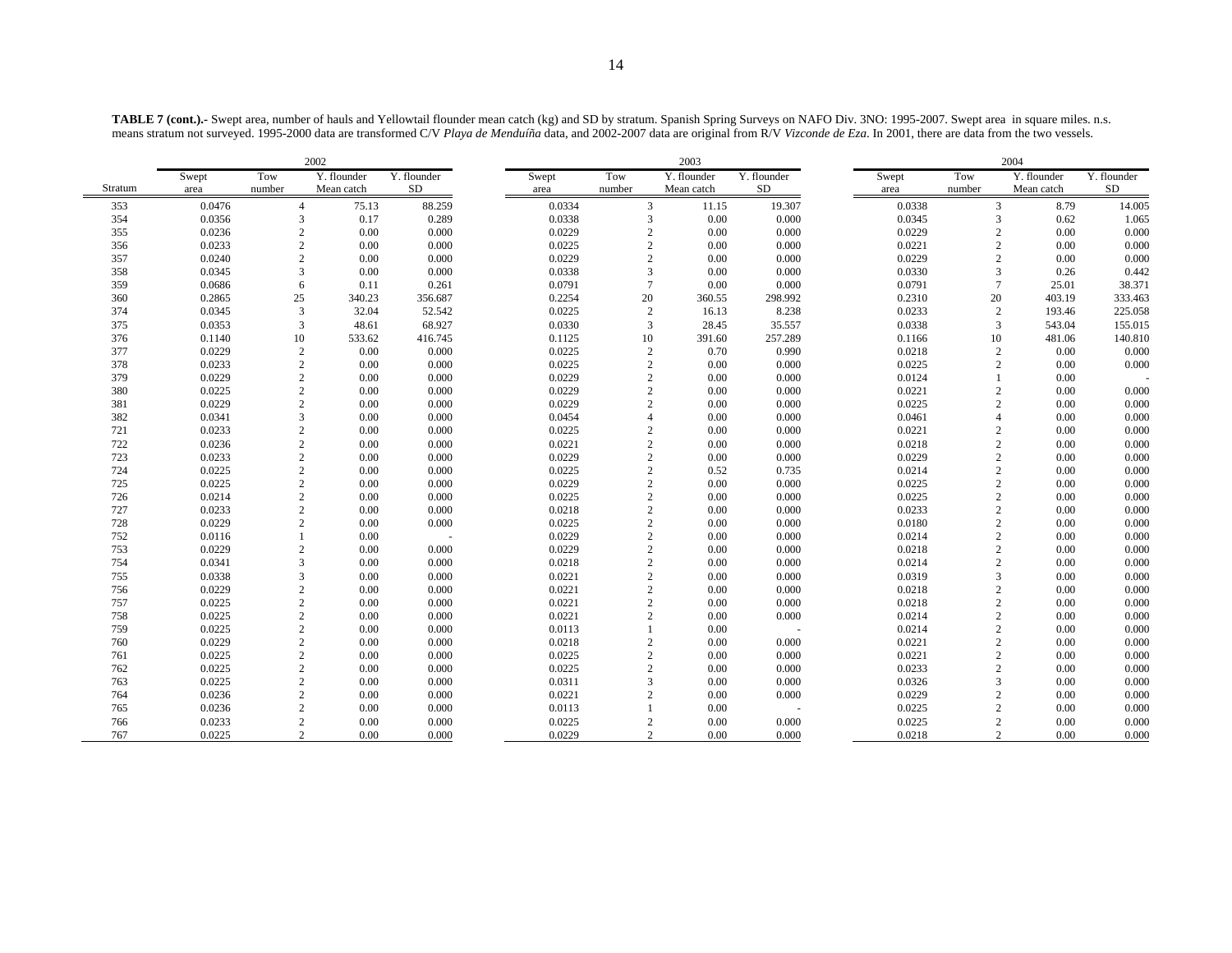|         |        |                          | 2005        |                          | 2006  |        |        |                |             |             | 2007 |        |        |                                  |             |
|---------|--------|--------------------------|-------------|--------------------------|-------|--------|--------|----------------|-------------|-------------|------|--------|--------|----------------------------------|-------------|
|         | Swept  | Tow                      | Y. flounder | Y. flounder              | Swept |        | Tow    |                | Y. flounder | Y. flounder |      | Swept  | Tow    | Y. flounder                      | Y. flounder |
| Stratum | area   | number                   | Mean catch  | SD                       | area  |        | number |                | Mean catch  | <b>SD</b>   |      | area   | number | Mean catch                       | SD          |
| 353     | 0.0353 | 3                        | 58.83       | 99.610                   |       | 0.0371 |        | 3              | 71.98       | 122.954     |      | 0.0364 |        | 3<br>0.64                        | 0.172       |
| 354     | 0.0353 | $\overline{3}$           | 0.21        | 0.188                    |       | 0.0364 |        | 3              | 0.21        | 0.371       |      | 0.0364 |        | $\overline{3}$<br>0.16           | 0.283       |
| 355     | 0.0225 | 2                        | 0.00        | 0.000                    |       | 0.0248 |        | $\mathbf{2}$   | 0.00        | 0.000       |      | 0.0240 |        | $\overline{c}$<br>0.00           | 0.000       |
| 356     | 0.0233 | $\overline{c}$           | 0.00        | 0.000                    |       | 0.0240 |        | $\overline{c}$ | 0.00        | 0.000       |      | 0.0240 |        | $\overline{2}$<br>0.00           | 0.000       |
| 357     | 0.0233 | $\overline{c}$           | 0.00        | 0.000                    |       | 0.0244 |        | $\overline{c}$ | 0.00        | 0.000       |      | 0.0360 |        | 3<br>0.00                        | 0.000       |
| 358     | 0.0349 | 3                        | 0.00        | 0.000                    |       | 0.0349 |        | 3              | 0.00        | 0.000       |      | 0.0368 |        | 3<br>0.00                        | 0.000       |
| 359     | 0.0814 | $\overline{7}$           | 99.52       | 142.727                  |       | 0.0975 |        | 8              | 169.33      | 359.779     |      | 0.0855 |        | $\overline{7}$<br>102.63         | 116.690     |
| 360     | 0.2325 | 20                       | 342.14      | 223.566                  |       | 0.2340 | 19     |                | 361.02      | 266.205     |      | 0.2378 | 20     | 349.70                           | 307.902     |
| 374     | 0.0229 | $\overline{c}$           | 300.46      | 128.092                  |       | 0.0236 |        | $\mathbf{2}$   | 610.03      | 73.518      |      | 0.0240 |        | 2<br>1057.60                     | 455.094     |
| 375     | 0.0349 | 3                        | 288.64      | 138.290                  |       | 0.0364 |        | 3              | 287.65      | 109.715     |      | 0.0364 |        | 3<br>145.73                      | 86.977      |
| 376     | 0.1174 | 10                       | 500.53      | 238.908                  |       | 0.1219 | 10     |                | 489.81      | 231.495     |      | 0.1185 | 10     | 460.24                           | 203.990     |
| 377     | 0.0233 | $\overline{c}$           | 42.84       | 60.518                   |       | 0.0236 |        | $\sqrt{2}$     | 6.09        | 8.605       |      | 0.0240 |        | $\mathbf{2}$<br>165.35           | 233.840     |
| 378     | 0.0225 | $\overline{2}$           | 0.00        | 0.000                    |       | 0.0240 |        | $\overline{c}$ | 0.00        | 0.000       |      | 0.0233 |        | $\overline{2}$<br>0.00           | 0.000       |
| 379     | 0.0236 | $\overline{c}$           | 0.00        | 0.000                    |       | 0.0236 |        | $\overline{c}$ | 0.00        | 0.000       |      | 0.0240 |        | $\overline{c}$<br>0.00           | 0.000       |
| 380     | 0.0229 | $\overline{2}$           | 0.00        | 0.000                    |       | 0.0229 |        | $\overline{c}$ | 0.00        | 0.000       |      | 0.0240 |        | $\overline{2}$<br>0.00           | 0.000       |
| 381     | 0.0233 | $\overline{2}$           | 0.00        | 0.000                    |       | 0.0229 |        | $\overline{c}$ | 0.00        | 0.000       |      | 0.0240 |        | $\overline{c}$<br>0.00           | 0.000       |
| 382     | 0.0458 | $\overline{A}$           | 0.00        | 0.000                    |       | 0.0469 |        | $\overline{4}$ | 0.00        | 0.000       |      | 0.0484 |        | 0.00<br>$\overline{\mathcal{A}}$ | 0.000       |
| 721     | 0.0229 | $\overline{c}$           | 0.00        | 0.000                    |       | 0.0236 |        | $\overline{c}$ | 0.00        | 0.000       |      | 0.0116 |        | 0.00                             |             |
| 722     | 0.0233 | $\overline{c}$           | 0.00        | 0.000                    |       | 0.0240 |        | $\overline{2}$ | 0.00        | 0.000       |      | 0.0225 |        | $\overline{c}$<br>0.00           | 0.000       |
| 723     | 0.0233 | $\overline{c}$           | 0.00        | 0.000                    |       | 0.0236 |        | $\overline{c}$ | 0.18        | 0.247       |      | 0.0240 |        | $\overline{2}$<br>0.00           | 0.000       |
| 724     | 0.0225 | $\overline{c}$           | 0.00        | 0.000                    |       | 0.0233 |        | $\overline{c}$ | 0.00        | 0.000       |      | 0.0233 |        | $\overline{2}$<br>0.00           | 0.000       |
| 725     | 0.0236 | $\mathfrak{D}$           | 0.00        | 0.000                    |       | 0.0233 |        | $\overline{c}$ | 0.00        | 0.000       |      | 0.0225 |        | $\overline{c}$<br>0.00           | 0.000       |
| 726     | 0.0113 |                          | 0.00        |                          |       | 0.0225 |        | $\overline{c}$ | 0.00        | 0.000       |      | 0.0229 |        | $\overline{2}$<br>0.00           | 0.000       |
| 727     | 0.0229 | $\overline{c}$           | 0.00        | 0.000                    |       | 0.0225 |        | $\overline{c}$ | 0.00        | 0.000       |      | 0.0240 |        | $\overline{2}$<br>0.00           | 0.000       |
| 728     | 0.0109 |                          | 0.00        |                          |       | 0.0225 |        | $\overline{c}$ | 0.00        | 0.000       |      | 0.0225 |        | $\sqrt{2}$<br>0.00               | 0.000       |
| 752     | 0.0236 | $\overline{c}$           | 0.00        | 0.000                    |       | 0.0225 |        | $\overline{c}$ | 0.00        | 0.000       |      | 0.0225 |        | $\overline{2}$<br>0.00           | 0.000       |
| 753     | 0.0225 | $\overline{c}$           | 0.00        | 0.000                    |       | 0.0225 |        | $\overline{2}$ | 0.00        | 0.000       |      | 0.0225 |        | $\overline{c}$<br>0.00           | 0.000       |
| 754     | 0.0225 | $\overline{c}$           | 0.00        | 0.000                    |       | 0.0225 |        | $\overline{c}$ | 0.00        | 0.000       |      | 0.0225 |        | $\overline{2}$<br>0.00           | 0.000       |
| 755     | 0.0450 | $\overline{A}$           | 0.00        | 0.000                    |       | 0.0338 |        | $\overline{3}$ | 0.00        | 0.000       |      | 0.0338 |        | 3<br>0.00                        | 0.000       |
| 756     | 0.0233 | $\overline{c}$           | 0.00        | 0.000                    |       | 0.0229 |        | $\overline{c}$ | 0.00        | 0.000       |      | 0.0225 |        | $\overline{2}$<br>0.00           | 0.000       |
| 757     | 0.0225 | $\overline{c}$           | 0.00        | 0.000                    |       | 0.0225 |        | $\overline{c}$ | 0.00        | 0.000       |      | 0.0229 |        | $\mathbf{2}$<br>0.00             | 0.000       |
| 758     | 0.0225 | $\overline{\mathcal{L}}$ | 0.00        | 0.000                    |       | 0.0225 |        | $\overline{c}$ | 0.00        | 0.000       |      | 0.0225 |        | $\mathbf{2}$<br>0.00             | 0.000       |
| 759     | 0.0229 | $\overline{c}$           | 0.00        | 0.000                    |       | 0.0225 |        | $\sqrt{2}$     | 0.00        | 0.000       |      | n.s.   | n.s.   | n.s.                             | n.s.        |
| 760     | 0.0229 | $\overline{c}$           | 0.35        | 0.488                    |       | 0.0225 |        | $\overline{c}$ | 0.00        | 0.000       |      | 0.0233 |        | $\mathbf{2}$<br>0.00             | 0.000       |
| 761     | 0.0221 | $\overline{c}$           | 0.00        | 0.000                    |       | 0.0233 |        | $\overline{c}$ | 0.00        | 0.000       |      | 0.0225 |        | $\mathbf{2}$<br>0.00             | 0.000       |
| 762     | 0.0225 | $\overline{c}$           | 0.00        | 0.000                    |       | 0.0233 |        | $\overline{c}$ | 0.00        | 0.000       |      | n.s.   | n.s.   | n.s.                             | n.s.        |
| 763     | 0.0334 | 3                        | 0.00        | 0.000                    |       | 0.0225 |        | $\overline{c}$ | 0.00        | 0.000       |      | n.s.   | n.s.   | n.s.                             | n.s.        |
| 764     | 0.0233 | $\overline{c}$           | 0.00        | 0.000                    |       | 0.0233 |        | $\overline{c}$ | 0.00        | 0.000       |      | 0.0225 |        | 2<br>0.00                        | 0.000       |
| 765     | 0.0229 | $\overline{c}$           | 0.00        | 0.000                    |       | 0.0236 |        | $\overline{c}$ | 0.00        | 0.000       |      | 0.0225 |        | $\mathbf{2}$<br>0.00             | 0.000       |
| 766     | 0.0229 | $\mathcal{P}$            | 0.00        | 0.000                    |       | 0.0229 |        | $\overline{c}$ | 0.00        | 0.000       |      | n.s.   | n.s.   | n.s.                             | n.s.        |
| 767     | 0.0113 |                          | 0.00        | $\overline{\phantom{a}}$ |       | 0.0233 |        | $\mathbf{2}$   | 0.00        | 0.000       |      | n.s.   | n.s.   | n.s.                             | n.s.        |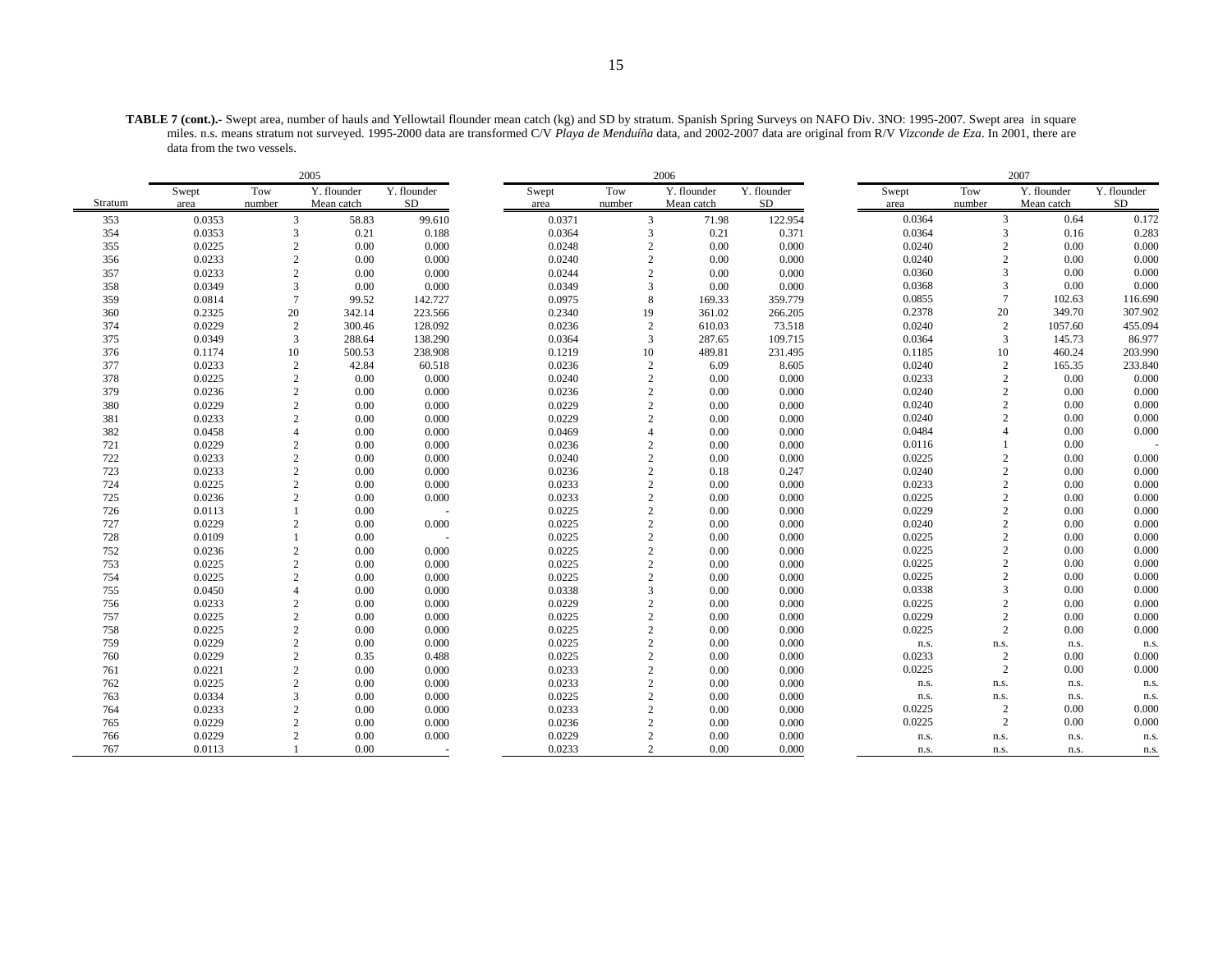**TABLE 8.-** Stratified mean catches (Kg) by stratum and year and SD by year of Yellowtail flounder (1995-2007). n.s. means stratum not surveyed. 1995-2000 data are transformed C/V *Playa de Menduíña* data. 2002-2007 data are original from R/V *Vizconde de Eza*. In 2001,there are data from the two vessels.

| Stratum | 1995     | 1996     | 1997     | 1998    | 1999                                                                                                                                        | 2000     | 2001     | 2002     | 2003     | 2004              | 2005     | 2006                         | 2007     |
|---------|----------|----------|----------|---------|---------------------------------------------------------------------------------------------------------------------------------------------|----------|----------|----------|----------|-------------------|----------|------------------------------|----------|
| 353     | 1565.07  | 20142.03 | 3376.59  | 3288.11 | 40399.20                                                                                                                                    | 18255.85 | 16521.08 | 20208.63 | 2998.45  | 2364.96           | 15825.27 | 19363.88                     | 173.06   |
| 354     | 438.70   | $0.00\,$ | 346.30   | 299.00  | 20.56                                                                                                                                       | 439.52   | 83.64    | 41.00    | $0.00\,$ | 151.29            | 52.07    | 52.64                        | 40.18    |
| 355     | n.s.     | $0.00\,$ | 163.06   | 9.34    | 0.00                                                                                                                                        | $0.00\,$ | $0.00\,$ | 0.00     | $0.00\,$ | 0.00              | 0.00     | $0.00\,$                     | $0.00\,$ |
| 356     | n.s.     | $0.00\,$ | 15.24    | 0.00    | 0.00                                                                                                                                        | 0.00     | 0.24     | 0.00     | $0.00\,$ | 0.00              | 0.00     | 0.00                         | 0.00     |
| 357     | 0.00     | $0.00\,$ | $0.00\,$ | 0.00    | 0.00                                                                                                                                        | 0.00     | $0.00\,$ | 0.00     | 0.00     | 0.00              | 0.00     | $0.00\,$                     | $0.00\,$ |
| 358     | $0.00\,$ | 30.09    | 4.21     | 0.00    | 0.00                                                                                                                                        | $0.00\,$ | $0.00\,$ | 0.00     | 0.00     | 57.45             | 0.00     | $0.00\,$                     | $0.00\,$ |
| 359     | 567.78   | 385.71   | 34.00    | 72.73   | 143.12                                                                                                                                      | 994.90   | 597.82   | 44.91    | 0.00     | 10527.59          | 41896.12 | 71289.88                     | 43209.03 |
| 360     |          |          |          |         | 56884.98 395448.50 225203.35 1040562.34 1517232.56 1088647.76 1493908.83 946847.84 1003413.43 1122077.77 952164.35 1004707.97 973222.06     |          |          |          |          |                   |          |                              |          |
| 374     | 0.00     | $0.00\,$ | 0.00     | 9.54    | 15871.12                                                                                                                                    | 4379.59  | 51092.50 | 6856.85  | 3450.75  | 41400.44          |          | 64297.37 130545.35 226326.40 |          |
| 375     | 401.88   | 11218.18 | 54.37    | 3352.77 | 94076.82                                                                                                                                    | 41560.71 | 27190.33 | 13173.31 |          | 7709.95 147164.74 | 78220.54 | 77952.61                     | 39493.73 |
| 376     | 46774.78 |          |          |         | 95247.02 216576.13 372549.36 735836.39 580653.95 591126.08 711849.08 522389.06 641736.71 667712.36 653412.94 613960.16                      |          |          |          |          |                   |          |                              |          |
| 377     | 0.00     | $0.00\,$ | 0.00     | 0.00    | 0.00                                                                                                                                        | 4.51     | 0.00     | 0.00     | 70.00    | 0.00              | 4283.75  | 608.50                       | 16535.00 |
| 378     | $0.00\,$ | 7.75     | 0.00     | 0.00    | 0.00                                                                                                                                        | $0.00\,$ | 0.00     | 0.00     | $0.00\,$ | 0.00              | $0.00\,$ | $0.00\,$                     | $0.00\,$ |
| 379     | $0.00\,$ | 0.00     | 0.00     | 0.00    | 0.00                                                                                                                                        | $0.00\,$ | $0.00\,$ | 0.00     | $0.00\,$ | 0.00              | 0.00     | $0.00\,$                     | 0.00     |
| 380     | n.s.     | $0.00\,$ | 0.00     | 0.00    | 0.00                                                                                                                                        | $0.00\,$ | 0.00     | 0.00     | $0.00\,$ | 0.00              | 0.00     | $0.00\,$                     | 0.00     |
| 381     | n.s.     | $0.00\,$ | 0.00     | 0.00    | 0.00                                                                                                                                        | $0.00\,$ | 0.00     | 0.00     | $0.00\,$ | 0.00              | 0.00     | $0.00\,$                     | 0.00     |
| 382     | n.s.     | $0.00\,$ | 0.00     | 0.00    | 0.00                                                                                                                                        | $0.00\,$ | 5.16     | 0.00     | $0.00\,$ | 0.00              | 0.00     | $0.00\,$                     | 0.00     |
| 721     | n.s.     | 2.17     | 48.90    | 0.00    | 0.00                                                                                                                                        | $0.00\,$ | 0.00     | 0.00     | $0.00\,$ | 0.00              | 0.00     | $0.00\,$                     | 0.00     |
| 722     | n.s.     | $0.00\,$ | 0.00     | 0.00    | 0.00                                                                                                                                        | $0.00\,$ | 0.00     | 0.00     | $0.00\,$ | 0.00              | 0.00     | $0.00\,$                     | $0.00\,$ |
| 723     | n.s.     | $0.00\,$ | 0.00     | 0.00    | 0.00                                                                                                                                        | $0.00\,$ | 0.00     | 0.00     | $0.00\,$ | 0.00              | 0.00     | 27.13                        | 0.00     |
| 724     | 0.00     | 0.00     | 0.00     | 0.00    | 0.00                                                                                                                                        | 0.00     | 0.00     | 0.00     | 64.48    | 0.00              | 0.00     | 0.00                         | $0.00\,$ |
| 725     | 0.00     | $0.00\,$ | 0.00     | 0.00    | 0.00                                                                                                                                        | $0.00\,$ | 0.00     | 0.00     | $0.00\,$ | 0.00              | 0.00     | $0.00\,$                     | $0.00\,$ |
| 726     | 0.00     | $0.00\,$ | n.s.     | 0.00    | 0.00                                                                                                                                        | 0.00     | 0.00     | 0.00     | $0.00\,$ | 0.00              | 0.00     | 0.00                         | 0.00     |
| 727     | n.s.     | 0.00     | 0.00     | 0.00    | 0.00                                                                                                                                        | 0.00     | 0.00     | 0.00     | $0.00\,$ | 0.00              | 0.00     | 0.00                         | 0.00     |
| 728     | n.s.     | 0.00     | 0.00     | 0.00    | 0.00                                                                                                                                        | 0.00     | 0.00     | 0.00     | 0.00     | 0.00              | 0.00     | 0.00                         | 0.00     |
| 752     | n.s.     | 0.00     | 0.00     | 0.00    | 0.00                                                                                                                                        | $0.00\,$ | 7.67     | 0.00     | $0.00\,$ | 0.00              | 0.00     | $0.00\,$                     | 0.00     |
| 753     | n.s.     | $0.00\,$ | 0.00     | 0.00    | 0.00                                                                                                                                        | 0.00     | 0.00     | 0.00     | 0.00     | 0.00              | 0.00     | 0.00                         | $0.00\,$ |
| 754     | n.s.     | n.s.     | 0.00     | 0.00    | 0.00                                                                                                                                        | $0.00\,$ | 0.00     | 0.00     | $0.00\,$ | 0.00              | 0.00     | $0.00\,$                     | 0.00     |
| 755     | n.s.     | n.s.     | n.s.     | 0.00    | 0.00                                                                                                                                        | 0.00     | 0.00     | 0.00     | 0.00     | 0.00              | 0.00     | 0.00                         | 0.00     |
| 756     | n.s.     | $0.00\,$ | 0.00     | 0.00    | 0.00                                                                                                                                        | $0.00\,$ | 0.00     | 0.00     | $0.00\,$ | 0.00              | 0.00     | $0.00\,$                     | $0.00\,$ |
| 757     | n.s.     | $0.00\,$ | 0.00     | 0.00    | 0.00                                                                                                                                        | 0.00     | 0.00     | 0.00     | 0.00     | 0.00              | 0.00     | 0.00                         | 0.00     |
| 758     | n.s.     | n.s.     | 0.00     | 0.00    | 0.00                                                                                                                                        | $0.00\,$ | 0.00     | 0.00     | $0.00\,$ | 0.00              | 0.00     | 0.00                         | 0.00     |
| 759     | n.s.     | n.s.     | n.s.     | 0.00    | $0.00\,$                                                                                                                                    | 0.00     | 0.00     | $0.00\,$ | 0.00     | 0.00              | 0.00     | 0.00                         | n.s.     |
| 760     | n.s.     | 0.00     | 0.00     | 0.00    | $0.00\,$                                                                                                                                    | $0.00\,$ | $0.00\,$ | 0.00     | 0.00     | 0.00              | 53.13    | $0.00\,$                     | 0.00     |
| 761     | n.s.     | 0.00     | 0.00     | 0.00    | 0.00                                                                                                                                        | 0.00     | 0.00     | 0.00     | 0.00     | 0.00              | 0.00     | 0.00                         | 0.00     |
| 762     | n.s.     | n.s.     | 0.00     | 0.00    | 0.00                                                                                                                                        | 0.00     | 0.00     | 0.00     | 0.00     | 0.00              | 0.00     | $0.00\,$                     | n.s.     |
| 763     | n.s.     | n.s.     | n.s.     | 0.00    | 0.00                                                                                                                                        | 0.00     | 0.00     | 0.00     | 0.00     | 0.00              | 0.00     | $0.00\,$                     | n.s.     |
| 764     | n.s.     | 0.00     | 0.00     | 0.00    | 0.00                                                                                                                                        | 0.00     | 0.00     | 0.00     | 0.00     | 0.00              | 0.00     | $0.00\,$                     | 0.00     |
| 765     | n.s.     | 0.00     | 0.00     | 0.00    | 0.00                                                                                                                                        | 0.00     | 0.00     | 0.00     | 0.00     | 0.00              | 0.00     | 0.00                         | 0.00     |
| 766     | n.s.     | n.s.     | 0.00     | 0.00    | 0.00                                                                                                                                        | 0.00     | 0.00     | 0.00     | 0.00     | 0.00              | 0.00     | 0.00                         | n.s.     |
| 767     | n.s.     | n.s.     | n.s.     | 0.00    | 0.00                                                                                                                                        | 0.00     | 0.00     | 0.00     | 0.00     | 0.00              | 0.00     | 0.00                         | n.s.     |
| TOTAL   |          |          |          |         |                                                                                                                                             |          |          |          |          |                   |          |                              |          |
|         |          |          |          |         | 106633.19 522481.47 445822.16 1420143.19 2403579.77 1734936.80 2180533.35 1699021.61 1540096.13 1965480.95 1824504.95 1957960.89 1912959.62 |          |          |          |          |                   |          |                              |          |
|         | 16.22    | 59.54    | 47.74    | 137.32  | 232.41                                                                                                                                      | 167.76   | 210.84   | 164.28   | 148.92   | 190.05            | 176.42   | 189.32                       | 202.64   |
| S.D.    | 4.37     | 8.41     | 10.69    | 34.70   | 27.41                                                                                                                                       | 22.21    | 30.58    | 24.92    | 20.84    | 21.27             | 17.06    | 19.83                        | 23.61    |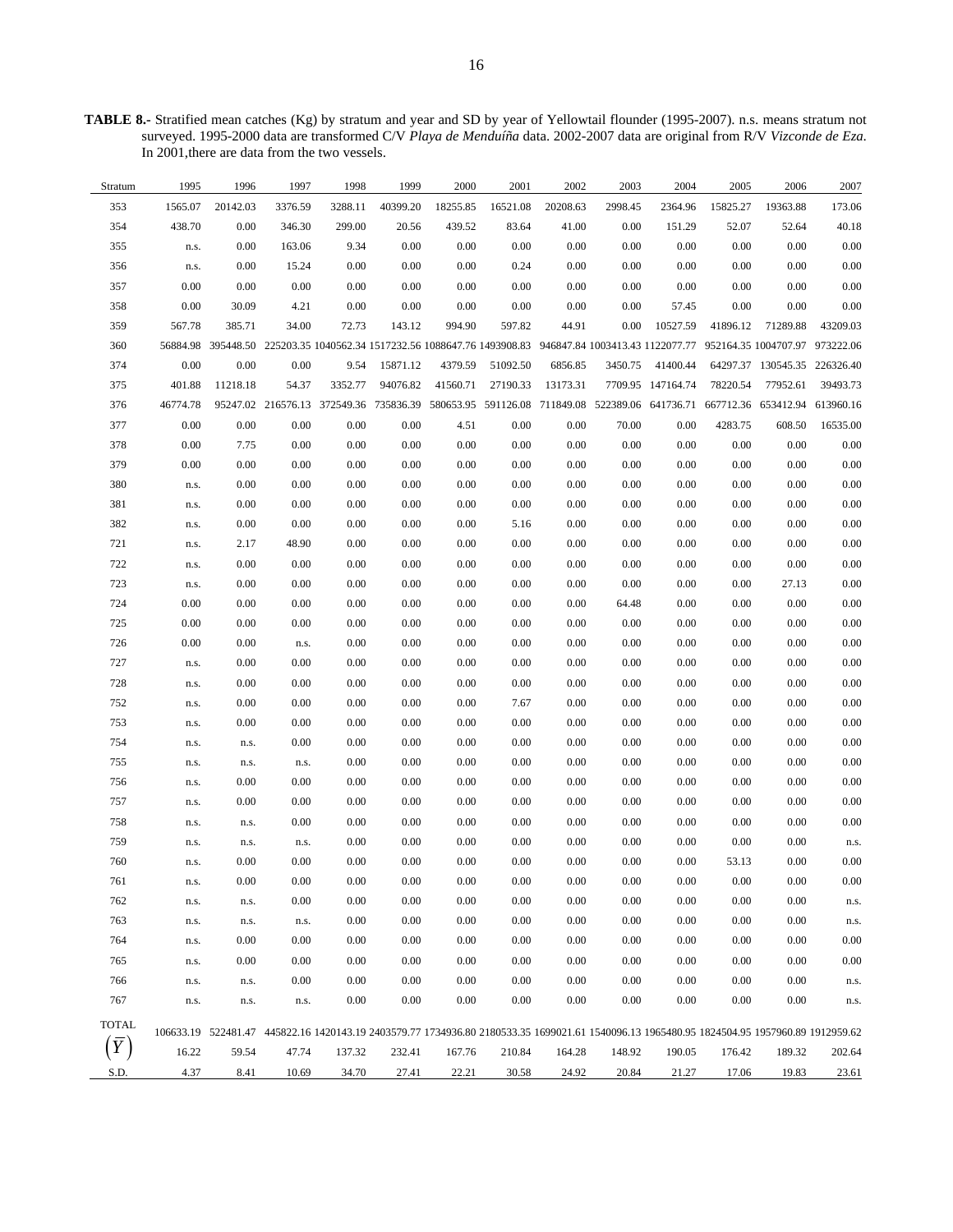**TABLE 9.-** Survey estimates (by the swept area method) of Yellowtail flounder biomass (t) and SD by stratum and year on NAFO Div. 3NO. n.s. means stratum not surveyed. 1995-2000 data are transformed C/V *Playa de Menduíña* data. 2002-2007 data are original from R/V *Vizconde de Eza*. In 2001, there are data from the two vessels.

| Stratum | 1995             | 1996             | 1997             | 1998             | 1999             | 2000             | 2001             | 2002             | 2003             | 2004             | 2005             | 2006             | 2007           |
|---------|------------------|------------------|------------------|------------------|------------------|------------------|------------------|------------------|------------------|------------------|------------------|------------------|----------------|
| 353     | 133              | 1628             | 281              | 282              | 3367             | 1537             | 1452             | 1697             | 270              | 210              | 1347             | 1565             | 14             |
| 354     | 37               | 26               | 30               | $25\,$           | $\boldsymbol{2}$ | 37               | $\boldsymbol{7}$ | 3                | $\boldsymbol{0}$ | 13               | $\overline{4}$   | $\overline{4}$   | 3              |
| 355     | n.s.             | $\sqrt{2}$       | 14               | $\boldsymbol{0}$ | $\boldsymbol{0}$ | $\boldsymbol{0}$ | $\boldsymbol{0}$ | $\boldsymbol{0}$ | $\boldsymbol{0}$ | $\boldsymbol{0}$ | $\boldsymbol{0}$ | $\boldsymbol{0}$ |                |
| 356     | n.s.             | $\boldsymbol{0}$ | $\mathbf{1}$     | $\boldsymbol{0}$ | $\boldsymbol{0}$ | $\boldsymbol{0}$ | $\boldsymbol{0}$ | $\mathbf{0}$     | $\boldsymbol{0}$ | $\boldsymbol{0}$ | $\mathbf{0}$     | $\boldsymbol{0}$ |                |
| 357     | $\boldsymbol{0}$ | $\boldsymbol{0}$ | $\boldsymbol{0}$ | $\boldsymbol{0}$ | $\boldsymbol{0}$ | $\boldsymbol{0}$ | $\mathbf{0}$     | $\mathbf{0}$     | $\boldsymbol{0}$ | $\boldsymbol{0}$ | $\mathbf{0}$     | $\boldsymbol{0}$ |                |
| 358     | $\boldsymbol{0}$ | $\mathfrak{Z}$   | $\mathbf{0}$     | $\boldsymbol{0}$ | $\boldsymbol{0}$ | $\boldsymbol{0}$ | $\boldsymbol{0}$ | $\boldsymbol{0}$ | $\boldsymbol{0}$ | 5                | $\mathbf{0}$     | $\boldsymbol{0}$ | $\mathbf{0}$   |
| 359     | 49               | 35               | $\mathfrak{Z}$   | 6                | 12               | 85               | 52               | 4                | $\boldsymbol{0}$ | 931              | 3604             | 5849             | 3538           |
| 360     | 4950             | 32593            | 19198            | 89742            | 123989           | 90863            | 123341           | 82622            | 89057            | 97150            | 81907            | 81579            | 81869          |
| 374     | $\boldsymbol{0}$ | $\boldsymbol{0}$ | $\boldsymbol{0}$ | $\boldsymbol{0}$ | 1302             | 365              | 4258             | 596              | 307              | 3561             | 5622             | 11051            | 18861          |
| 375     | 36               | 981              | 5                | 291              | 7964             | 3410             | 2417             | 1121             | 701              | 13081            | 6729             | 6429             | 3257           |
| 376     | 4059             | 8082             | 19160            | 32255            | 60376            | 48388            | 51175            | 62443            | 46435            | 55026            | 56887            | 53613            | 51811          |
| 377     | $\boldsymbol{0}$ | $\boldsymbol{0}$ | $\boldsymbol{0}$ | $\boldsymbol{0}$ | $\boldsymbol{0}$ | $\boldsymbol{0}$ | $\boldsymbol{0}$ | $\boldsymbol{0}$ | 6                | $\boldsymbol{0}$ | 368              | 52               | 1378           |
| 378     | $\boldsymbol{0}$ | 1                | $\boldsymbol{0}$ | $\boldsymbol{0}$ | $\boldsymbol{0}$ | $\boldsymbol{0}$ | $\boldsymbol{0}$ | $\boldsymbol{0}$ | $\boldsymbol{0}$ | $\boldsymbol{0}$ | $\boldsymbol{0}$ | $\boldsymbol{0}$ | $\overline{0}$ |
| 379     | $\boldsymbol{0}$ | $\boldsymbol{0}$ | $\mathbf{0}$     | $\boldsymbol{0}$ | $\boldsymbol{0}$ | $\boldsymbol{0}$ | $\boldsymbol{0}$ | $\boldsymbol{0}$ | $\boldsymbol{0}$ | $\boldsymbol{0}$ | $\boldsymbol{0}$ | $\boldsymbol{0}$ | $\mathbf{0}$   |
| 380     | n.s.             | $\boldsymbol{0}$ | $\boldsymbol{0}$ | $\boldsymbol{0}$ | $\boldsymbol{0}$ | $\boldsymbol{0}$ | $\boldsymbol{0}$ | $\boldsymbol{0}$ | $\boldsymbol{0}$ | $\boldsymbol{0}$ | $\boldsymbol{0}$ | $\boldsymbol{0}$ |                |
| 381     | n.s.             | $\boldsymbol{0}$ | $\boldsymbol{0}$ | $\boldsymbol{0}$ | $\boldsymbol{0}$ | $\boldsymbol{0}$ | $\boldsymbol{0}$ | $\boldsymbol{0}$ | $\boldsymbol{0}$ | $\boldsymbol{0}$ | $\boldsymbol{0}$ | $\boldsymbol{0}$ |                |
| 382     | n.s.             | $\boldsymbol{0}$ | $\boldsymbol{0}$ | $\boldsymbol{0}$ | $\boldsymbol{0}$ | $\boldsymbol{0}$ | $\boldsymbol{0}$ | $\boldsymbol{0}$ | $\boldsymbol{0}$ | $\boldsymbol{0}$ | $\boldsymbol{0}$ | $\boldsymbol{0}$ |                |
| 721     | n.s.             | $\boldsymbol{0}$ | $\overline{4}$   | $\boldsymbol{0}$ | $\boldsymbol{0}$ | $\boldsymbol{0}$ | $\boldsymbol{0}$ | $\boldsymbol{0}$ | $\boldsymbol{0}$ | $\boldsymbol{0}$ | $\mathbf{0}$     | $\boldsymbol{0}$ |                |
| 722     | n.s.             | $\boldsymbol{0}$ | $\boldsymbol{0}$ | $\boldsymbol{0}$ | $\boldsymbol{0}$ | $\boldsymbol{0}$ | $\boldsymbol{0}$ | $\boldsymbol{0}$ | $\boldsymbol{0}$ | $\boldsymbol{0}$ | $\boldsymbol{0}$ | $\boldsymbol{0}$ |                |
| 723     | n.s.             | $\boldsymbol{0}$ | $\mathbf{0}$     | $\boldsymbol{0}$ | $\boldsymbol{0}$ | $\boldsymbol{0}$ | $\boldsymbol{0}$ | $\boldsymbol{0}$ | $\boldsymbol{0}$ | $\boldsymbol{0}$ | $\mathbf{0}$     | $\boldsymbol{2}$ |                |
| 724     | $\boldsymbol{0}$ | $\boldsymbol{0}$ | $\mathbf{0}$     | $\boldsymbol{0}$ | $\boldsymbol{0}$ | $\boldsymbol{0}$ | $\boldsymbol{0}$ | $\boldsymbol{0}$ | $\boldsymbol{0}$ | $\boldsymbol{0}$ | $\boldsymbol{0}$ | $\boldsymbol{0}$ |                |
| 725     | $\boldsymbol{0}$ | $\boldsymbol{0}$ | $\boldsymbol{0}$ | $\boldsymbol{0}$ | $\boldsymbol{0}$ | $\boldsymbol{0}$ | $\mathbf{0}$     | $\boldsymbol{0}$ | $\boldsymbol{0}$ | $\boldsymbol{0}$ | $\boldsymbol{0}$ | $\boldsymbol{0}$ |                |
| 726     | $\boldsymbol{0}$ | $\boldsymbol{0}$ | n.s.             | $\boldsymbol{0}$ | $\boldsymbol{0}$ | $\boldsymbol{0}$ | $\boldsymbol{0}$ | $\boldsymbol{0}$ | $\boldsymbol{0}$ | $\boldsymbol{0}$ | $\boldsymbol{0}$ | $\boldsymbol{0}$ |                |
| 727     | n.s.             | $\boldsymbol{0}$ | $\boldsymbol{0}$ | $\boldsymbol{0}$ | $\boldsymbol{0}$ | $\boldsymbol{0}$ | $\boldsymbol{0}$ | $\boldsymbol{0}$ | $\boldsymbol{0}$ | $\boldsymbol{0}$ | $\boldsymbol{0}$ | $\boldsymbol{0}$ | $\Omega$       |
| 728     | n.s.             | $\boldsymbol{0}$ | $\boldsymbol{0}$ | $\boldsymbol{0}$ | $\boldsymbol{0}$ | $\boldsymbol{0}$ | $\boldsymbol{0}$ | $\boldsymbol{0}$ | $\boldsymbol{0}$ | $\boldsymbol{0}$ | $\boldsymbol{0}$ | $\boldsymbol{0}$ |                |
| 752     | n.s.             | $\boldsymbol{0}$ | $\boldsymbol{0}$ | $\boldsymbol{0}$ | $\boldsymbol{0}$ | $\boldsymbol{0}$ | $\mathbf{1}$     | $\boldsymbol{0}$ | $\boldsymbol{0}$ | $\boldsymbol{0}$ | $\boldsymbol{0}$ | $\boldsymbol{0}$ |                |
| 753     | n.s.             | $\boldsymbol{0}$ | $\boldsymbol{0}$ | $\boldsymbol{0}$ | $\boldsymbol{0}$ | $\boldsymbol{0}$ | $\boldsymbol{0}$ | $\boldsymbol{0}$ | $\boldsymbol{0}$ | $\boldsymbol{0}$ | $\boldsymbol{0}$ | $\boldsymbol{0}$ |                |
| 754     | n.s.             | n.s.             | $\boldsymbol{0}$ | $\boldsymbol{0}$ | $\boldsymbol{0}$ | $\boldsymbol{0}$ | $\boldsymbol{0}$ | $\mathbf{0}$     | $\boldsymbol{0}$ | $\boldsymbol{0}$ | $\boldsymbol{0}$ | $\boldsymbol{0}$ |                |
| 755     | n.s.             | n.s.             | n.s.             | $\boldsymbol{0}$ | $\boldsymbol{0}$ | $\boldsymbol{0}$ | $\boldsymbol{0}$ | $\boldsymbol{0}$ | $\boldsymbol{0}$ | $\boldsymbol{0}$ | $\boldsymbol{0}$ | $\boldsymbol{0}$ |                |
| 756     | n.s.             | $\boldsymbol{0}$ | $\mathbf{0}$     | $\boldsymbol{0}$ | $\boldsymbol{0}$ | $\boldsymbol{0}$ | $\mathbf{0}$     | $\mathbf{0}$     | $\boldsymbol{0}$ | $\boldsymbol{0}$ | $\boldsymbol{0}$ | $\boldsymbol{0}$ | 0              |
| 757     | n.s.             | $\boldsymbol{0}$ | $\boldsymbol{0}$ | $\boldsymbol{0}$ | $\boldsymbol{0}$ | $\boldsymbol{0}$ | $\boldsymbol{0}$ | $\boldsymbol{0}$ | $\boldsymbol{0}$ | $\boldsymbol{0}$ | $\boldsymbol{0}$ | $\boldsymbol{0}$ | $\theta$       |
| 758     | n.s.             | n.s.             | $\boldsymbol{0}$ | $\boldsymbol{0}$ | $\boldsymbol{0}$ | $\boldsymbol{0}$ | $\boldsymbol{0}$ | $\boldsymbol{0}$ | $\boldsymbol{0}$ | $\boldsymbol{0}$ | $\boldsymbol{0}$ | $\boldsymbol{0}$ | $\theta$       |
| 759     | n.s.             | n.s.             | n.s.             | $\boldsymbol{0}$ | $\boldsymbol{0}$ | $\boldsymbol{0}$ | $\boldsymbol{0}$ | $\boldsymbol{0}$ | $\boldsymbol{0}$ | $\boldsymbol{0}$ | $\boldsymbol{0}$ | $\boldsymbol{0}$ | n.s.           |
| 760     | n.s.             | $\boldsymbol{0}$ | $\boldsymbol{0}$ | $\boldsymbol{0}$ | $\boldsymbol{0}$ | $\boldsymbol{0}$ | $\boldsymbol{0}$ | $\boldsymbol{0}$ | $\boldsymbol{0}$ | $\boldsymbol{0}$ | 5                | $\boldsymbol{0}$ | $\mathbf{0}$   |
| 761     | n.s.             | $\boldsymbol{0}$ | $\mathbf{0}$     | 0                | 0                | $\mathbf{0}$     | $\mathbf{0}$     | 0                | $\bf{0}$         | 0                | $\mathbf{0}$     | 0                |                |
| 762     | n.s.             | n.s.             | $\boldsymbol{0}$ | $\boldsymbol{0}$ | $\boldsymbol{0}$ | $\boldsymbol{0}$ | $\mathbf{0}$     | $\mathbf{0}$     | $\boldsymbol{0}$ | $\boldsymbol{0}$ | $\boldsymbol{0}$ | $\boldsymbol{0}$ | n.s.           |
| 763     | n.s.             | n.s.             | n.s.             | $\mathbf{0}$     | $\boldsymbol{0}$ | $\boldsymbol{0}$ | $\mathbf{0}$     | $\mathbf{0}$     | $\boldsymbol{0}$ | $\boldsymbol{0}$ | $\boldsymbol{0}$ | $\boldsymbol{0}$ | n.s.           |
| 764     | n.s.             | $\boldsymbol{0}$ | $\boldsymbol{0}$ | $\mathbf{0}$     | $\boldsymbol{0}$ | $\boldsymbol{0}$ | $\mathbf{0}$     | $\boldsymbol{0}$ | $\boldsymbol{0}$ | $\boldsymbol{0}$ | $\boldsymbol{0}$ | $\boldsymbol{0}$ | $\mathbf{0}$   |
| 765     | n.s.             | $\boldsymbol{0}$ | $\mathbf{0}$     | $\boldsymbol{0}$ | $\boldsymbol{0}$ | $\boldsymbol{0}$ | $\mathbf{0}$     | $\boldsymbol{0}$ | $\boldsymbol{0}$ | $\boldsymbol{0}$ | $\boldsymbol{0}$ | $\boldsymbol{0}$ | $\theta$       |
| 766     | n.s.             | n.s.             | $\boldsymbol{0}$ | $\boldsymbol{0}$ | $\boldsymbol{0}$ | $\boldsymbol{0}$ | $\boldsymbol{0}$ | $\boldsymbol{0}$ | $\boldsymbol{0}$ | $\boldsymbol{0}$ | $\boldsymbol{0}$ | $\boldsymbol{0}$ | n.s.           |
| 767     | n.s.             | n.s.             | n.s.             | $\boldsymbol{0}$ | $\boldsymbol{0}$ | $\boldsymbol{0}$ | $\boldsymbol{0}$ | $\boldsymbol{0}$ | $\boldsymbol{0}$ | $\boldsymbol{0}$ | $\boldsymbol{0}$ | $\boldsymbol{0}$ | n.s.           |
| TOTAL   | 9264             | 43349            | 38697            | 122601           | 197012           | 144685           | 182704           | 148487           | 136775           | 169978           | 156472           | 160145           | 160731         |
| S.D.    | 2484             | 6032             | 8527             | 31359            | 22938            | 19097            | 25847            | 23368            | 19287            | 18869            | 15271            | 16458            | 18852          |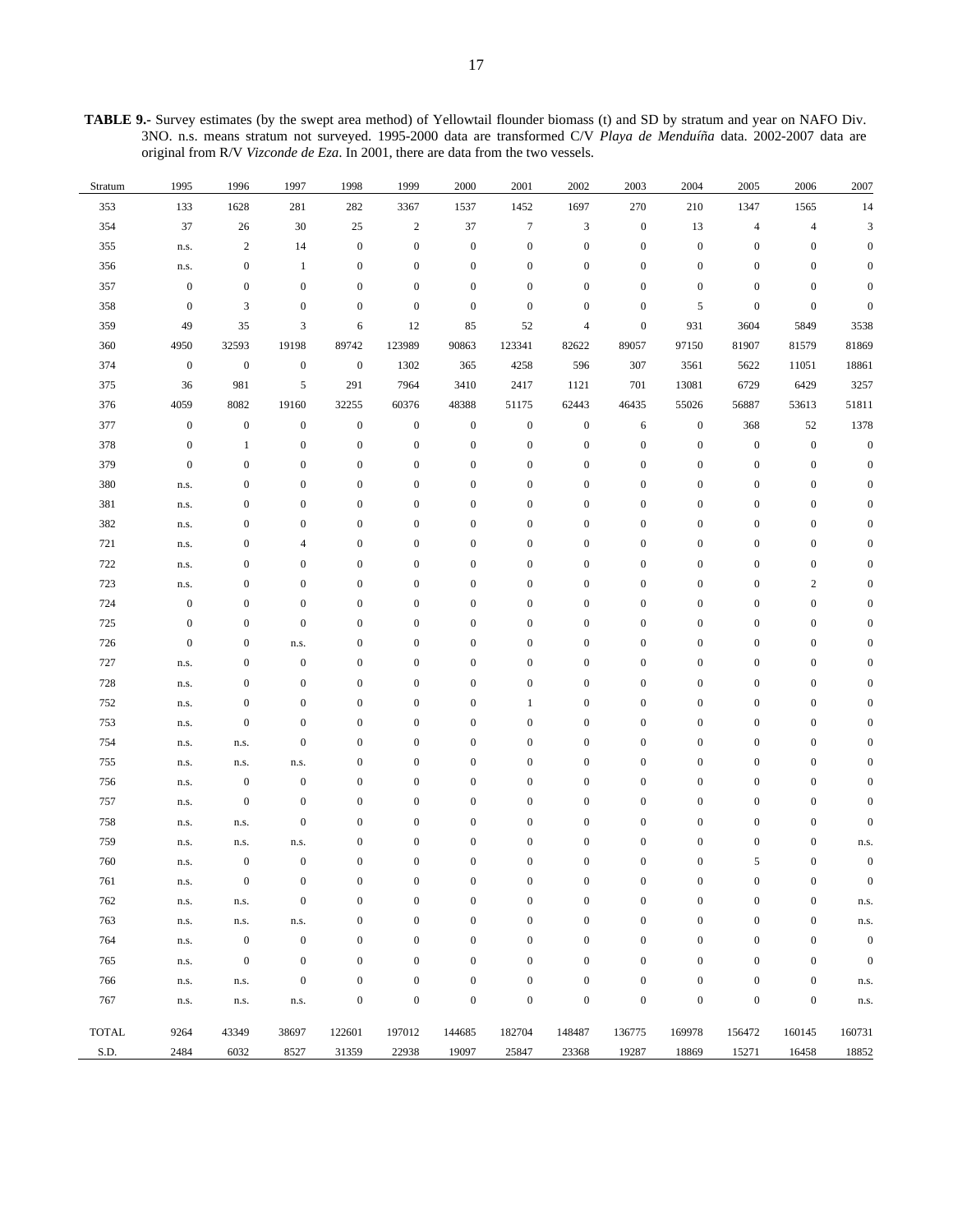**TABLE 10.-** Length weight relationships in the calculation of Yellowtail flounder biomass. The equation is Spanish Spring Surveys on NAFO Div. 3NO: 1995-2007. To calculate the parameters for the indeterminate individuals, we used the total data (males + females + indeterminate individuals). *E* means Error.  $Weight = a(l + 0.5)^{b}$ 

|         |              | 1995         | 1996         | 1997         | 1998         | 1999         | 2000         | 2001         | 2002         | 2003         | 2004         | 2005         | 2006          | 2007         |
|---------|--------------|--------------|--------------|--------------|--------------|--------------|--------------|--------------|--------------|--------------|--------------|--------------|---------------|--------------|
| Males   | a            | 0.0079       | 0.008        | 0.0081       | 0.0075       | 0.0084       | 0.0036       | 0.0081       | 0.0075       | 0.0121       | 0.0053       | 0.0027       | 0.0096        | 0.0074       |
|         |              | $E = 0.2653$ | $E = 0.0907$ | $E = 0.0936$ | $E = 0.1034$ | $E = 0.2119$ | $E = 0.0994$ | $E = 0.1248$ | $E = 0.0729$ | $E = 0.1109$ | $E = 0.1352$ | $E = 0.0882$ | $E = 0.0825$  | $E = 0.0655$ |
|         | <sub>b</sub> | 3.0416       | 3.0342       | 3.0197       | 3.0376       | 3.0098       | 3.2403       | 3.0176       | 3.0271       | 2.8978       | 3.1236       | 3.3274       | 2.9463        | 3.0190       |
|         |              | $E = 0.0799$ | $E = 0.0269$ | $E = 0.0281$ | $E = 0.0313$ | $E = 0.0610$ | $E = 0.0300$ | $E = 0.0374$ | $E = 0.0226$ | $E = 0.0348$ | $E = 0.0419$ | $E = 0.0274$ | $E = 0.0263$  | $E = 0.0201$ |
|         |              | $R2 = 0.984$ | $R2 = 0.998$ | $R2 = 0.997$ | $R2 = 0.997$ | $R2 = 0.994$ | $R2 = 0.997$ | $R2 = 0.995$ | $R2 = 0.998$ | $R2 = 0.995$ | $R2 = 0.995$ | $R2 = 0.997$ | $R2 = 0.999$  | $R2 = 0.999$ |
|         |              | $N = 137$    | $N = 430$    | $N = 556$    | $N = 523$    | $N=56$       | $N = 270$    | $N = 271$    | $N = 274$    | $N = 316$    | $N = 411$    | $N = 311$    | $N = 371$     | $N = 578$    |
| Females | a            | 0.0063       | 0.0056       | 0.0056       | 0.0067       | 0.0073       | 0.0026       | 0.006        | 0.0051       | 0.0061       | 0.0047       | 0.0027       | 0.0069        | 0.0043       |
|         |              | $E = 0.1251$ | $E = 0.0632$ | $E = 0.0517$ | $E = 0.1290$ | $E = 0.2607$ | $E = 0.0914$ | $E = 0.0841$ | $E = 0.0901$ | $E = 0.0995$ | $E = 0.0630$ | $E = 0.0634$ | $E = 0.1137$  | $E = 0.1973$ |
|         | <sub>b</sub> | 3.1083       | 3.1496       | 3.1382       | 3.0788       | 3.0577       | 3.3504       | 3.1122       | 3.1448       | 3.1079       | 3.1768       | 3.329        | 3.0584        | 3.1915       |
|         |              | $E = 0.0367$ | $E = 0.0179$ | $E = 0.0152$ | $E = 0.0384$ | $E = 0.0739$ | $E = 0.0267$ | $E = 0.0249$ | $E = 0.0274$ | $E = 0.0307$ | $E = 0.0191$ | $E = 0.0177$ | $E = 0.0.347$ | $E = 0.0582$ |
|         |              | $R2 = 0.995$ | $R2 = 0.999$ | $R2 = 0.999$ | $R2 = 0.994$ | $R2 = 0.989$ | $R2 = 0.998$ | $R2 = 0.997$ | $R2 = 0.997$ | $R2 = 0.996$ | $R2 = 0.999$ | $R2 = 0.998$ | $R2 = 0.997$  | $R2 = 0.987$ |
|         |              | $N = 246$    | $N = 735$    | $N = 910$    | $N = 682$    | $N=62$       | $N = 344$    | $N = 378$    | $N = 343$    | $N = 513$    | $N = 547$    | $N = 569$    | $N = 507$     | $N = 731$    |
| Indet.  | a            | 0.0088       | 0.006        | 0.006        | 0.0071       | 0.0078       | 0.0026       | 0.0092       | 0.006        | 0.0069       | 0.004        | 0.0025       | 0.0102        | 0.0068       |
|         |              | $E = 0.1109$ | $E = 0.0656$ | $E = 0.0580$ | $E = 0.0652$ | $E = 0.1656$ | $E = 0.0835$ | $E = 0.1075$ | $E = 0.0402$ | $E = 0.1095$ | $E = 0.0608$ | $E = 0.0523$ | $E = 0.1453$  | $E = 0.1078$ |
|         | b.           | 3.0144       | 3.1285       | 3.1166       | 3.0614       | 3.0406       | 3.3423       | 2.9883       | 3.0977       | 3.0737       | 3.2137       | 3.3552       | 2.9471        | 3.0606       |
|         |              | $E = 0.0330$ | $E = 0.0188$ | $E = 0.0171$ | $E = 0.0195$ | $E = 0.0477$ | $E = 0.0245$ | $E = 0.0329$ | $E = 0.0123$ | $E = 0.0337$ | $E = 0.0186$ | $E = 0.0148$ | $E = 0.0448$  | $E = 0.0327$ |
|         |              | $R2 = 0.996$ | $R2 = 0.999$ | $R2 = 0.999$ | $R2 = 0.994$ | $R2 = 0.995$ | $R2 = 0.999$ | $R2 = 0.994$ | $R2 = 0.999$ | $R2 = 0.995$ | $R2 = 0.999$ | $R2 = 0.999$ | $R2 = 0.995$  | $R2 = 0.995$ |
|         |              | $N = 391$    | $N = 1181$   | $N = 1466$   | $N = 1211$   | $N = 118$    | $N = 614$    | $N = 703$    | $N = 620$    | $N = 833$    | $N = 969$    | $N = 884$    | $N = 887$     | $N = 1312$   |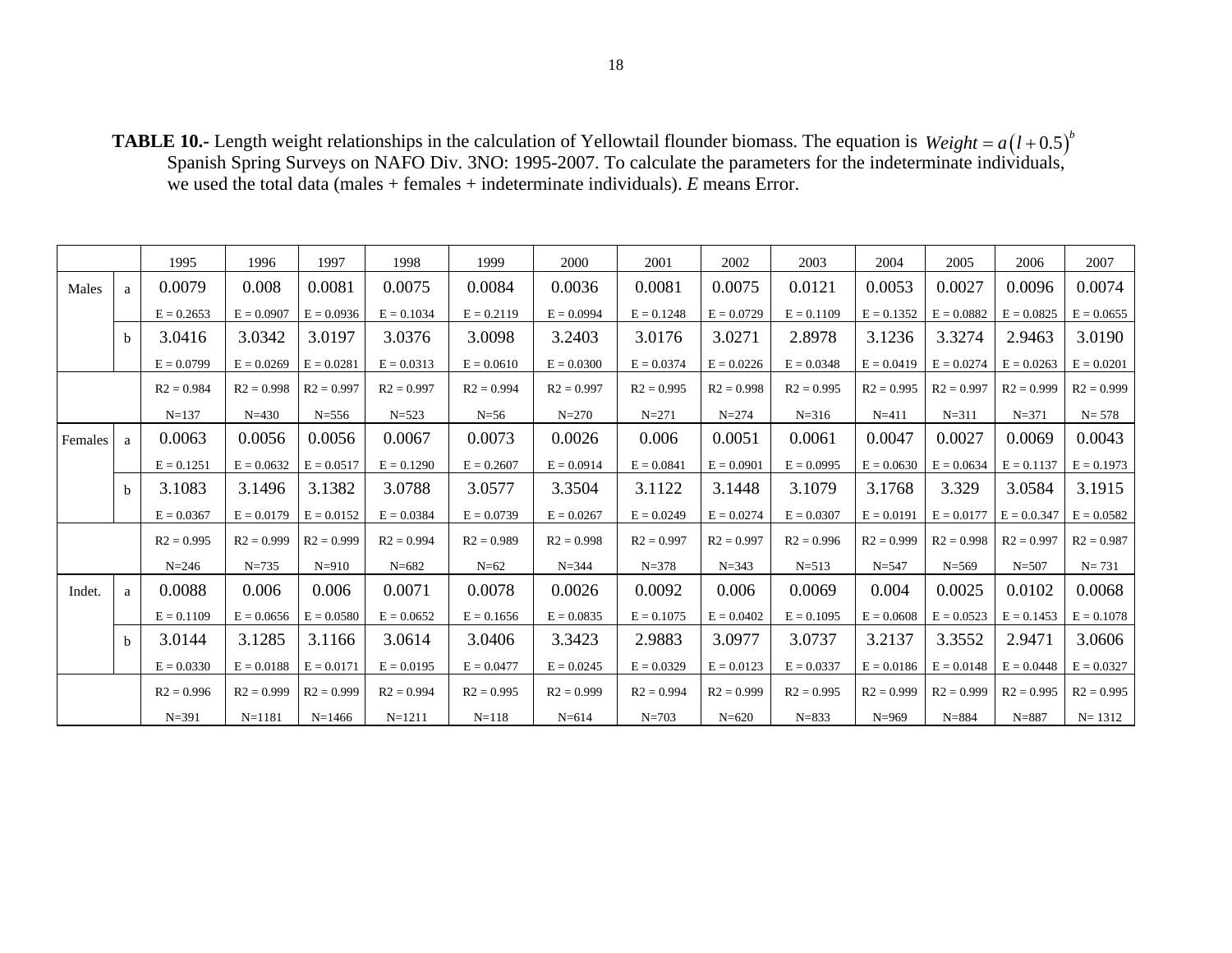**TABLE 11.-** Yellowtail flounder length distribution. Estimated numbers per haul mean catches. Spanish Spring Survey on NAFO 3NO: 1995-2007. Indet. means indeterminate. 1995-2000 data are transformed C/V *Playa de Menduíña* data. 2002-2007 data are original R/V *Vizconde de Eza* data. In 2001, there are data from the two vessels. (\*) indicates untransformed data.

|                             |       | 1995                       |    |                     |       | 1996                          |        |           |                               | 1997                 |                |                     |        | 1998                          |       |                      |
|-----------------------------|-------|----------------------------|----|---------------------|-------|-------------------------------|--------|-----------|-------------------------------|----------------------|----------------|---------------------|--------|-------------------------------|-------|----------------------|
| Lenght (cm.)                |       | Males Females Indet. Total |    |                     |       | Males Females                 | Indet. | Total     |                               | Males Females Indet. |                | Total               |        | Males Females Indet.          |       | Total                |
| $\overline{4}$              | 0.000 | 0.000                      |    | $0.000 \quad 0.000$ | 0.000 | 0.000                         | 0.000  | 0.000     | 0.000                         | 0.000                | 0.000          | 0.000               | 0.000  | 0.000                         | 0.000 | 0.000                |
| 6                           | 0.000 | 0.000                      |    | $0.000 \quad 0.000$ | 0.000 | 0.000                         | 0.000  | 0.000     | 0.000                         | 0.000                | 0.000          | 0.000               | 0.000  | 0.000                         | 0.000 | 0.000                |
| 8                           | 0.000 | 0.000                      |    | 0.185 0.185         | 0.000 | 0.000                         | 0.000  | 0.000     | 0.000                         | 0.000                | 0.000          | 0.000               | 0.000  | 0.000                         | 0.000 | 0.000                |
| 10                          | 0.000 | 0.000                      |    | 0.456 0.456         | 0.000 | 0.000                         | 0.498  | 0.498     | 0.000                         | 0.000                | 0.000          | 0.000               | 0.000  | 0.000                         | 0.071 | 0.071                |
| 12                          | 0.103 | 0.870                      |    | 2.350 3.323         | 0.000 | 0.000                         | 0.877  | 0.877     | 1.356                         | 0.560                | 0.000          | 1.916               | 0.000  | 0.000                         | 1.538 | 1.538                |
| 14                          | 1.557 | 1.441                      |    | 2.842 5.840         | 0.000 | 0.048                         | 2.711  | 2.759     | 0.155                         | 0.819                | 0.000          | 0.974               | 0.121  | 0.157                         | 0.000 | 0.278                |
| 16                          | 2.045 | 3.581                      |    | 0.277 5.903         | 0.288 | 3.152                         | 5.167  | 8.607     | 2.947                         | 1.811                | 0.000          | 4.758               | 1.500  | 1.535                         | 0.000 | 3.034                |
| 18                          | 2.649 | 3.358                      |    | 0.031 6.038         | 2.334 | 15.279                        | 3.167  | 20.780    | 5.076                         | 4.415                | 0.000          | 9.491               | 8.365  | 5.129                         |       | 0.000 13.495         |
| 20                          | 2.984 | 3.212                      |    | 0.000 6.196         | 5.319 | 26.981                        | 0.750  | 33.050    | 13.857                        | 15.055               |                | 0.000 28.912        | 8.974  | 10.166                        |       | 0.000 19.140         |
| 22                          | 4.807 | 6.015                      |    | 0.000 10.823        | 8.522 | 32.231                        | 0.065  | 40.818    | 28.296                        | 23.048               |                | 0.000 51.345        | 25.957 | 20.452 0.000 46.409           |       |                      |
| 24                          | 4.810 | 6.082                      |    | 0.000 10.892        |       | 10.962 32.203                 | 0.000  | 43.165    | 31.348                        |                      |                | 27.786 0.000 59.134 | 44.950 | 37.421 0.000 82.371           |       |                      |
| 26                          | 2.340 | 2.446                      |    | 0.000 4.786         | 9.552 | 16.875                        | 0.000  | 26.427    | 24.015                        |                      |                | 26.970 0.000 50.985 | 72.376 |                               |       | 60.520 0.000 132.896 |
| 28                          | 2.704 | 2.544                      |    | 0.000 5.248         | 9.151 | 11.591                        | 0.000  | 20.742    | 13.921                        |                      |                | 21.248 0.000 35.169 | 57.459 |                               |       | 62.401 0.000 119.861 |
| 30                          | 2.588 | 4.738                      |    | 0.000 7.325         | 7.206 | 9.915                         | 0.000  | 17.122    | 6.159                         | 10.349               |                | 0.000 16.508        | 32.472 | 56.275 0.000 88.747           |       |                      |
| 32                          | 1.664 | 4.451                      |    | $0.000$ 6.115       | 6.379 | 6.166                         | 0.000  | 12.545    | 3.761                         | 5.090                | 0.000          | 8.851               | 15.566 | 32.294 0.000 47.859           |       |                      |
| 34                          | 1.290 | 3.070                      |    | 0.000 4.361         | 5.565 | 6.928                         | 0.000  | 12.493    | 1.894                         | 2.803                | 0.000          | 4.698               | 5.840  | 22.613 0.000 28.453           |       |                      |
| 36                          | 0.661 | 1.797                      |    | 0.000 2.459         | 4.143 | 9.508                         | 0.000  | 13.651    | 1.195                         | 2.683                | 0.000          | 3.878               | 2.638  | 12.385 0.000 15.023           |       |                      |
| 38                          | 0.475 | 1.395                      |    | 0.000 1.870         | 2.083 | 6.687                         | 0.000  | 8.771     | 0.485                         | 2.407                | 0.000          | 2.892               | 2.475  | 8.439                         |       | 0.000 10.914         |
| 40                          | 0.373 | 0.937                      |    | 0.000 1.310         | 0.724 | 5.018                         | 0.000  | 5.742     | 0.245                         | 1.723                | 0.000          | 1.968               | 1.060  | 7.705                         | 0.000 | 8.765                |
| 42                          | 0.059 | 0.588                      |    | 0.000 0.647         | 0.694 | 3.305                         | 0.000  | 4.000     | 0.099                         | 0.801                | 0.000          | 0.899               | 0.065  | 3.260                         | 0.000 | 3.324                |
| 44                          | 0.004 | 0.471                      |    | 0.000 0.475         | 0.087 | 1.550                         | 0.000  | 1.637     | 0.031                         | 0.281                | 0.000          | 0.311               | 0.008  | 1.729                         | 0.000 | 1.737                |
| 46                          | 0.004 | 0.081                      |    | 0.000 0.085         | 0.081 | 0.969                         | 0.000  | 1.050     | 0.006                         | 0.044                | 0.000          | 0.049               | 0.000  | 0.600                         | 0.000 | 0.600                |
| 48                          | 0.000 | 0.191                      |    | 0.000 0.191         | 0.018 | 0.286                         | 0.000  | 0.304     | 0.000                         | 0.052                | 0.000          | 0.052               | 0.004  | 0.273                         | 0.000 | 0.277                |
| 50                          | 0.000 | 0.027                      |    | 0.000 0.027         | 0.000 | 0.045                         | 0.000  | 0.045     | 0.000                         | 0.018                | 0.000          | 0.018               | 0.000  | 0.000                         | 0.000 | 0.000                |
| 52                          | 0.000 | 0.052                      |    | 0.000 0.052         | 0.000 | 0.053                         | 0.000  | 0.053     | 0.000                         | 0.018                | 0.000          | 0.018               | 0.000  | 0.000                         | 0.000 | 0.000                |
| 54                          | 0.000 | 0.005                      |    | 0.000 0.005         | 0.000 | 0.039                         | 0.000  | 0.039     | 0.000                         | 0.000                | 0.000          | 0.000               | 0.000  | 0.000                         | 0.000 | 0.000                |
| 56                          | 0.000 | 0.005                      |    | $0.000 \quad 0.005$ | 0.000 | 0.000                         | 0.000  | 0.000     | 0.000                         | 0.000                | 0.000          | 0.000               | 0.000  | 0.000                         | 0.000 | 0.000                |
| Total                       |       | 31.117 47.358 6.141 84.616 |    |                     |       | 73.109 188.829 13.235 275.173 |        |           | 134.845 147.982 0.000 282.827 |                      |                |                     |        | 279.828 343.354 1.609 624.791 |       |                      |
| $N^{\circ}$ samples $(*)$ : |       |                            |    | 43                  |       |                               |        | 33        |                               |                      |                | 54                  |        |                               |       | 48                   |
| Nº Ind. (*): 1876           |       | 3003                       | 81 | 4960                | 1837  | 4584                          | 249    | 6670      | 3635                          | 4469                 | $\overline{0}$ | 8104                | 2848   | 3693                          | 3     | 6544                 |
| Sampled catch:              |       |                            |    | 375                 |       |                               |        | 532       |                               |                      |                | 585                 |        |                               |       | 536                  |
| Range (*):                  |       |                            |    | $9 - 56$            |       |                               |        | $10 - 55$ |                               |                      |                | 12-53               |        |                               |       | 11-49                |
| Total catch:                |       |                            |    | 2731                |       |                               |        | 5721      |                               |                      |                | 4956                |        |                               |       | 12231                |
| Total hauls (*):            |       |                            |    | 77                  |       |                               |        | 112       |                               |                      |                | 128                 |        |                               |       | 124                  |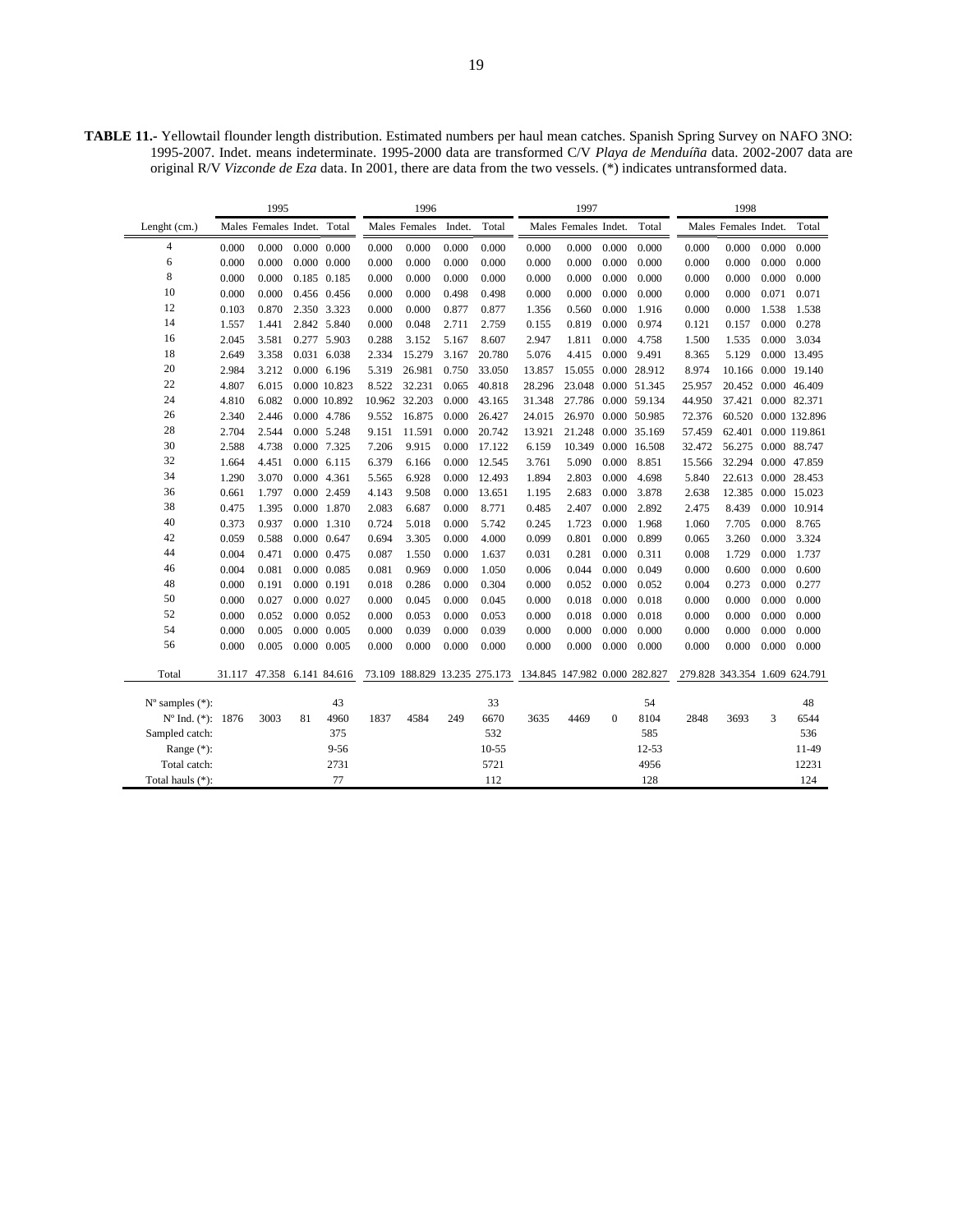**TABLE 11 (cont.).-** Yellowtail flounder length distribution. Estimated numbers per haul mean catches. Spanish Spring Survey on NAFO 3NO: 1995-2007. Indet. means indeterminate. 1995-2000 data are transformed C/V *Playa de Menduíña* data. 2002- 2007 data are original R/V *Vizconde de Eza* data. In 2001, there are data from the two vessels. (\*) indicates untransformed data.

|                             |        | 1999                         |       |                                |        | 2000                          |              |                      |        | 2001                  |       |          |
|-----------------------------|--------|------------------------------|-------|--------------------------------|--------|-------------------------------|--------------|----------------------|--------|-----------------------|-------|----------|
| Lenght (cm.)                |        | Males Females Indet.         |       | Total                          |        | Males Females Indet.          |              | Total                |        | Males Females Indet.  |       | Total    |
| $\overline{4}$              | 0.000  | 0.000                        | 0.000 | 0.000                          | 0.000  | 0.000                         | 0.000        | 0.000                | 0.000  | 0.000                 | 0.000 | 0.000    |
| 6                           | 0.000  | 0.000                        | 0.000 | 0.000                          | 0.000  | 0.000                         | 0.000        | 0.000                | 0.000  | 0.000                 | 0.325 | 0.325    |
| 8                           | 0.000  | 0.000                        | 1.516 | 1.516                          | 0.000  | 0.000                         | 0.000        | 0.000                | 0.000  | 0.000                 | 1.937 | 1.937    |
| 10                          | 5.154  | 3.352                        | 2.960 | 11.465                         | 0.000  | 0.793                         | 0.000        | 0.793                | 0.104  | 0.356                 | 1.850 | 2.310    |
| 12                          | 12.807 | 8.911                        | 0.000 | 21.718                         | 3.716  | 1.266                         | 0.000        | 4.982                | 0.320  | 1.239                 | 1.187 | 2.746    |
| 14                          | 19.227 | 16.710 0.000                 |       | 35.938                         | 7.773  | 11.915                        |              | 0.000 19.687         | 0.952  | 1.477                 | 1.114 | 3.543    |
| 16                          | 13.999 | 15.356 0.000                 |       | 29.355                         | 10.311 |                               |              | 10.506 0.000 20.817  | 3.575  | 4.509                 | 0.412 | 8.497    |
| 18                          | 8.893  | 10.757 0.000                 |       | 19.650                         | 14.266 | 16.475 0.000 30.741           |              |                      | 10.107 | 10.530 0.149          |       | 20.786   |
| 20                          | 14.809 | 10.199 0.000                 |       | 25.008                         | 16.177 | 19.576 0.000 35.753           |              |                      | 17.815 | 24.898 0.000          |       | 42.713   |
| 22                          | 33.285 | 22.789 0.000                 |       | 56.073                         | 17.231 | 18.660                        |              | 0.000 35.891         | 21.299 | 29.178                | 0.000 | 50.477   |
| 24                          | 61.756 | 39.009                       |       | 0.000 100.765                  | 21.395 | 20.983                        |              | 0.000 42.378         | 24.254 | 23.840                | 0.000 | 48.094   |
| 26                          | 98.561 | 59.521                       |       | 0.000 158,083                  | 48.000 | 33.100 0.000 81.100           |              |                      | 28.911 | 24.809                | 0.000 | 53.720   |
| 28                          |        | 107.816 84.193 0.000 192.009 |       |                                | 67.229 |                               |              | 39.182 0.000 106.412 | 58.237 | 33.305                | 0.000 | 91.542   |
| 30                          | 72.947 |                              |       | 92.236 0.000 165.183           | 64.336 |                               |              | 44.684 0.000 109.020 | 72.412 | 45.107 0.000          |       | 117.519  |
| 32                          | 28.850 | 75.169                       |       | 0.000 104.018                  | 36.450 | 53.416 0.000 89.865           |              |                      | 49.179 | 59.052 0.000          |       | 108.232  |
| 34                          | 15.810 | 43.595                       | 0.000 | 59.405                         | 12.695 | 39.970 0.000 52.665           |              |                      | 22.267 | 64.772 0.000          |       | 87.039   |
| 36                          | 9.185  | 24.775 0.000                 |       | 33.960                         | 6.653  | 25.712 0.000 32.365           |              |                      | 8.702  | 46.598                | 0.000 | 55.300   |
| 38                          | 3.658  | 14.964                       | 0.000 | 18.623                         | 3.526  | 15.747                        |              | 0.000 19.274         | 6.293  | 30.315                | 0.000 | 36.608   |
| 40                          | 1.466  | 8.582                        | 0.000 | 10.049                         | 1.996  | 10.642                        |              | 0.000 12.638         | 2.145  | 12.925                | 0.000 | 15.070   |
| 42                          | 0.262  | 5.318                        | 0.000 | 5.580                          | 0.286  | 6.803                         | 0.000        | 7.089                | 0.857  | 7.788                 | 0.000 | 8.645    |
| 44                          | 0.111  | 2.620                        | 0.000 | 2.731                          | 0.013  | 4.005                         | 0.000        | 4.018                | 0.614  | 4.596                 | 0.000 | 5.210    |
| 46                          | 0.028  | 0.988                        | 0.000 | 1.016                          | 0.000  | 1.806                         | 0.000        | 1.806                | 0.221  | 1.968                 | 0.000 | 2.190    |
| 48                          | 0.096  | 0.486                        | 0.000 | 0.582                          | 0.003  | 0.845                         | 0.000        | 0.848                | 0.000  | 0.775                 | 0.000 | 0.775    |
| 50                          | 0.000  | 0.140                        | 0.000 | 0.140                          | 0.000  | 0.246                         | 0.000        | 0.246                | 0.000  | 0.242                 | 0.000 | 0.242    |
| 52                          | 0.000  | 0.032                        | 0.000 | 0.032                          | 0.000  | 0.000                         | 0.000        | 0.000                | 0.000  | 0.051                 | 0.000 | 0.051    |
| 54                          | 0.000  | 0.000                        | 0.000 | 0.000                          | 0.000  | 0.033                         | 0.000        | 0.033                | 0.000  | 0.000                 | 0.000 | 0.000    |
| 56                          | 0.000  | 0.000                        | 0.000 | 0.000                          | 0.000  | 0.000                         | 0.000        | 0.000                | 0.000  | 0.000                 | 0.000 | 0.000    |
| Total                       |        |                              |       | 508.721 539.702 4.475 1052.898 |        | 332.057 376.364 0.000 708.421 |              |                      |        | 328.265 428.326 6.975 |       | 763.567  |
| $N^{\circ}$ samples $(*)$ : |        |                              |       | 39                             |        |                               |              | 42                   |        |                       |       | 43       |
| $N^{\circ}$ Ind. $(*)$ :    | 4616   | 5076                         | 6     | 9698                           | 3323   | 4100                          | $\mathbf{0}$ | 7423                 | 3358   | 4684                  | 80    | 8122     |
| Sampled catch:              |        |                              |       | 796                            |        |                               |              | 717                  |        |                       |       | 2298     |
| Range $(*)$ :               |        |                              |       | $8 - 52$                       |        |                               |              | 11-54                |        |                       |       | $6 - 53$ |
| Total catch:                |        |                              |       | 17169                          |        |                               |              | 12742                |        |                       |       | 16141    |
| Total hauls (*):            |        |                              |       | 114                            |        |                               |              | 118                  |        |                       |       | 123      |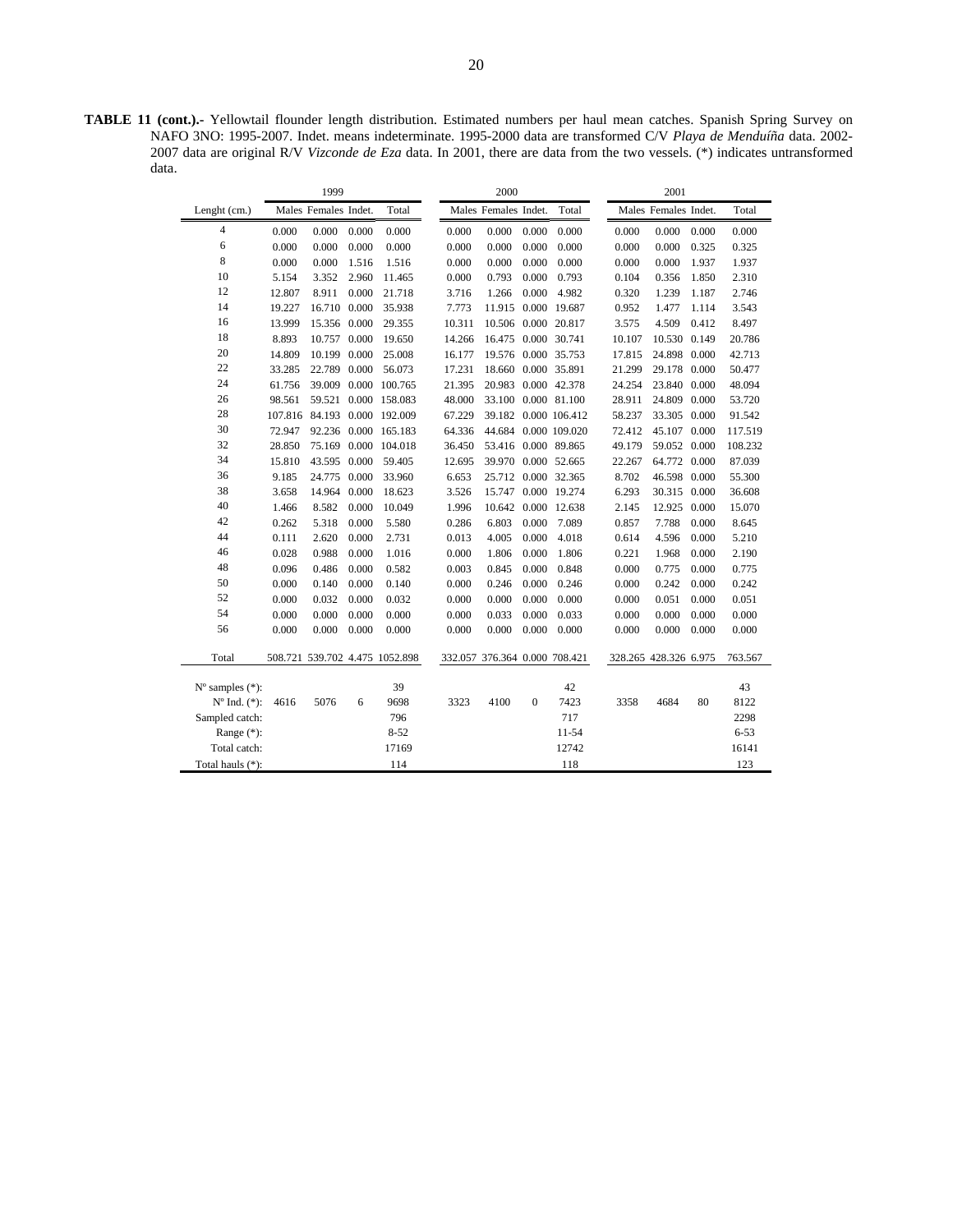**TABLE 11 (cont.).-** Yellowtail flounder length distribution. Estimated numbers per haul mean catches. Spanish Spring Survey on NAFO 3NO: 1995-2007. Indet. means indeterminate. 1995-2000 data are transformed C/V *Playa de Menduíña* data. 2002- 2007 data are original R/V *Vizconde de Eza* data. In 2001, there are data from the two vessels. (\*) indicates untransformed data.

|                             |        | 2002                          |       |              |        | 2003                          |       |              |        | 2004                  |       |          |
|-----------------------------|--------|-------------------------------|-------|--------------|--------|-------------------------------|-------|--------------|--------|-----------------------|-------|----------|
| Lenght (cm.)                |        | Males Females Indet.          |       | Total        |        | Males Females Indet.          |       | Total        |        | Males Females Indet.  |       | Total    |
| $\overline{4}$              | 0.000  | 0.000                         | 0.000 | 0.000        | 0.000  | 0.000                         | 0.009 | 0.009        | 0.000  | 0.000                 | 0.116 | 0.116    |
| 6                           | 0.000  | 0.141                         | 0.475 | 0.616        | 0.000  | 0.107                         | 0.297 | 0.404        | 0.000  | 0.000                 | 0.337 | 0.337    |
| 8                           | 0.349  | 0.639                         | 0.332 | 1.321        | 0.036  | 0.121                         | 0.274 | 0.431        | 0.109  | 0.049                 | 0.741 | 0.899    |
| 10                          | 1.315  | 0.712                         | 0.000 | 2.027        | 0.847  | 0.572                         | 0.140 | 1.559        | 0.528  | 0.637                 | 0.000 | 1.165    |
| 12                          | 0.620  | 0.675                         | 0.000 | 1.295        | 0.969  | 1.205                         | 0.000 | 2.174        | 2.005  | 1.577                 | 0.000 | 3.582    |
| 14                          | 1.544  | 1.064                         | 0.000 | 2.608        | 0.977  | 0.869                         | 0.000 | 1.846        | 3.503  | 2.632                 | 0.000 | 6.135    |
| 16                          | 1.889  | 2.134                         | 0.000 | 4.023        | 0.946  | 0.289                         | 0.000 | 1.234        | 4.580  | 3.608                 | 0.000 | 8.188    |
| 18                          | 3.180  | 2.479                         | 0.000 | 5.660        | 1.665  | 1.689                         | 0.000 | 3.355        | 4.649  | 3.543                 | 0.000 | 8.192    |
| 20                          | 7.908  | 6.122                         | 0.000 | 14.030       | 1.695  | 2.233                         | 0.000 | 3.928        | 5.414  | 6.205                 | 0.000 | 11.619   |
| 22                          | 16.552 | 12.664                        | 0.000 | 29.217       | 4.214  | 4.602                         | 0.000 | 8.817        | 5.563  | 5.757                 | 0.000 | 11.321   |
| 24                          | 21.724 | 22.245                        |       | 0.000 43.968 | 11.364 | 8.741                         | 0.000 | 20.105       | 8.232  | 7.732                 | 0.000 | 15.964   |
| 26                          | 27.246 | 24.307                        |       | 0.000 51.553 | 27.765 | 19.581                        |       | 0.000 47.347 | 25.572 | 16.572 0.000          |       | 42.145   |
| 28                          | 40.151 | 22.443 0.000 62.594           |       |              | 37.413 | 29.153                        | 0.000 | 66.566       | 57.974 | 27.637 0.000          |       | 85.611   |
| 30                          | 57.549 | 34.445 0.000 91.994           |       |              | 52.296 | 29.328                        | 0.000 | 81.624       | 87.376 | 52.285 0.000          |       | 139.661  |
| 32                          | 46.938 | 50.680 0.000 97.618           |       |              | 45.761 | 40.076                        | 0.000 | 85.836       | 74.712 | 58.683 0.000          |       | 133.396  |
| 34                          | 18.047 | 57.599                        |       | 0.000 75.646 | 19.769 | 52.100                        | 0.000 | 71.869       | 30.847 | 58.596 0.000          |       | 89.443   |
| 36                          | 7.014  | 45.699                        |       | 0.000 52.713 | 6.757  | 39.555                        | 0.000 | 46.312       | 7.531  | 46.290 0.000          |       | 53.820   |
| 38                          | 2.651  | 25.514                        |       | 0.000 28.165 | 2.130  | 23.649                        | 0.000 | 25.779       | 2.056  | 26.594 0.000          |       | 28.650   |
| 40                          | 1.183  | 12.427                        |       | 0.000 13.610 | 0.832  | 9.444                         | 0.000 | 10.276       | 1.716  | 10.932 0.000          |       | 12.648   |
| 42                          | 0.616  | 6.257                         | 0.000 | 6.873        | 0.256  | 3.895                         | 0.000 | 4.151        | 0.514  | 3.725                 | 0.000 | 4.240    |
| 44                          | 0.042  | 2.690                         | 0.000 | 2.732        | 0.268  | 2.432                         | 0.000 | 2.700        | 0.028  | 2.033                 | 0.000 | 2.061    |
| 46                          | 0.024  | 1.150                         | 0.000 | 1.174        | 0.000  | 1.113                         | 0.000 | 1.113        | 0.000  | 0.575                 | 0.000 | 0.575    |
| 48                          | 0.000  | 0.818                         | 0.000 | 0.818        | 0.000  | 0.525                         | 0.000 | 0.525        | 0.000  | 0.303                 | 0.000 | 0.303    |
| 50                          | 0.020  | 0.149                         | 0.000 | 0.169        | 0.000  | 0.202                         | 0.000 | 0.202        | 0.000  | 0.009                 | 0.000 | 0.009    |
| 52                          | 0.000  | 0.038                         | 0.000 | 0.038        | 0.000  | 0.009                         | 0.000 | 0.009        | 0.000  | 0.055                 | 0.000 | 0.055    |
| 54                          | 0.000  | 0.000                         | 0.000 | 0.000        | 0.000  | 0.000                         | 0.000 | 0.000        | 0.000  | 0.000                 | 0.000 | 0.000    |
| 56                          | 0.000  | 0.000                         | 0.000 | 0.000        | 0.000  | 0.000                         | 0.000 | 0.000        | 0.000  | 0.000                 | 0.000 | 0.000    |
| Total                       |        | 256.565 333.090 0.807 590.462 |       |              |        | 215.959 271.489 0.721 488.169 |       |              |        | 322.910 336.032 1.193 |       | 660.136  |
| $N^{\circ}$ samples $(*)$ : |        |                               |       | 43           |        |                               |       | 37           |        |                       |       | 45       |
| $No$ Ind. $(*)$ :           | 3419   | 4576                          | 7     | 8002         | 2424   | 3254                          | 12    | 5690         | 3703   | 4234                  | 16    | 7953     |
| Sampled catch:              |        |                               |       | 2269         |        |                               |       | 1864         |        |                       |       | 2587     |
| Range $(*)$ :               |        |                               |       | $6 - 52$     |        |                               |       | $5 - 52$     |        |                       |       | $5 - 53$ |
| Total catch:                |        |                               |       | 14385        |        |                               |       | 11280        |        |                       |       | 15117    |
| Total hauls (*):            |        |                               |       | 125          |        |                               |       | 118          |        |                       |       | 120      |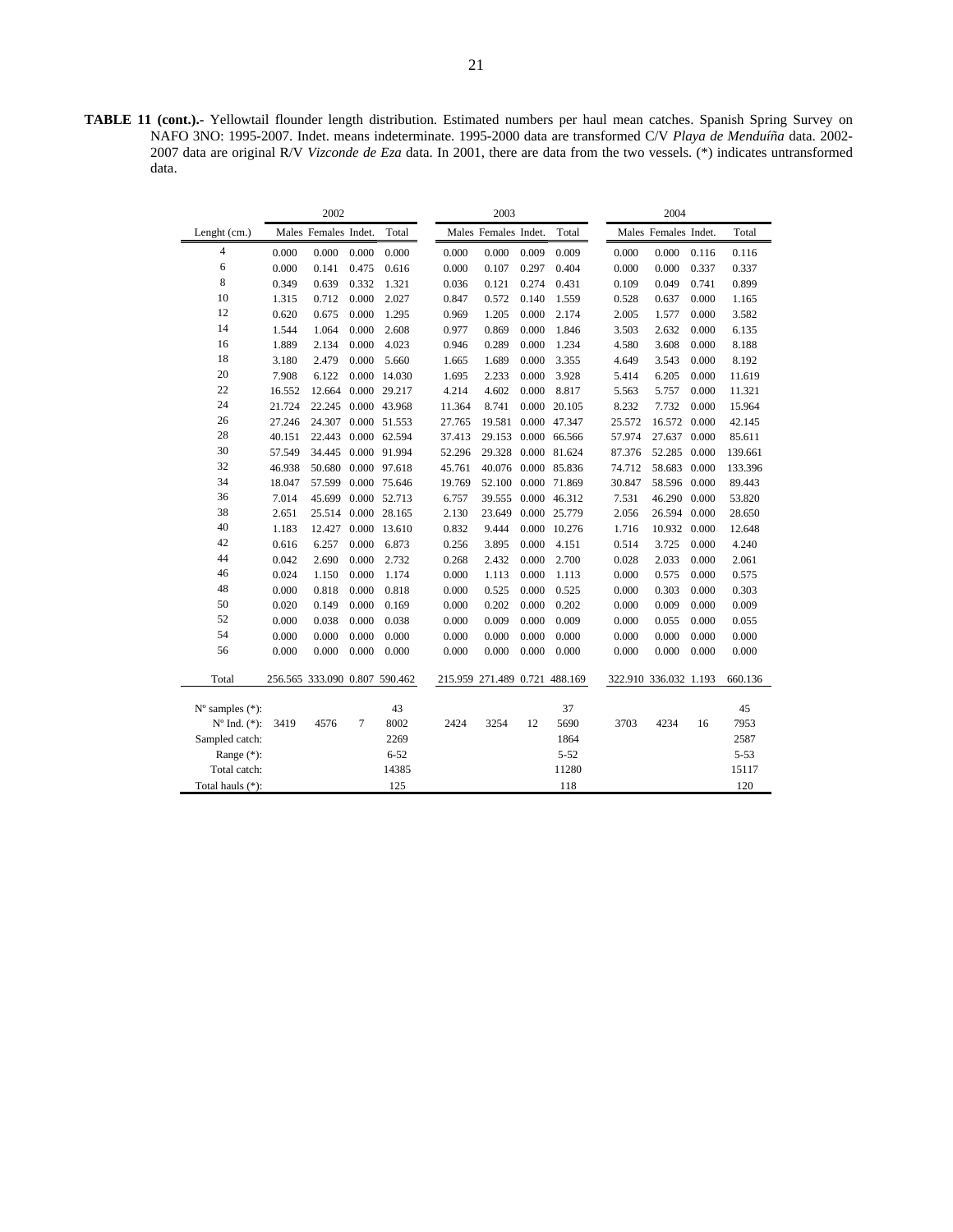**TABLE 11 (cont.).-** Yellowtail flounder length distribution. Estimated numbers per haul mean catches. Spanish Spring Survey on NAFO 3NO: 1995-2007. Indet. means indeterminate. 1995-2000 data are transformed C/V *Playa de Menduíña* data. 2002- 2007 data are original R/V *Vizconde de Eza* data. In 2001, there are data from the two vessels. (\*) indicates untransformed data.

|                             |        | 2005                          |       |                     |        | 2006                          |       |                     |                       | 2007                 |       |          |
|-----------------------------|--------|-------------------------------|-------|---------------------|--------|-------------------------------|-------|---------------------|-----------------------|----------------------|-------|----------|
| Lenght (cm.)                |        | Males Females Indet.          |       | Total               |        | Males Females Indet.          |       | Total               |                       | Males Females Indet. |       | Total    |
| $\overline{4}$              | 0.000  | 0.000                         | 0.000 | 0.000               | 0.060  | 0.000                         | 0.000 | 0.060               | 0.000                 | 0.000                | 0.000 | 0.000    |
| 6                           | 0.000  | 0.013                         | 0.192 | 0.205               | 0.000  | 0.000                         | 0.079 | 0.079               | 0.000                 | 0.000                | 0.103 | 0.103    |
| 8                           | 0.269  | 0.018                         | 0.054 | 0.341               | 0.187  | 0.162                         | 0.245 | 0.594               | 0.000                 | 0.000                | 0.000 | 0.000    |
| 10                          | 1.725  | 0.467                         | 0.051 | 2.243               | 0.686  | 0.384                         | 0.276 | 1.346               | 0.041                 | 0.059                | 0.000 | 0.101    |
| 12                          | 2.353  | 1.877                         | 0.000 | 4.229               | 2.026  | 1.734                         | 0.000 | 3.760               | 0.536                 | 0.449                | 0.000 | 0.985    |
| 14                          | 4.728  | 3.053                         | 0.000 | 7.780               | 3.645  | 3.862                         | 0.000 | 7.507               | 1.148                 | 0.578                | 0.000 | 1.725    |
| 16                          | 4.674  | 3.630                         | 0.000 | 8.304               | 5.776  | 6.009                         | 0.000 | 11.785              | 2.222                 | 2.551                | 0.000 | 4.773    |
| 18                          | 3.334  | 3.348                         | 0.000 | 6.682               | 5.989  | 5.547                         | 0.000 | 11.536              | 5.728                 | 4.614                | 0.000 | 10.342   |
| 20                          | 4.905  | 4.847                         | 0.000 | 9.752               | 9.721  | 8.196                         | 0.000 | 17.917              | 9.024                 | 7.293                | 0.000 | 16.317   |
| 22                          | 8.934  | 6.836                         |       | 0.000 15.770        | 10.735 | 10.545                        |       | 0.000 21.280        | 13.286                | 14.190 0.000         |       | 27.476   |
| 24                          | 8.930  | 7.162                         |       | 0.000 16.092        | 11.073 | 12.977                        |       | 0.000 24.050        | 17.380                | 19.046 0.000         |       | 36.426   |
| 26                          | 15.997 | 8.451                         |       | 0.000 24.447        | 13.117 | 13.439                        |       | 0.000 26.556        | 20.689                | 18.113 0.000         |       | 38.802   |
| 28                          | 34.840 |                               |       | 17.504 0.000 52.344 | 26.251 |                               |       | 15.412 0.000 41.663 | 35.157                | 19.170 0.000         |       | 54.327   |
| 30                          | 75.001 | 34.103                        |       | 0.000 109.105       | 64.180 | 25.059                        |       | 0.000 89.238        | 75.144                | 25.235 0.000         |       | 100.379  |
| 32                          | 70.556 | 58.866                        |       | 0.000 129.423       | 74.126 | 52.415                        |       | 0.000 126.541       | 76.329                | 50.253 0.000         |       | 126.582  |
| 34                          | 28.072 | 62.961                        |       | 0.000 91.032        | 38.379 | 67.737                        |       | 0.000 106.116       | 42.232                | 68.548 0.000         |       | 110.780  |
| 36                          | 8.105  | 48.672                        |       | 0.000 56.777        | 11.021 | 63.706                        |       | 0.000 74.727        | 12.733                | 61.691               | 0.000 | 74.424   |
| 38                          | 1.965  | 26.547                        |       | 0.000 28.512        | 3.046  | 39.877                        |       | 0.000 42.923        | 3.973                 | 41.839 0.000         |       | 45.812   |
| 40                          | 0.908  | 11.697                        |       | 0.000 12.606        | 0.981  | 17.493                        | 0.000 | 18.474              | 1.430                 | 20.920               | 0.000 | 22.350   |
| 42                          | 0.172  | 4.746                         | 0.000 | 4.918               | 0.081  | 5.709                         | 0.000 | 5.789               | 0.213                 | 6.891                | 0.000 | 7.104    |
| 44                          | 0.050  | 2.020                         | 0.000 | 2.070               | 0.072  | 2.190                         | 0.000 | 2.262               | 0.000                 | 2.454                | 0.000 | 2.454    |
| 46                          | 0.000  | 1.128                         | 0.000 | 1.128               | 0.000  | 1.341                         | 0.000 | 1.341               | 0.071                 | 1.043                | 0.000 | 1.114    |
| 48                          | 0.000  | 0.200                         | 0.000 | 0.200               | 0.000  | 0.560                         | 0.000 | 0.560               | 0.000                 | 0.367                | 0.000 | 0.367    |
| 50                          | 0.000  | 0.030                         | 0.000 | 0.030               | 0.000  | 0.231                         | 0.000 | 0.231               | 0.000                 | 0.107                | 0.000 | 0.107    |
| 52                          | 0.000  | 0.000                         | 0.000 | 0.000               | 0.000  | 0.012                         | 0.000 | 0.012               | 0.000                 | 0.120                | 0.000 | 0.120    |
| 54                          | 0.000  | 0.079                         | 0.000 | 0.079               | 0.000  | 0.091                         | 0.000 | 0.091               | 0.000                 | 0.000                | 0.000 | 0.000    |
| 56                          | 0.000  | 0.000                         | 0.000 | 0.000               | 0.000  | 0.000                         | 0.000 | 0.000               | 0.000                 | 0.000                | 0.000 | 0.000    |
| Total                       |        | 275.518 308.254 0.297 584.069 |       |                     |        | 281.150 354.688 0.601 636.440 |       |                     | 317.336 365.532 0.103 |                      |       | 682.971  |
| $N^{\circ}$ samples $(*)$ : |        |                               |       | 48                  |        |                               |       | 45                  |                       |                      |       | 47       |
| $N^{\circ}$ Ind. $(*)$ :    | 4790   | 6556                          | 6     | 11352               | 4404   | 6012                          | 10    | 10426               | 5083                  | 5533                 | 1     | 10617    |
| Sampled catch:              |        |                               |       | 3784                |        |                               |       | 3407                |                       |                      |       | 2761     |
| Range $(*)$ :               |        |                               |       | $6 - 55$            |        |                               |       | $5 - 54$            |                       |                      |       | $7 - 52$ |
| Total catch:                |        |                               |       | 14275               |        |                               |       | 15424               |                       |                      |       | 15200    |
| Total hauls (*):            |        |                               |       | 119                 |        |                               |       | 120                 |                       |                      |       | 110      |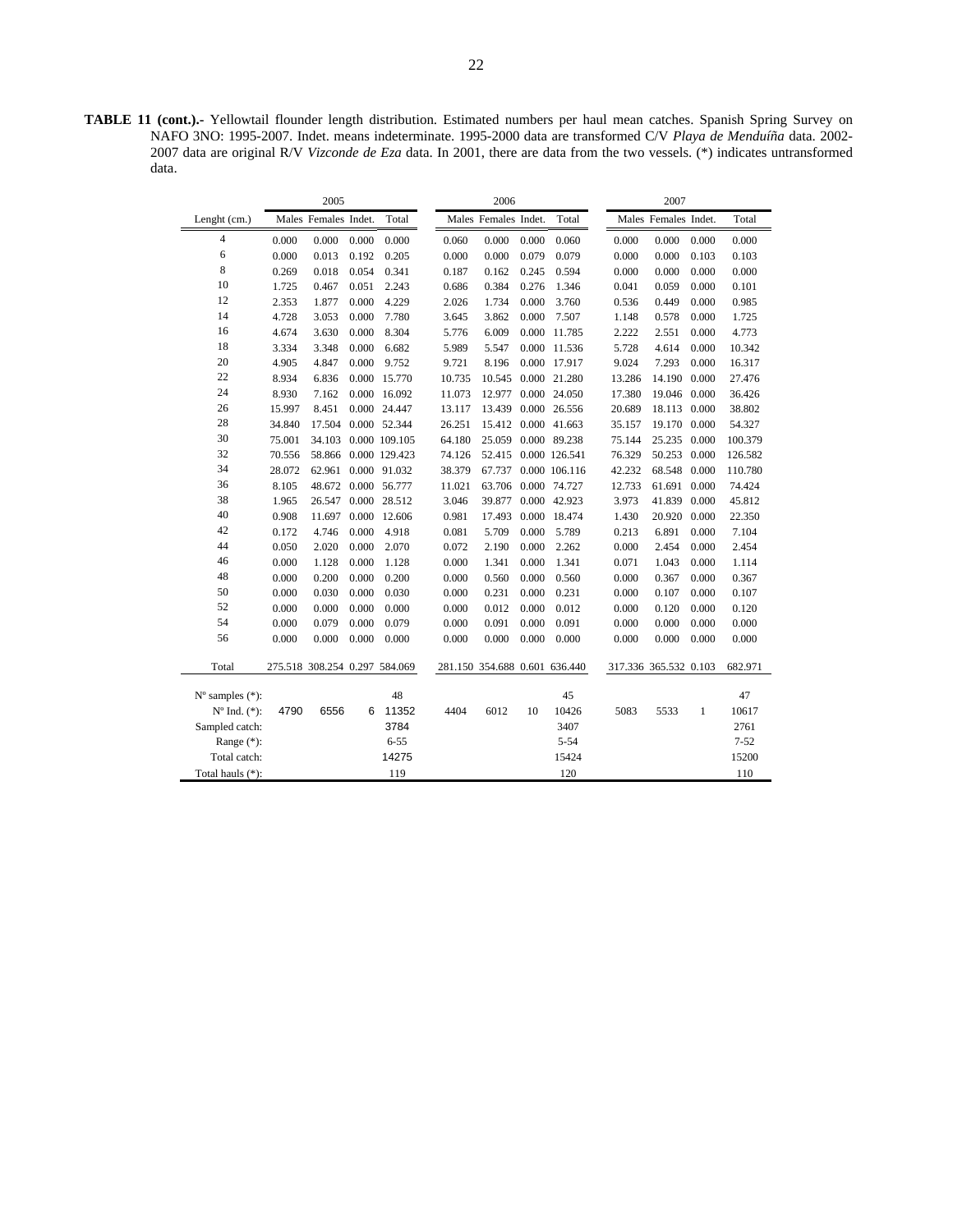

**FIGURE 1.-** Atlantic cod stratified mean catches in Kg and ±SD by year. Spanish Spring surveys on NAFO Div. 3NO: 1997-2007 (1997-2000 transformed data from C/V *Playa de Menduíña*; 2002-2007 original data from R/V *Vizconde de Eza*. In 2001, there are data from the two vessels).



**FIGURE 2.-** Atlantic cod biomass calculated by the swept area method in tons and ±SD by year. Spanish Spring surveys on NAFO Div. 3NO: 1997-2007 (1997-2000 transformed data from C/V *Playa de Menduíña*; 2002-2007 original data from R/V *Vizconde de Eza*. In 2001, there are data from the two vessels).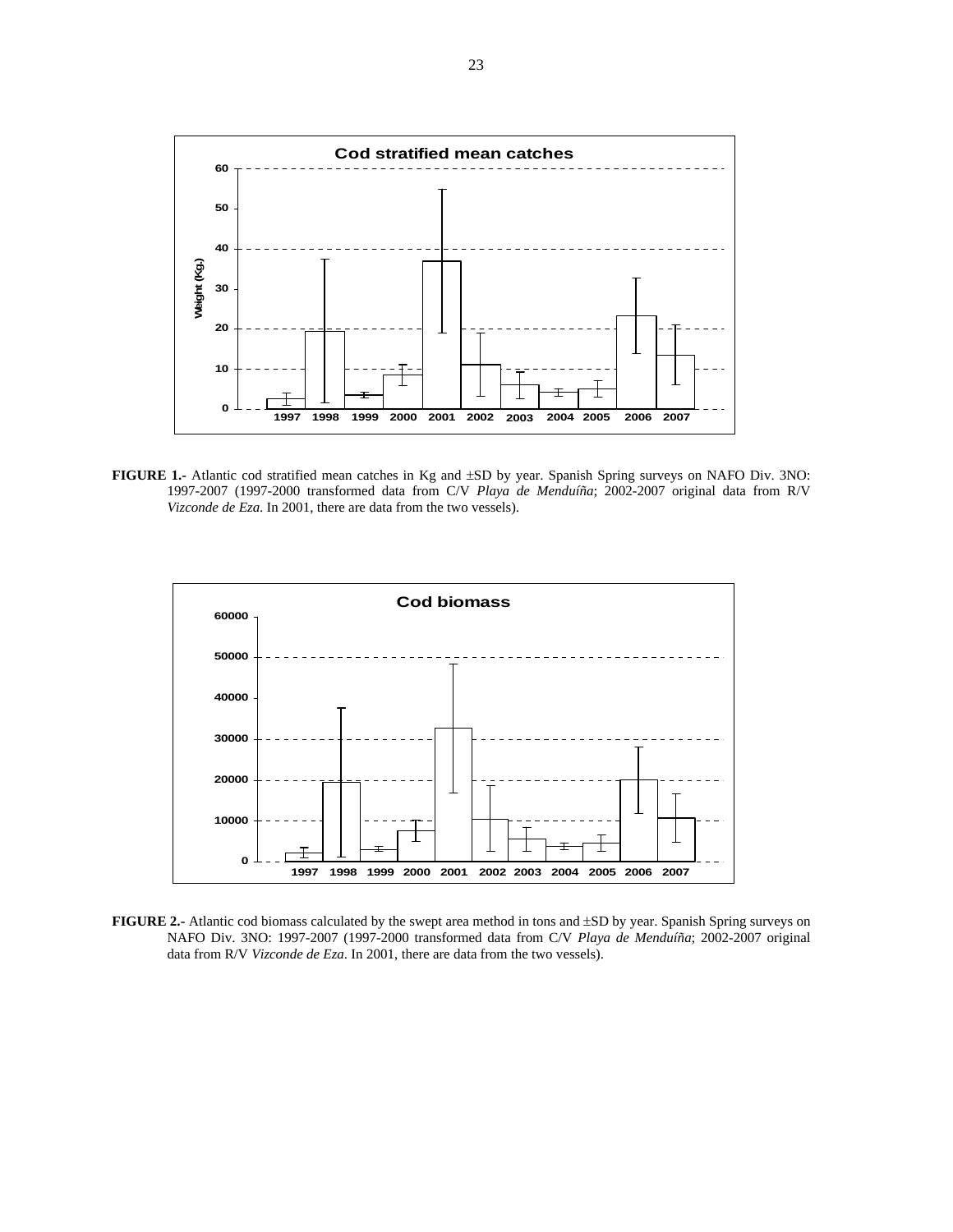

**FIGURE 3.-** Atlantic cod length distribution (cm) on NAFO 3NO: 1997-2007 . Mean catches per tow numbers. 1997-2000 data are transformed data from C/V *Playa de Menduíña*, and 2002-2007 data are original from R/V *Vizconde de Eza*. In 2001, there are data form the two vessels.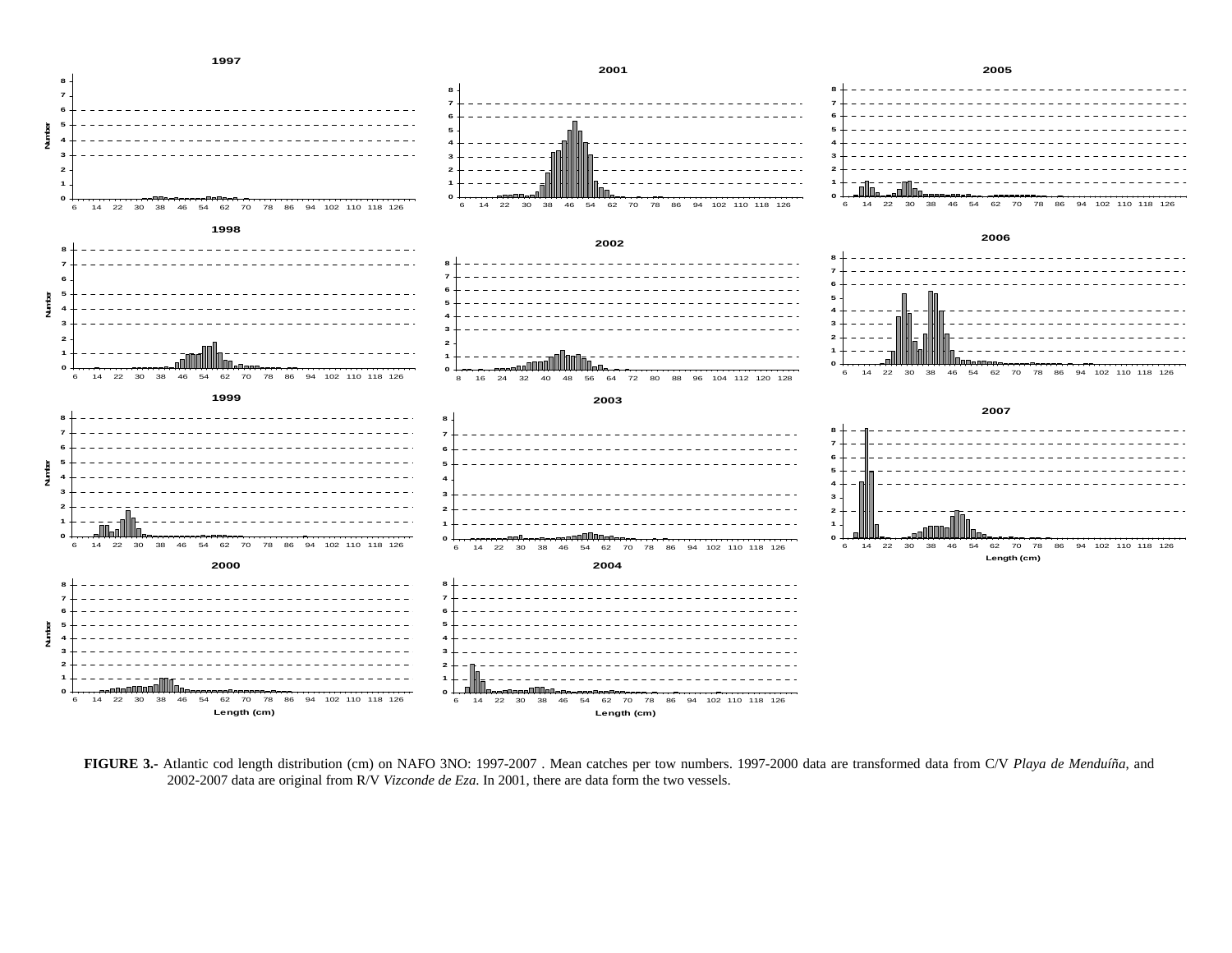

 **FIGURE 4.-** Atlantic cod mean catches per tow length distribution (cm) on NAFO 3NO: 1997-2007.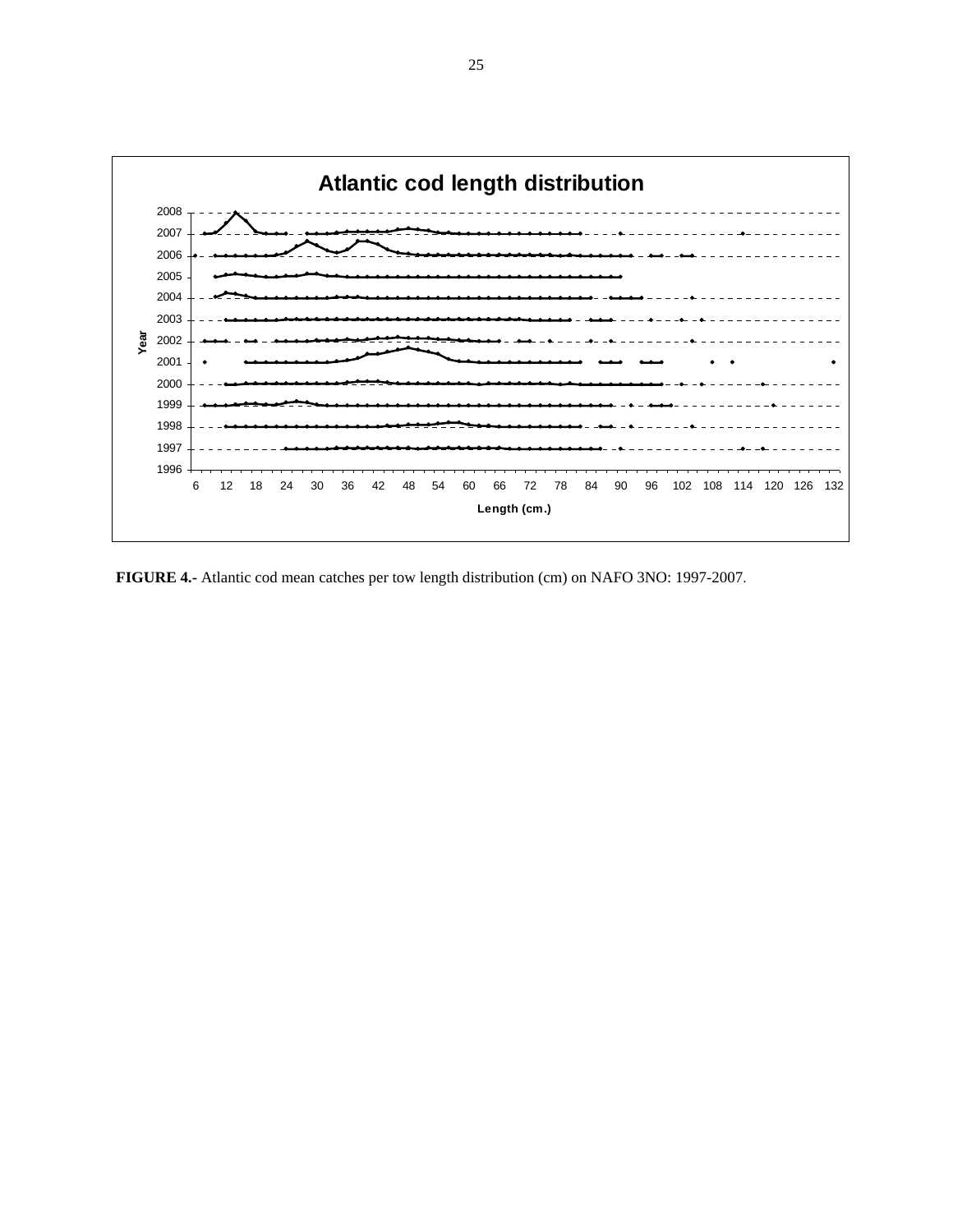

**FIGURE 5.-** Yellowtail flounder stratified mean catches in Kg and ±SD by year. Spanish Spring surveys on NAFO Div. 3NO: 1995-2007 (1995-2000 transformed data from C/V *Playa de Menduíña*; 2002-2007 original data from R/V *Vizconde de Eza*. In 2001, there are data from the two vessels).



**FIGURE 6.-** Yellowtail flounder biomass calculated by the swept area method in tons and ±SD by year. Spanish Spring surveys on NAFO Div. 3NO: 1995-2007 (1995-2000 transformed data from C/V *Playa de Menduíña*; 2002-2007 original data from R/V *Vizconde de Eza*. In 2001, there are data from the two vessels).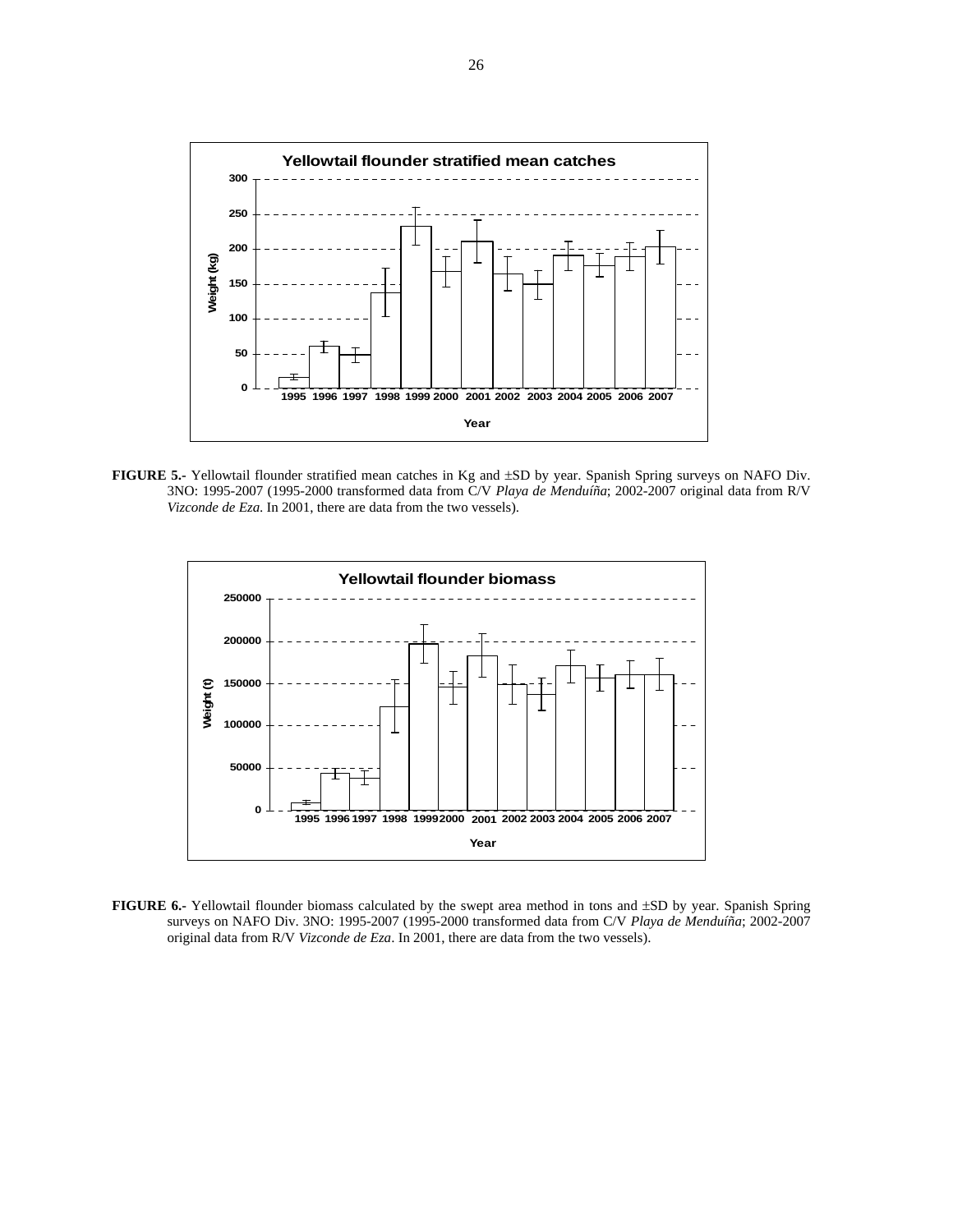

**FIGURE 7.-** Yellowtail flounder length distribution (cm) on NAFO 3NO: 1995-2007. Mean catches per tow numbers. 1995-2000 data are transformed data from C/V *Playa de Menduíña*, and 2002-2007 data are original from R/V *Vizconde de Eza*. In 2001, there are data from the two vessels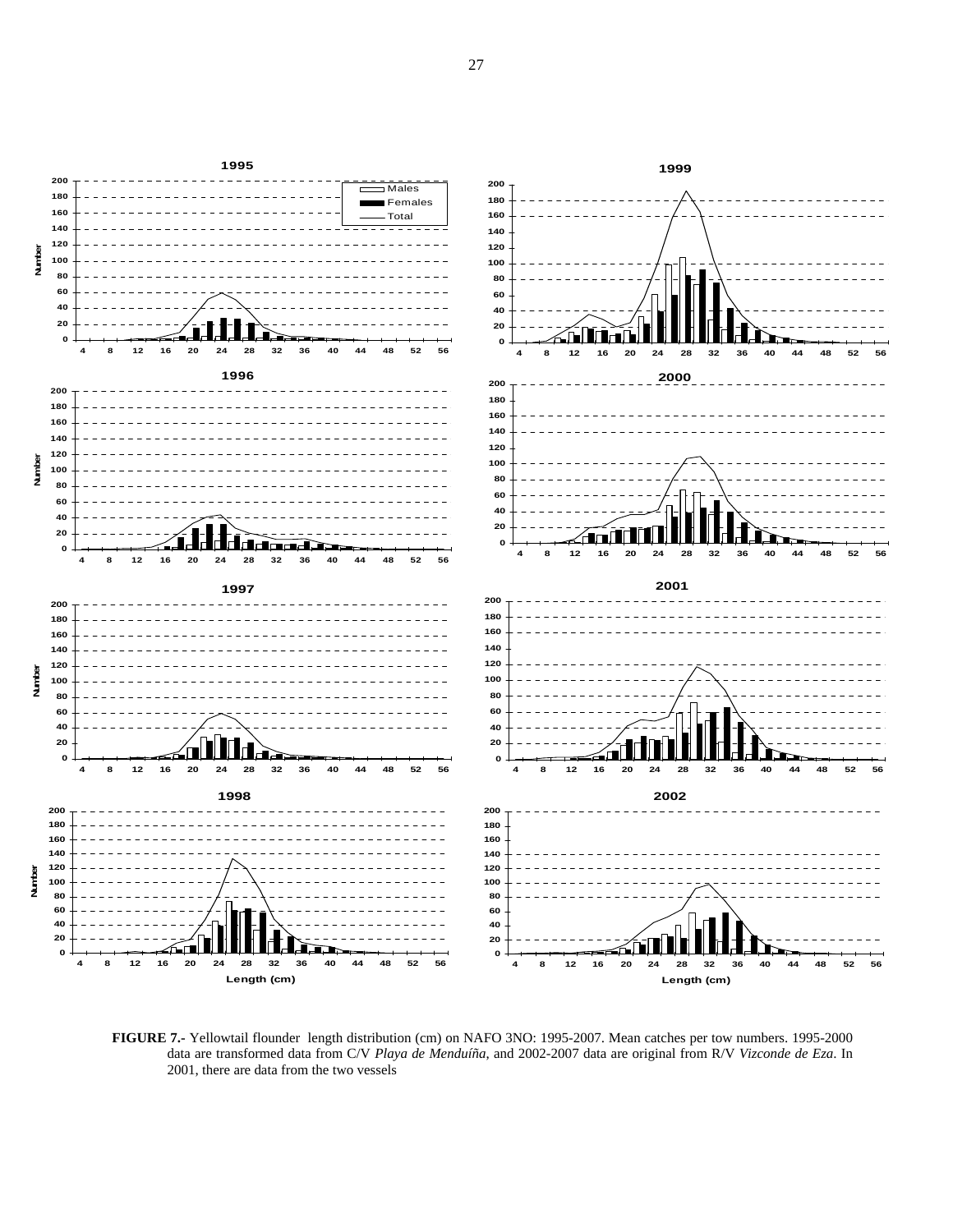

**FIGURE 7 (Cont.).-** Yellowtail flounder length distribution (cm) on NAFO 3NO: 1995-2007. Mean catches per tow numbers. 1995-2000 data are transformed data from C/V *Playa de Menduíña*, and 2002-2007 data are original from R/V *Vizconde de Eza*. In 2001, there are data from the two vessels